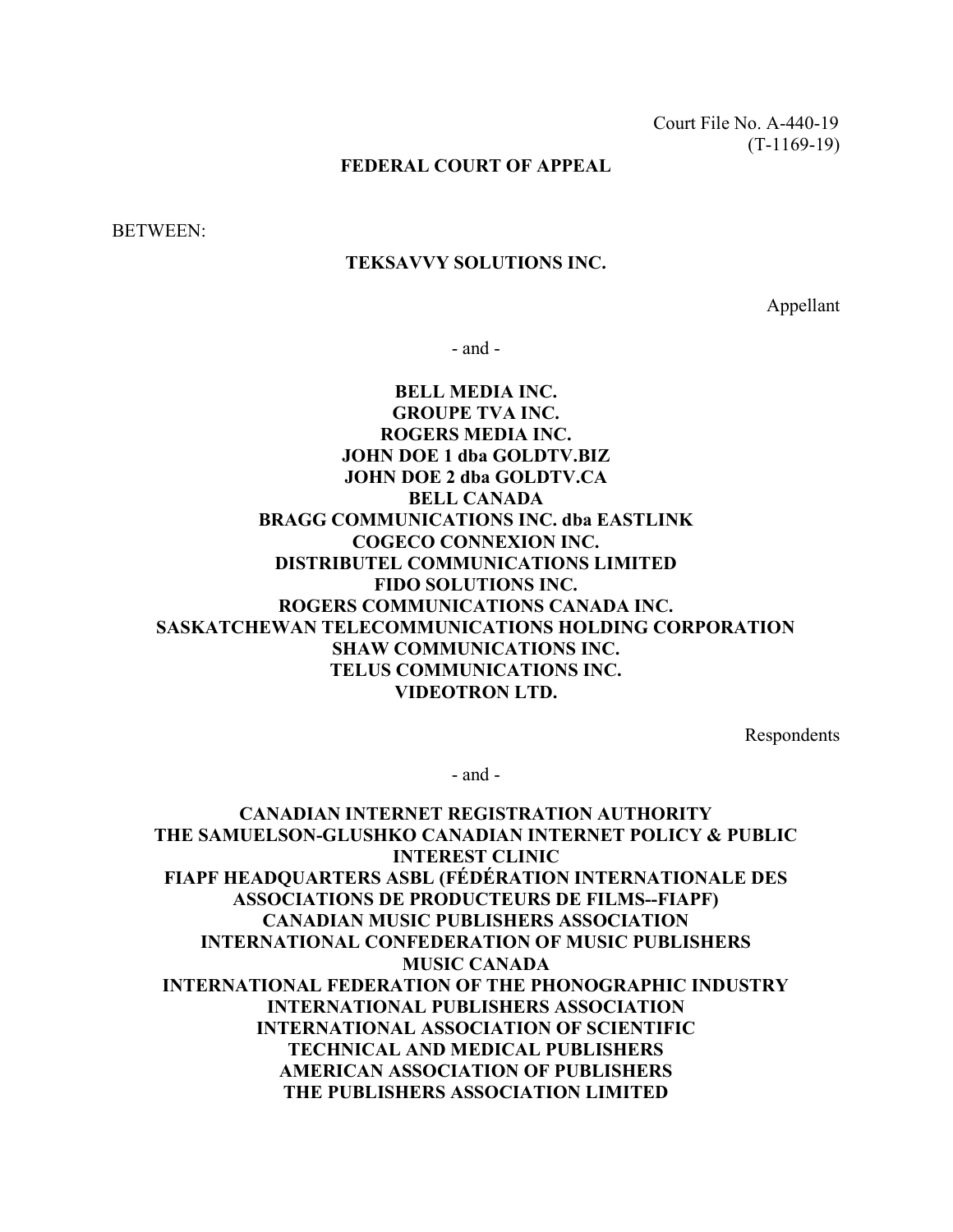# CANADIAN PUBLISHERS' COUNCIL ASSOCIATION OF CANADIAN PUBLISHERS THE FOOTBALL ASSOCIATION PREMIER LEAGUE LIMITED DAZN LIMITED THE BRITISH COLUMBIA CIVIL LIBERTIES ASSOCIATION

**Interveners** 

# MEMORANDUM OF FACT AND LAW OF THE RESPONDENTS BELL MEDIA INC., GROUPE TVA INC. AND ROGERS MEDIA INC.

### SMART & BIGGAR LLP

1000 De La Gauchetière Street West Suite 3300 Montreal, Quebec H3B 4W5

Francois Guay fguay@smartbiggar.ca Guillaume Lavoie Ste-Marie glavoiestemarie@smartbiggar.ca Olivier Jean-Levesque ojean-levesque@smartbiggar.ca

Telephone: (514) 954-1500 Facsimile: (514) 954-1396

Solicitors for the Respondents Bell Media Inc., Groupe TVA Inc., Rogers Media Inc.

### TO: THE REGISTRAR Federal Court of Appeal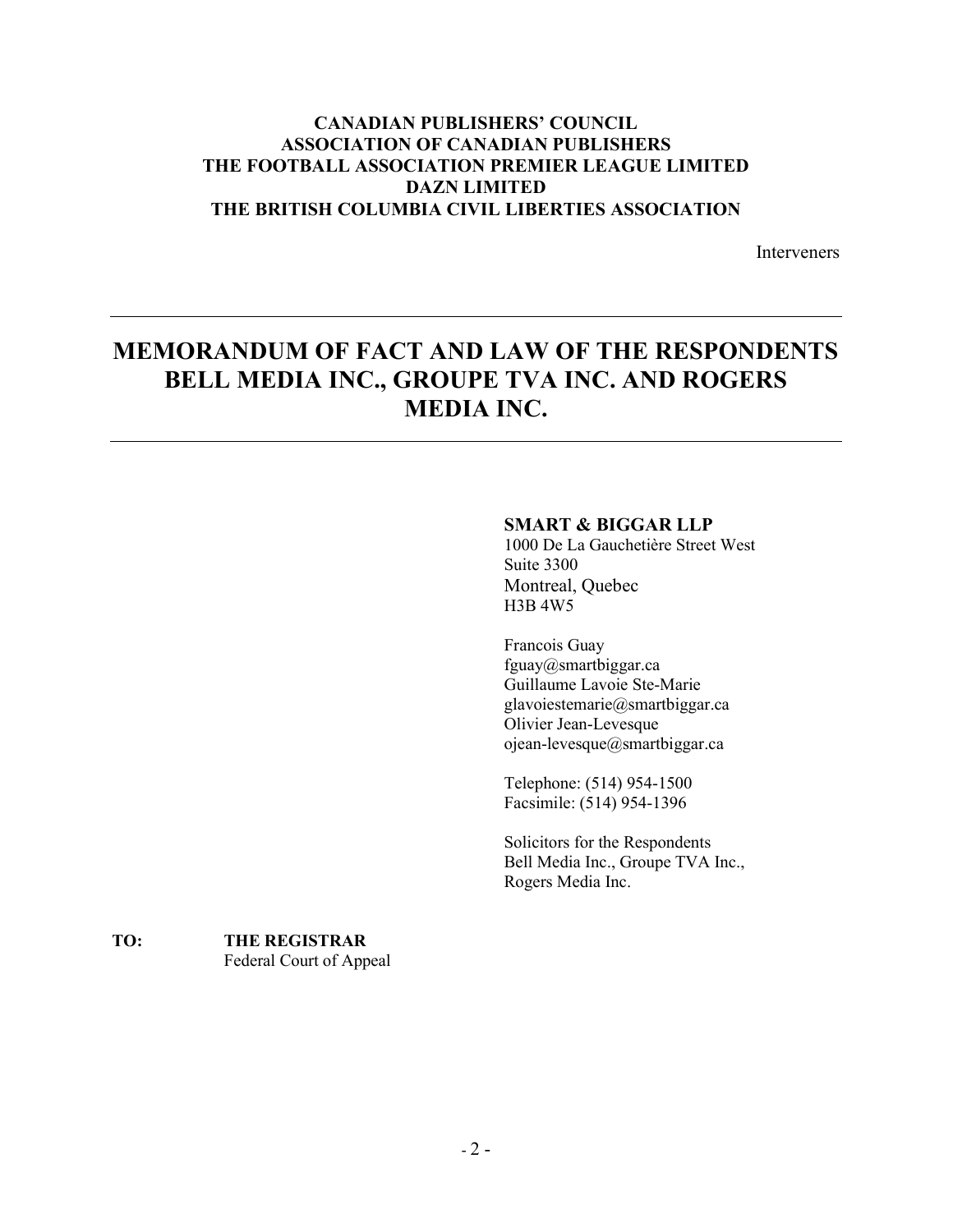### AND TO: CONWAY BAXTER WILSON LLP/s.r.l.

 411 Roosevelt Avenue Suite 400 Ottawa, Ontario K2A 3X9

Colin Baxter cbaxter@conway.pro Marion Sandilands msandilands@conway.pro Julie Mouris jmouris@conway.pro

 Telephone: (613) 288-0149 Facsimile: (613) 688-0271

 Solicitors for the Appellant TekSavvy Solutions Inc.

### AND TO: SMART & BIGGAR LLP

 1000 De La Gauchetière Street West Suite 3300 Montreal, Quebec H3B 4W5

 Francois Guay fguay@smartbiggar.ca Guillaume Lavoie Ste-Marie glavoiestemarie@smartbiggar.ca Olivier Jean-Levesque ojean-levesque@smartbiggar.ca

 Telephone: (514) 954-1500 Facsimile: (514) 954-1396

 Solicitors for the Respondents Bell Canada, Fido Solutions Inc., Rogers Communications Canada Inc., and Videotron Ltd.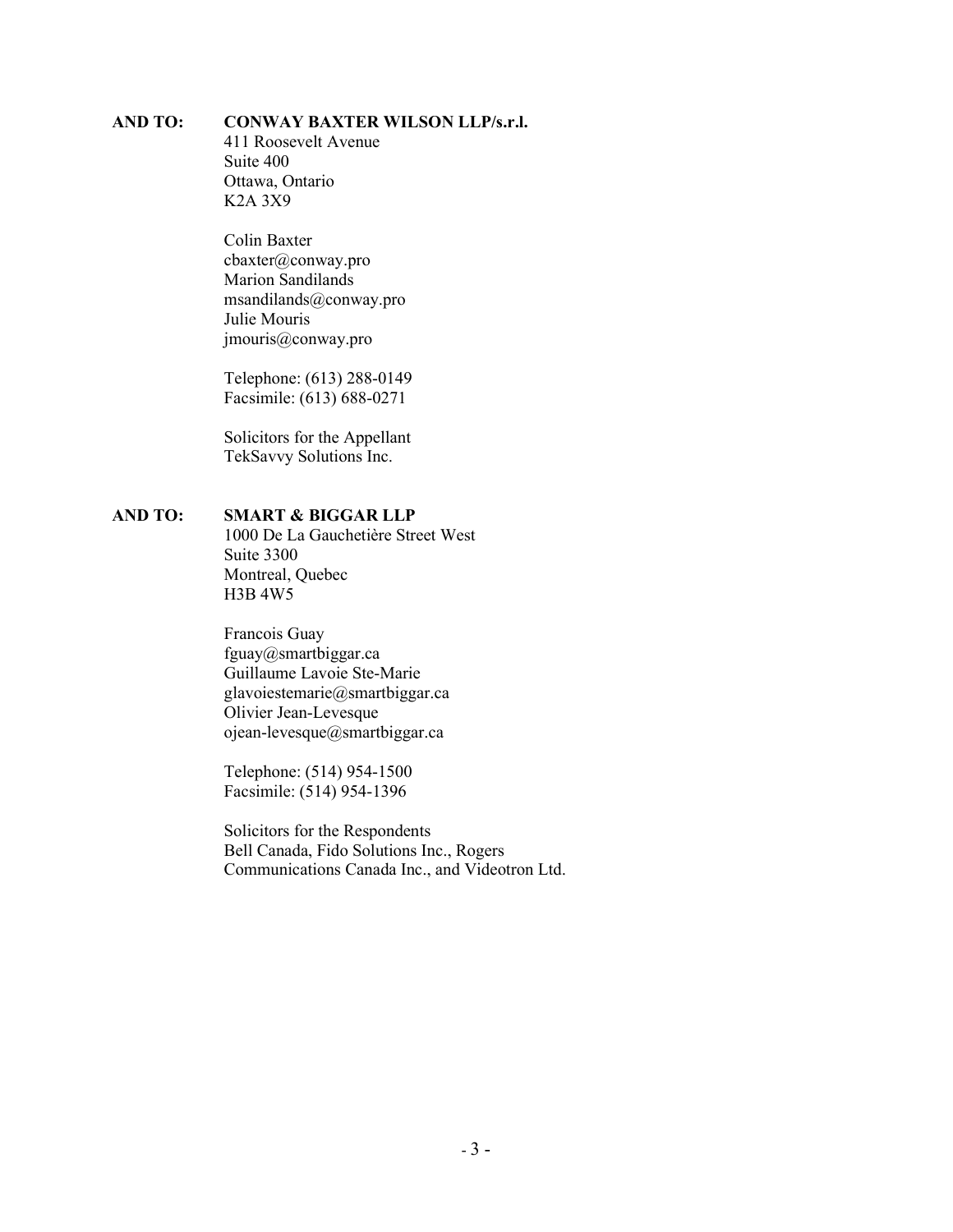### AND TO: STEWART MCKELVEY

 Purdy's Wharf Tower One Queen's Marque 1741 Lower Water Street Suite 600 Halifax, N.S. B3J 0J2

 Nancy Rubin nrubin@stewartmckelvey.com

 Telephone: (902) 420-3337 Facsimile: (902) 420-1417

 Solicitors for the Respondent, Bragg Communications Inc. dba Eastlink

#### AND TO: COGECO CONNEXION INC.

 5 Place Ville-Marie Suite 1700 Montreal, Québec H3B 0B3

 Bianca Sgambetterra bianca.sgambetterra@cogeco.com

 Telephone: (514) 764-4749 Facsimile: (514) 874-0776

Respondent

### AND TO: AIRD & BERLIS LLP

 Brookfield Place 181 Bay Street Suite 1800 Toronto, Ontario M5J 2T9

 Timothy Lowman tlowman@airdberlis.com Stephen Zolf szolf@airdberlis.com

 Telephone: (416) 863-1500 Facsimile: (416) 863-1515

 Solicitors for the Respondent, Distributel Communications Limited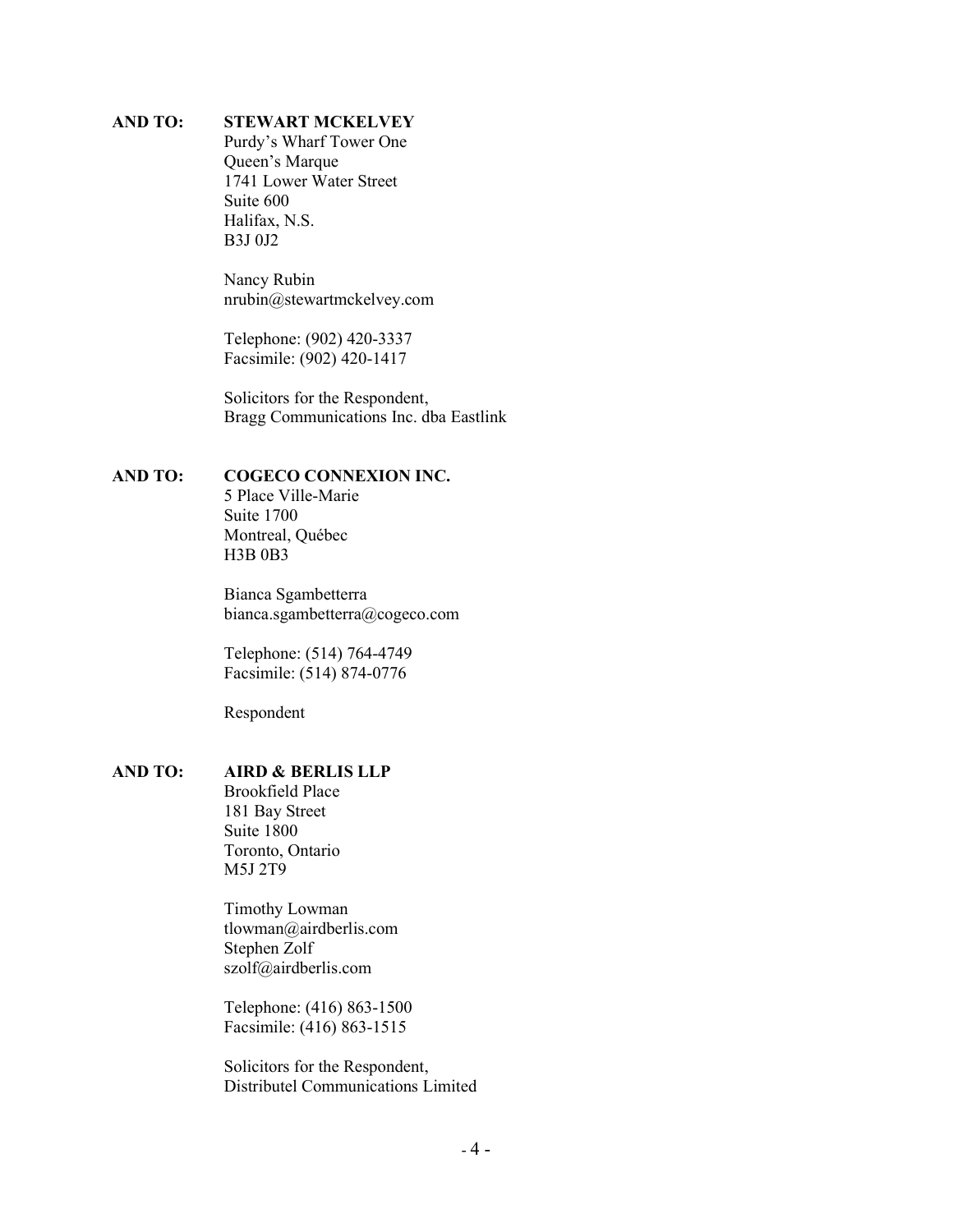# AND TO: SASKATCHEWAN TELECOMMUNICATIONS HOLDING CORPORATION

2121 Saskatchewan Drive Regina, Saskatchewan S4P 3Y2

Doug Koloski doug.koloski@sasktel.com Bill Beckman Bill.beckman@sasktel.com Kevin Spelay Kevin.spelay@sasktel.com

Respondent

### AND TO: SHAW COMMUNICATIONS INC.

40 Elgin Street Suit 1400 Ottawa, Ontario KIP 5K6

Cynthia Rathwell cynthia.rathwell@sjrb.ca Cynthia Wallace cynthia.wallace@sjrb.ca Ron Ripley ron.ripley@sjrb.ca

Telephone: (613) 688-6753

Respondent

## AND TO: OSLER, HOSKIN & HARCOURT LLP

1 First Canadian Place 100 King Street West Suite 6200 Toronto, Ontario M5X 1B8

Christopher Naudie cnaudie@osler.com Sydney Young seyoung@osler.com

Telephone: (416)362-2111 Facsimile: (416) 862-6666

Solicitors for the Respondent, Telus Communications Inc.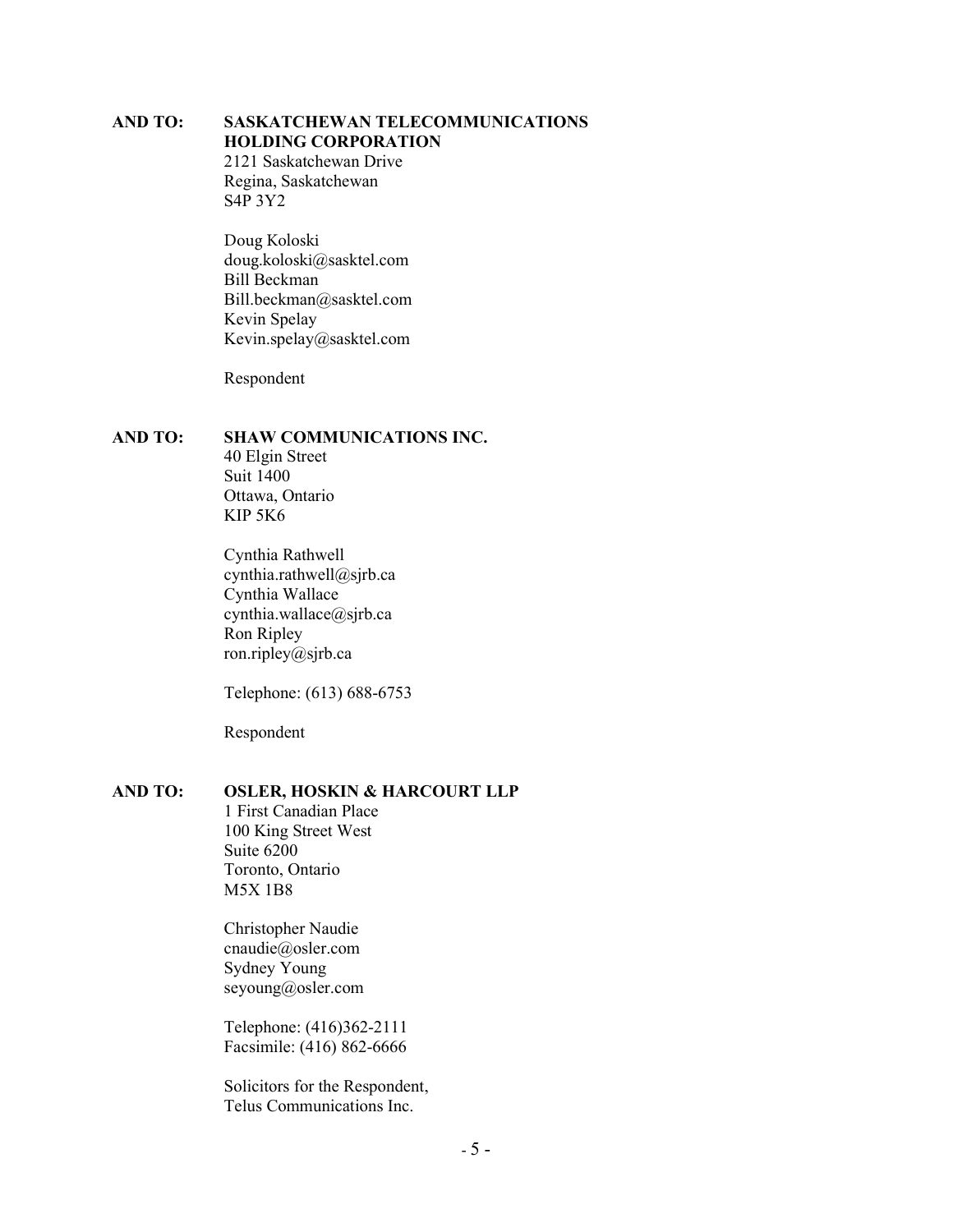### AND TO: JEREMY DE BEER PROFESSIONAL CORPORATION

 470 Brierwood Avenue Ottawa, Ontario K2A 2H3

 Jeremy de Beer jdebeer@ottawa.ca Telephone: (613) 263-9081

 Solicitors for the Intervener, Canadian Internet Registration Authority

### AND TO: 32 LAW PROFESSIONNAL CORPORATION

 395 Montrose Avenue Toronto, Ontario M6G 3H2

 Bram Abramson bram@32M.io

Telephone: (647) 680-8354

 Solicitors for the Intervener, Canadian Internet Registration Authority

### AND TO: CAZA SAIKALEY SRL/LLP

 220 Laurier Avenue West Suite 250 Ottawa, Ontario K1P 5Z9

 James Plotkin jplotkin@plaideurs.ca Alyssa Tomkins atomkins@plaideurs.ca

 Telephone: (613) 565-2292 Facsimile: (613) 565-2087

 Solicitors for the Intervener, Canadian Internet Policy & Public Interest Clinic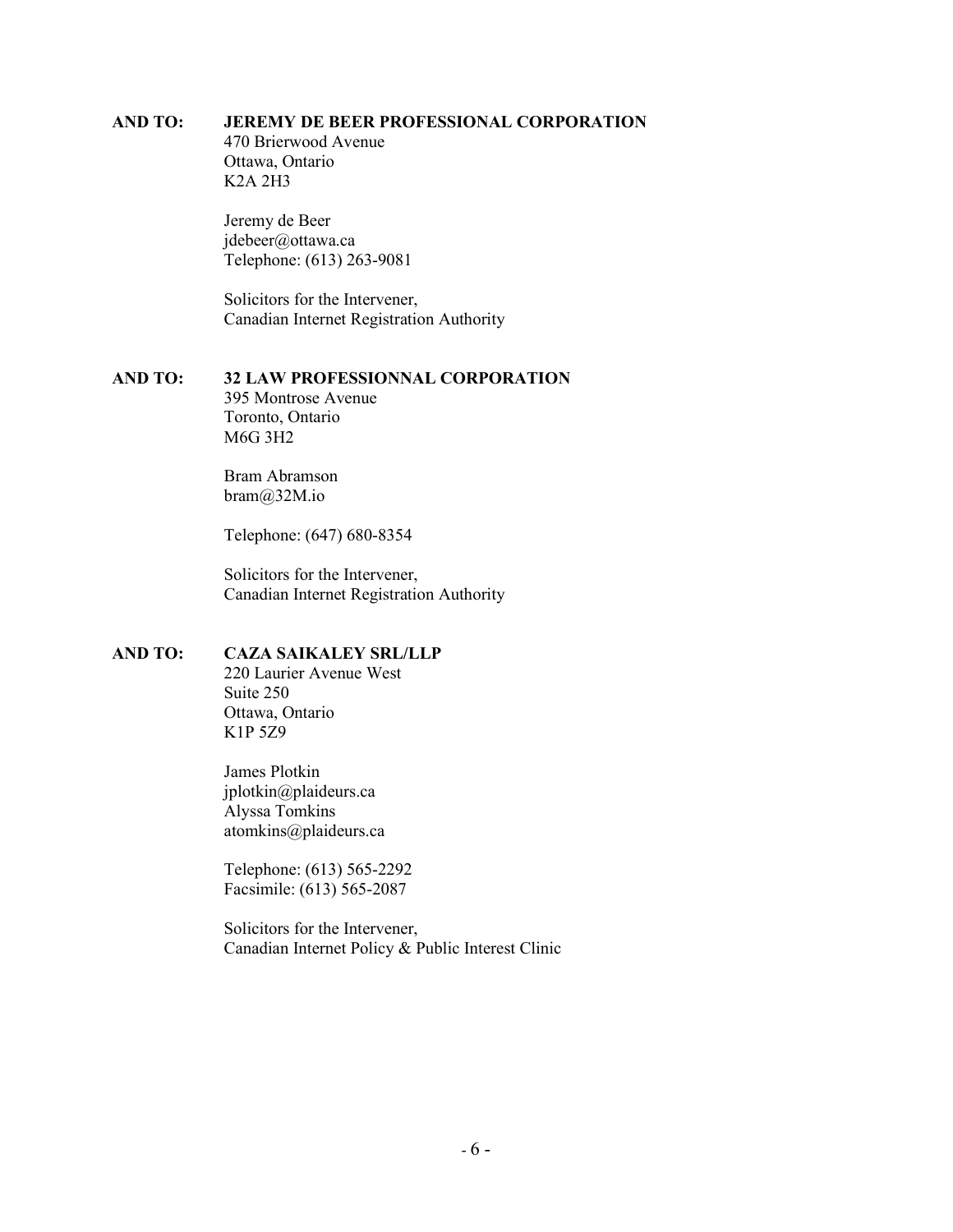#### AND TO: SAMUELSON-GLUSHKO CANADIAN INTERNET POLICY & PUBLIC INTEREST CLINIC (CIPPIC)

 University of Ottawa, Faculty of Law, Common Law Section 57 Louis Pasteur Street Ottawa, Ontario K1N 6N5

 Tamir Israel tisrael@cippic.ca

 Telephone: (613) 562-5800 Ext 2914 Facsimile: (613) 562-5417

Intervener

### AND TO: GIB VAN ERT LAW

 148 Third Avenue Ottawa, Ontario K1S 2K1

 Gib van Ert gib@gibvanertlaw.com

 Telephone: (613) 408-4297 Facsimile: (613) 651-0304

 Solicitors for the Intervener, British Columbia Civil Liberties Association

### AND TO: CASSELS BROCK & BLACKWELL LLP

 2100 Scotia Plaza 40 King Street West Toronto, Ontario M5H 3C2

 Casey Chisick cchisick@cassels.com Eric Mayzel emayzel@cassels.com

 Telephone: (416) 869-5403 Facsimile: (416) 644-9326

 Solicitors for the Interveners, Canadian Music Publishers Association, International Confederation of Music Publishers, Music Canada and International Federation of the Phonographic Industry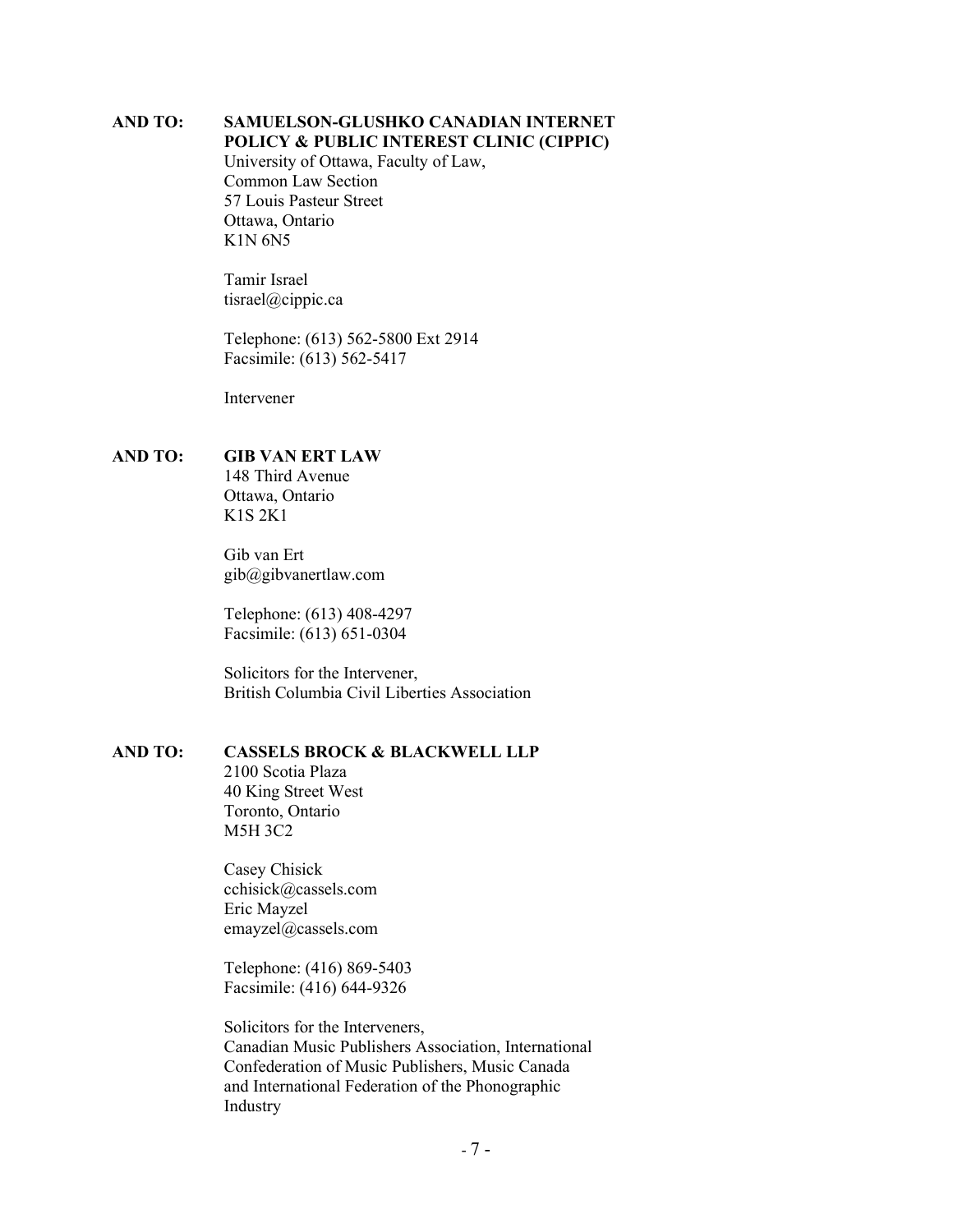### AND TO: MACKENZIE BARRISTERS P.C.

 120 Adelaide Street West Suite 2100 Toronto, Ontario M5H 1T1

 Gavin MacKenzie gavin@mackenziebarristers.com Brooke MacKenzie brooke@mackenziebarristers.com

 Telephone: (416) 304-9293 Facsimile: (416) 304-9296

 Solicitors for the Intervener, FIAPF Headquarters ASBL (Fédération Internationale des Associations de Producteurs de Films - FIAPF)

#### AND TO: MCCARTHY TETRAULT LLP

 TD Bank Tower 66 Wellington Street West Suite 5300 Toronto, Ontario M5K 1E6

 Barry Sookman bsookman@mccarthy.ca Steven Mason smason@mccarthy.ca Dan Glover dglover@mccarthy.ca Joanna Nairn jnairn@mccarthy.ca

 Telephone: (416) 362-1812 Facsimile: (416) 868-0673

 Solicitors for the Interveners, International Publishers Association, International Association of Scientific, Technical and Medical Publishers, American Association of Publishers, The Publishers Association Limited, Canadian Publishers' Council, Association of Canadian Publishers, The Football Association Premier League Limited and DAZN Limited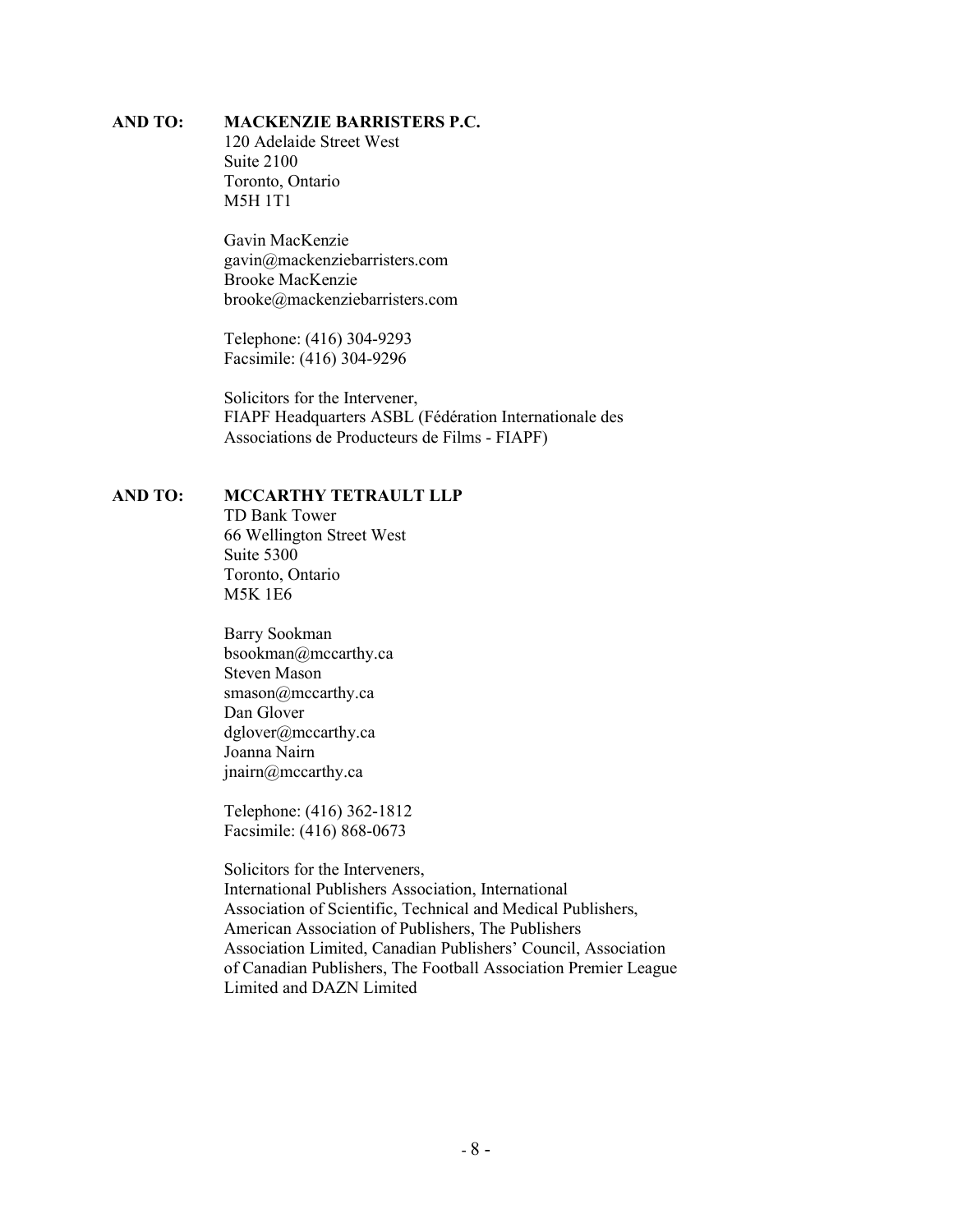# TABLE OF CONTENTS

| <b>A.</b>      | Background: evolution of piracy and its effects on the Respondents 2                                                                                                                                                                                                                                                                                                                                                                                                                          |
|----------------|-----------------------------------------------------------------------------------------------------------------------------------------------------------------------------------------------------------------------------------------------------------------------------------------------------------------------------------------------------------------------------------------------------------------------------------------------------------------------------------------------|
| <b>B.</b>      | The underlying action for copyright infringement against the GoldTV<br>i.<br>The John Doe Defendants and the interim and interlocutory injunctions  7<br>ii.                                                                                                                                                                                                                                                                                                                                  |
| $\mathbf{C}$ . |                                                                                                                                                                                                                                                                                                                                                                                                                                                                                               |
|                |                                                                                                                                                                                                                                                                                                                                                                                                                                                                                               |
|                |                                                                                                                                                                                                                                                                                                                                                                                                                                                                                               |
| A.             |                                                                                                                                                                                                                                                                                                                                                                                                                                                                                               |
| <b>B.</b>      | The Federal Court has jurisdiction to issue a site-blocking injunction to<br>The Copyright Act and the Federal Courts Act grant clear jurisdiction and<br>i.<br>discretionary powers for the issuance of site-blocking injunctions  11<br>ii.<br>iii. No legal principle or compelling factual element would justify overturning<br>the Motion Judge's exercise of his discretion in issuing the injunction under<br>iv. Section 36 of the Telecommunications Act does not affect the Federal |
|                | Court's ability to issue the site-blocking injunction under appeal  19                                                                                                                                                                                                                                                                                                                                                                                                                        |
| $\mathbf{C}$ . | The <i>Charter</i> does not apply to the Order under appeal and the Motion Judge<br>properly considered freedom of expression in the exercise of his discretion 23<br>The Order under appeal is not an act of government that attracts Charter<br>The Motion Judge considered freedom of expression in his analysis 25<br>ii.                                                                                                                                                                 |
| D.             | The Motion Judge appropriately held that the site-blocking injunction was<br>just and equitable and that the Respondents met the applicable test for its<br>The Respondents established a strong and uncontested prima facie case of<br>i.<br>The Motion Judge's finding of irreparable harm is supported by the<br>ii.<br>jurisprudence and by the Respondents' clear evidence to that effect  27<br>iii. The Motion Judge properly exercised his discretion in considering various          |
|                |                                                                                                                                                                                                                                                                                                                                                                                                                                                                                               |
|                |                                                                                                                                                                                                                                                                                                                                                                                                                                                                                               |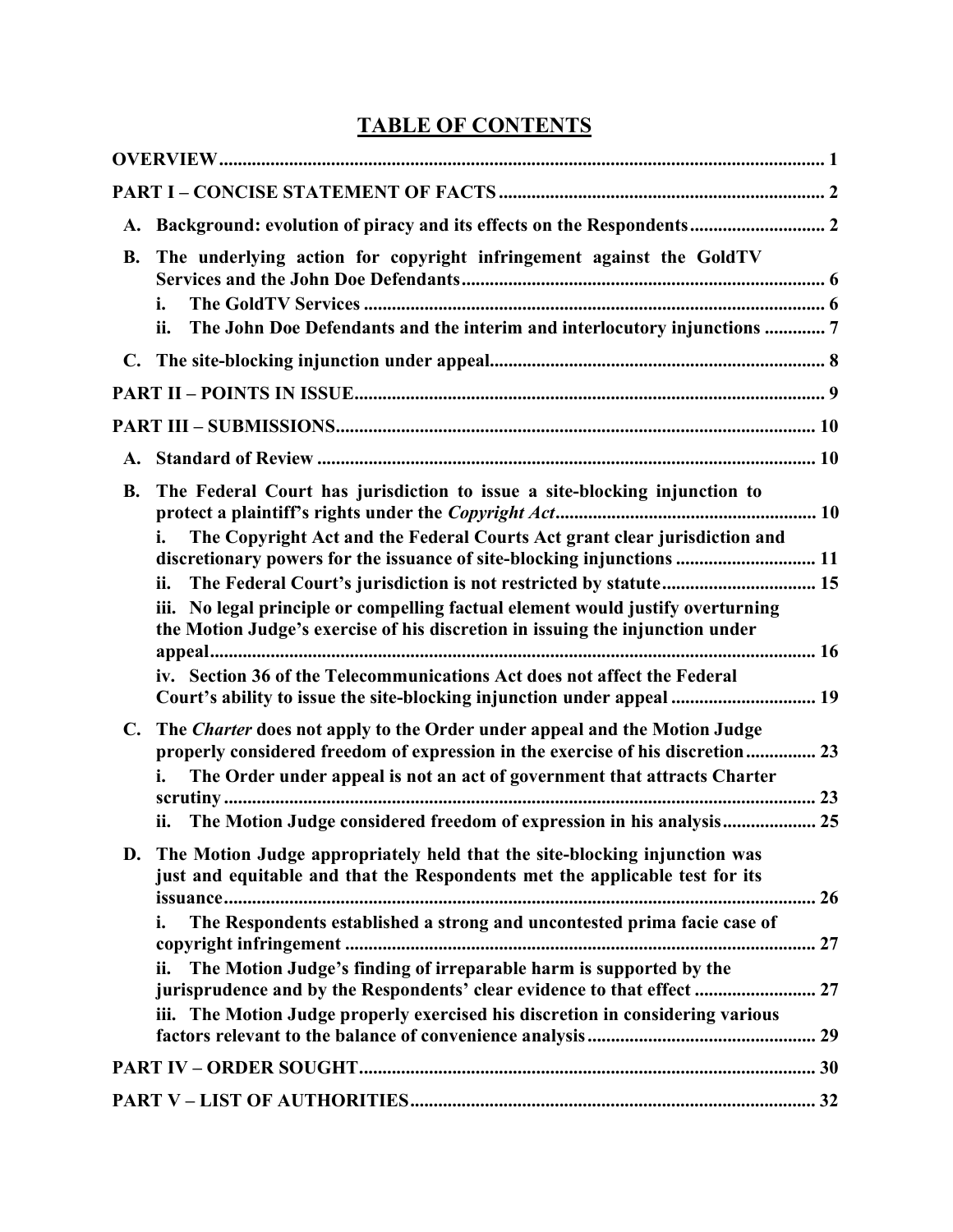#### **OVERVIEW**

1. At its root, this appeal stems from an action for copyright infringement by the Respondents against the operators of online services that, for a nominal fee, provide users in Canada and abroad with unauthorized access to a massive amount of television programming and motion pictures, including programming for which the copyright is owned by or exclusively licensed to the Respondents. Given the clearly illegal and highly lucrative nature of their activities, the operators of these services ("GoldTV Services") put in place measures to remain anonymous and avoid prosecution.

2. Facing the untenable prospect of their content remaining continuously infringed, the Respondents launched an action against these anonymous operators on a "John Doe" basis and obtained interim and interlocutory injunctive relief against them. Despite substituted service of the injunctions upon the Defendants, they never appeared on the record and important aspects of the GoldTV Services remained in operation.

3. Because enjoining the Defendants from distributing infringing content was ineffective, the Respondents sought an injunction that would preclude Canadian users from receiving the Defendants' infringing content. In practice, this entails ordering Internet Service Providers to impede access to the GoldTV Services by their subscribers, a remedy known as a "site-blocking injunction".

4. On November 15, 2019, the Honourable Mr. Justice Gleeson granted the Respondents' motion. In his detailed reasons, he concluded that the Federal Court possesses broad injunctive powers for the protection of a plaintiff's rights, including the power to issue injunctions against third parties that are not wrongdoers but that are in a position to put an end to the infringement or otherwise assist a plaintiff. This power, which does not necessarily or exclusively rest on statutory law but rather on the Court's powers in equity, is notably reflected in the long-recognized Norwich and Mareva-type injunctions, in search engine de-indexing injunctions very recently upheld by the Supreme Court, and in a recent UK case where the Court of Appeal of England and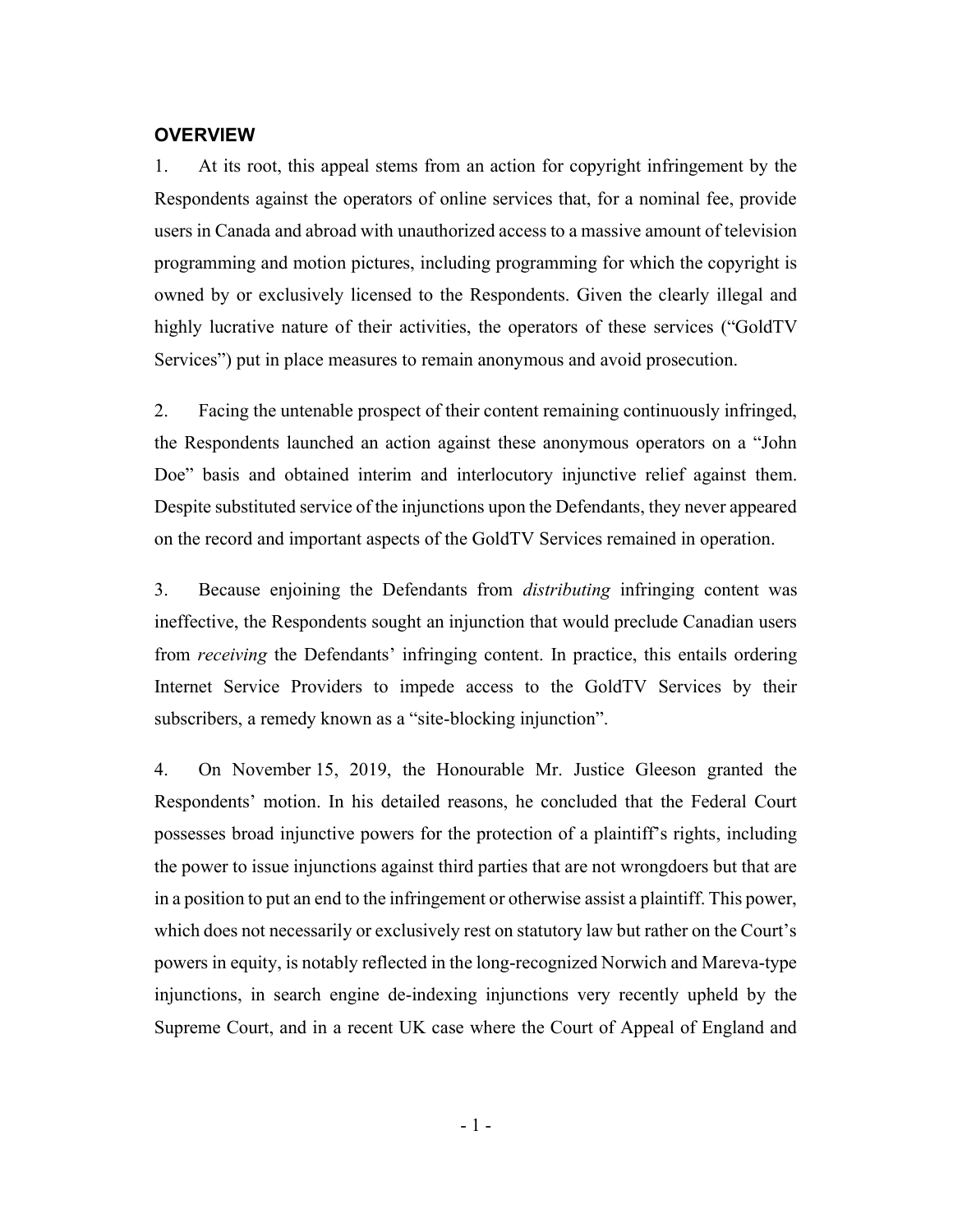Wales upheld a site-blocking injunction in a statutory and equitable framework analogous to the present case.

5. In issuing the injunction under appeal, Mr. Justice Gleeson was explicitly mindful of the principles of net neutrality, of the telecommunications law "common carrier" doctrine, and of the Charter right to freedom of expression. He concluded that these principles do not trump the Federal Court's equitable powers, but rather that they should be considered in deciding whether an injunction is just and equitable in the circumstances. Mr. Justice Gleeson was also mindful of the CRTC's jurisdiction and properly held that the Telecommunications Act neither interferes with the Federal Court's clear jurisdiction in this context, nor gives the CRTC a veto over Orders made by the Federal Court pursuant to this jurisdiction.

6. Applying these principles to the vast evidentiary record before him, Mr. Justice Gleeson held that the Respondents were entitled to the relief sought, subject to the injunction containing numerous safeguards to protect the interests of those who could be affected by his Order.

7. The Appellant disagrees with Mr. Justice Gleeson's findings, mostly for policy reasons. Be that as it may, the Order appealed from is well-founded in fact and law, and it must therefore stand.

# PART I – CONCISE STATEMENT OF FACTS

# A. Background: evolution of piracy and its effects on the Respondents

8. Piracy is an age-old problem faced by the producers and owners of copyright in media content, and is exacerbated by the fact that those who illegally reproduce and distribute infringing copies of protected works go to great lengths to conceal their identity and the true nature of their activities in order to avoid the legal consequences of their actions.<sup>1</sup>

<sup>&</sup>lt;sup>1</sup> Bell Canada v Lackman, 2018 FCA 42, paras. 49-50 (de Montigny J.A.) [Lackman]; Rogers Communications Inc. v Voltage Pictures, LLC, 2018 SCC 38, para. 1 (Brown J.)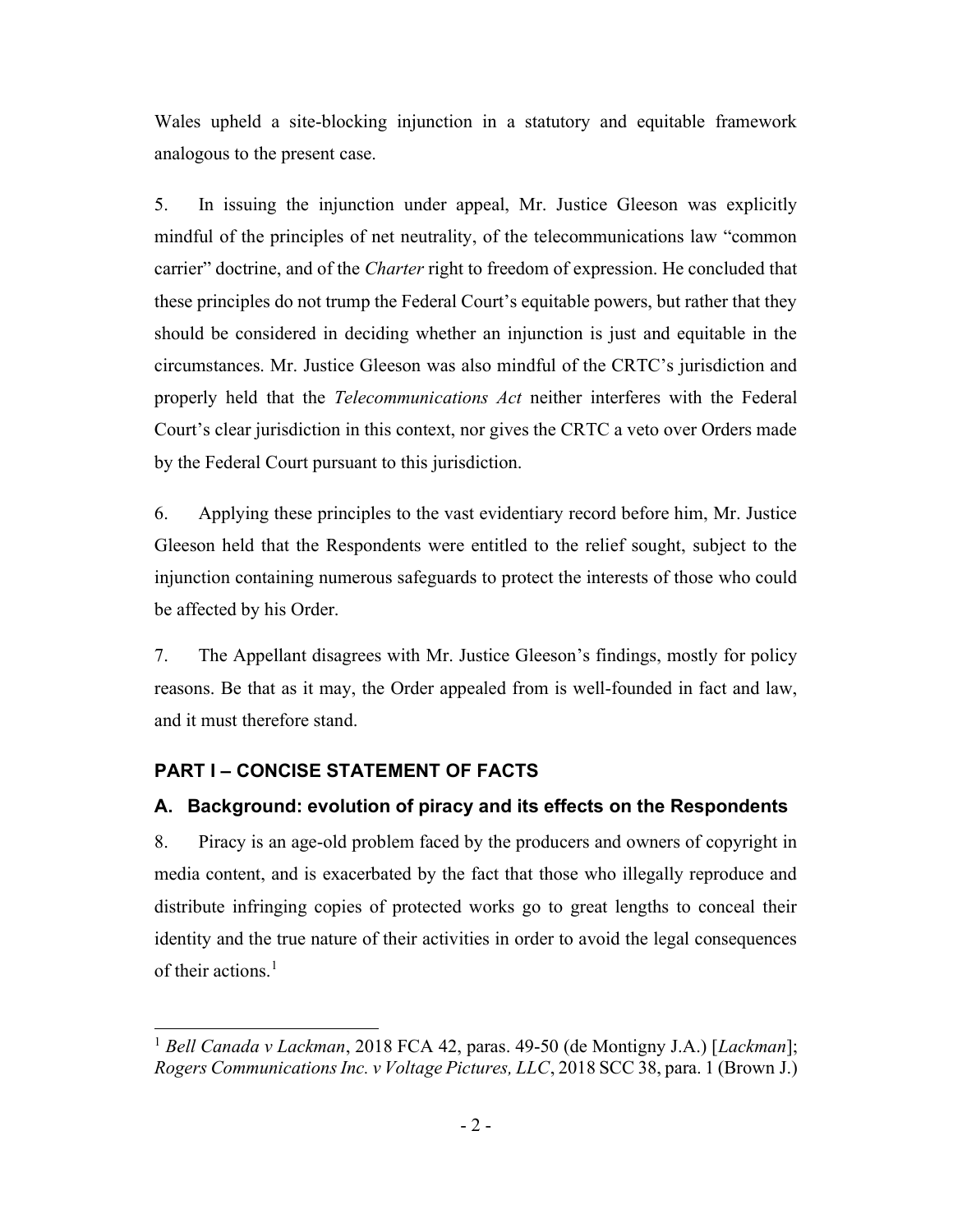9. Over the years, the tools used to distribute infringing content have moved from physical media (ex.: counterfeit CDs and DVDs), to satellite signal piracy, to peer-topeer Internet systems (ex.: Napster, Kazaa, BitTorrent), to online streaming.<sup>2</sup> Each new technological advance brings infringing content closer to (sometimes unsuspecting) $3$ users, while at the same time allowing infringers to move away from the spotlight and remain anonymous.

10. The present case is the latest chapter in this story.

11. Canadian courts have so far successfully adapted to advances in piracy technology by turning to their broad discretionary powers in order to issue remedies that can effectively put an end to the infringement, including injunctions adapted to the specific needs of each case.

12. The Federal Courts' familiarity with the technology relevant to the present matter dates back to 2016. At the time, the Respondents Bell Media Inc., Groupe TVA Inc., Rogers Media Inc. (the "Respondents") and their affiliates noticed the appearance and rapid proliferation of "pre-loaded set-top boxes" on the Canadian market. Set-top boxes are electronic devices that can be connected to any standard television in order to provide additional functionalities and by themselves are not necessarily illegal.

13. "Pre-loaded" set-top boxes are preconfigured with a selection of applications designed to provide unauthorized access to live and on-demand motion pictures, television programs and television stations. They are typically advertised as a cheap or

<sup>[</sup>Voltage]; see also: Louis Vuitton Malletier S.A. v Singga Enterprises (Canada) Inc., 2011 FC 776, para. 173 (Russell J.)

<sup>&</sup>lt;sup>2</sup> See for example: *Long Shong Pictures (H.K.) Ltd. v NTC Entertainment Ltd.* (2000), 6 CPR (4th) 509 (O'Keefe J.) (FC) (CDs and DVDs); Titan Sports Inc. v Mansion House (Toronto) Ltd. (1989), 28 CPR (3d) 199 (MacKay J.) (FC) (satellite piracy); BMG Canada Inc. v John Doe, 2004 FC 488 (Von Finckenstein J.) (peer-to-peer systems); Lackman, supra note 1 and Affidavit of Yves Rémillard, dated July 15, 2019 ("Rémillard Aff."), para. 13 [Joint Appeal Book ("AB"), Vol. 4, Tab 15] (streaming) <sup>3</sup> Bell Canada v 1326030 Ontario Inc. (iTVBox.net), 2016 FC 612, para. 26 (Tremblay-Lamer J.)  $[iTVBox]$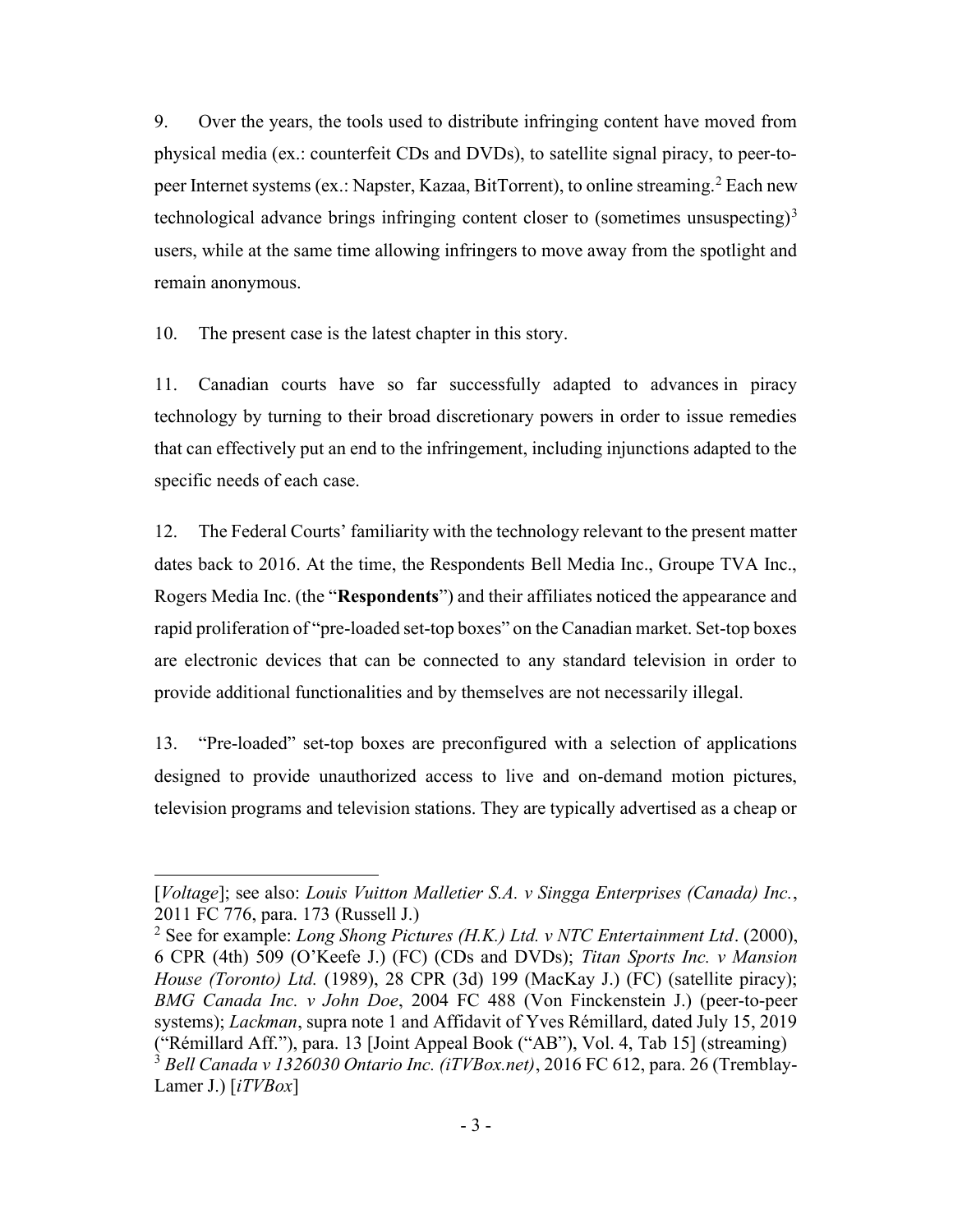no-monthly-fee alternative to legitimate television services, and their intuitive and sophisticated interface vastly simplifies and expands access to infringing content.<sup>4</sup>

14. As the owners or exclusive licensees of copyright in television programming in Canada,<sup>5</sup> the Respondents were understandably concerned about the rapidly growing availability of these devices on the market.

15. On June 1, 2016, at the Respondents' request, the Honourable Madam Justice Tremblay-Lamer issued an interlocutory injunction in Federal Court File No. T-759-16 against five (5) retailers of pre-loaded set-top boxes that operated online and/or from established brick-and-mortar locations in Canada.<sup>6</sup> Due to their rapidly increasing presence on the market, the injunction allows the plaintiffs to implead additional retailers as they are identified on the market. Approximately 175 defendants are now named in that matter,<sup>7</sup> some of which have attempted to evade service and/or have been accused of and found guilty of contempt of Court.<sup>8</sup>

16. The pre-loaded set-top boxes sold by these defendants are often configured with a few types of applications and services, including:

a) The "Kodi" application – a media player that allows users to play video and audio content located on their electronic devices – along with customized "addons" that provide access to infringing content on the Internet. This application

<sup>&</sup>lt;sup>4</sup> Affidavit of Shawn Omstead dated July 15, 2019 ("Omstead Aff."), paras. 52-58 [AB, Vol. 1, Tab 11]

<sup>&</sup>lt;sup>5</sup> Omstead Aff., paras. 16-17, Exhibit SO-3 [AB, Vol. 1, Tabs 11 and 11C]; Affidavit of Peggy Tabet, dated July 15, 2019 ("Tabet Aff."), paras. 11-12, Exhibit PT-3 [AB, Vol. 3, Tabs 13 and 13C]; Affidavit of Colette Watson, dated July 16, 2019 ("Watson Aff."), paras. 13-14, Exhibit CW-4 [AB, Vol. 6, Tabs 16 and 16D]

 $6$  *iTVBox*, supra note 3

<sup>&</sup>lt;sup>7</sup> Bell Canada v Red Rhino Entertainment Inc., 2019 FC 1460, para. 7 (Norris J.) [Red Rhino]

 $8$  Bell Canada v Wesley, 2016 FC 1379 (LeBlanc J.); Bell Canada v Wesley, 2018 FC 66 (Roy J.); Order Validating Service dated May 6, 2019, Federal Court File No. T-759-16 (Tabib P.) (unreported); Red Rhino, supra note 7, para. 68; Order dated September 6, 2018, Federal Court File No. T-759-16 (Tabib P.) (unreported); Omstead Aff., paras. 59-60 [AB, Vol. 1, Tab 11]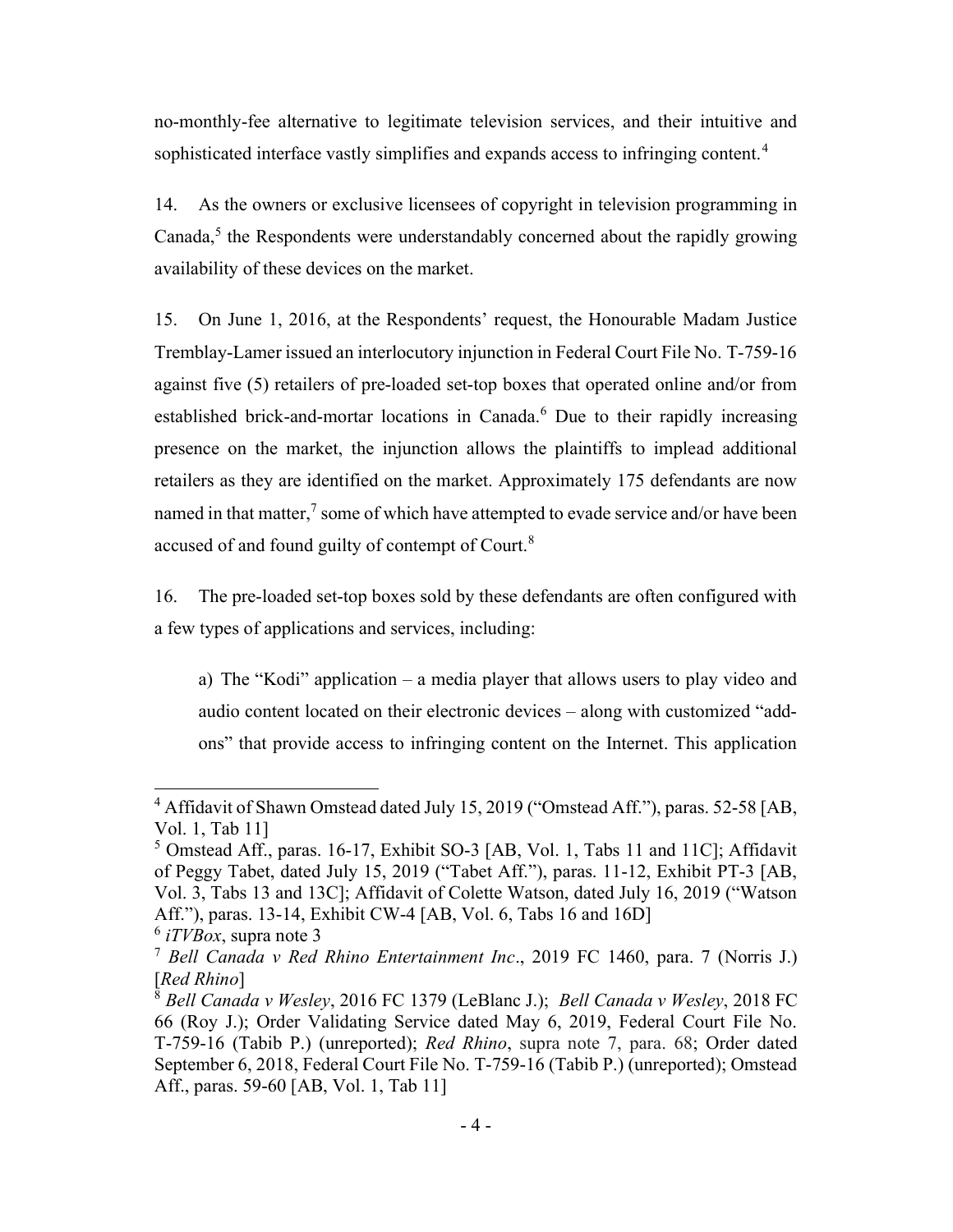bundle typically provides free and unlimited access to infringing television programming and motion pictures.

b) Subscription-based Internet streaming services that transmit unauthorized live and on-demand television content and motion pictures from around the world, including Canada ("Unauthorized Subscription Services", also sometimes referred to as "Private IPTV Services"). These services are available without geographic restriction and operate on a subscription-based model. For a very low monthly fee (ex.: \$15 per month), users can access a content offering that is significantly more extensive (ex.: thousands of television stations and a vast array of on-demand content) compared to legitimate and licensed television services that are available at an even remotely comparable price.

17. On February 20, 2018, this Court issued an injunction against the Canadian distributor of most of the infringing Kodi add-ons installed on pre-loaded set-top boxes.<sup>9</sup> As a result, these applications fell out of favour and Unauthorized Subscriptions Services gained in popularity.<sup>10</sup> With time, Unauthorized Subscriptions Services also moved away from being predominantly available on pre-loaded set-top boxes and are now accessible on many other devices and platforms, such as computers, tablets, mobile phones, etc.<sup>11</sup>

18. This matter pertains to Unauthorized Subscription Services that blatantly and massively infringe the Respondents' copyright in their television programming.

<sup>9</sup> Lackman, supra note 1; Omstead Aff., paras. 61-63 [AB, Vol. 1, Tab 11]

 $10$  Rémillard Aff., paras. 14-15 [AB, Vol. 4, Tab 15]

<sup>&</sup>lt;sup>11</sup> Affidavit of Anthony Martin, dated July 15, 2019 ("Martin Aff."), para. 39 [AB, Vol. 3, Tab 14]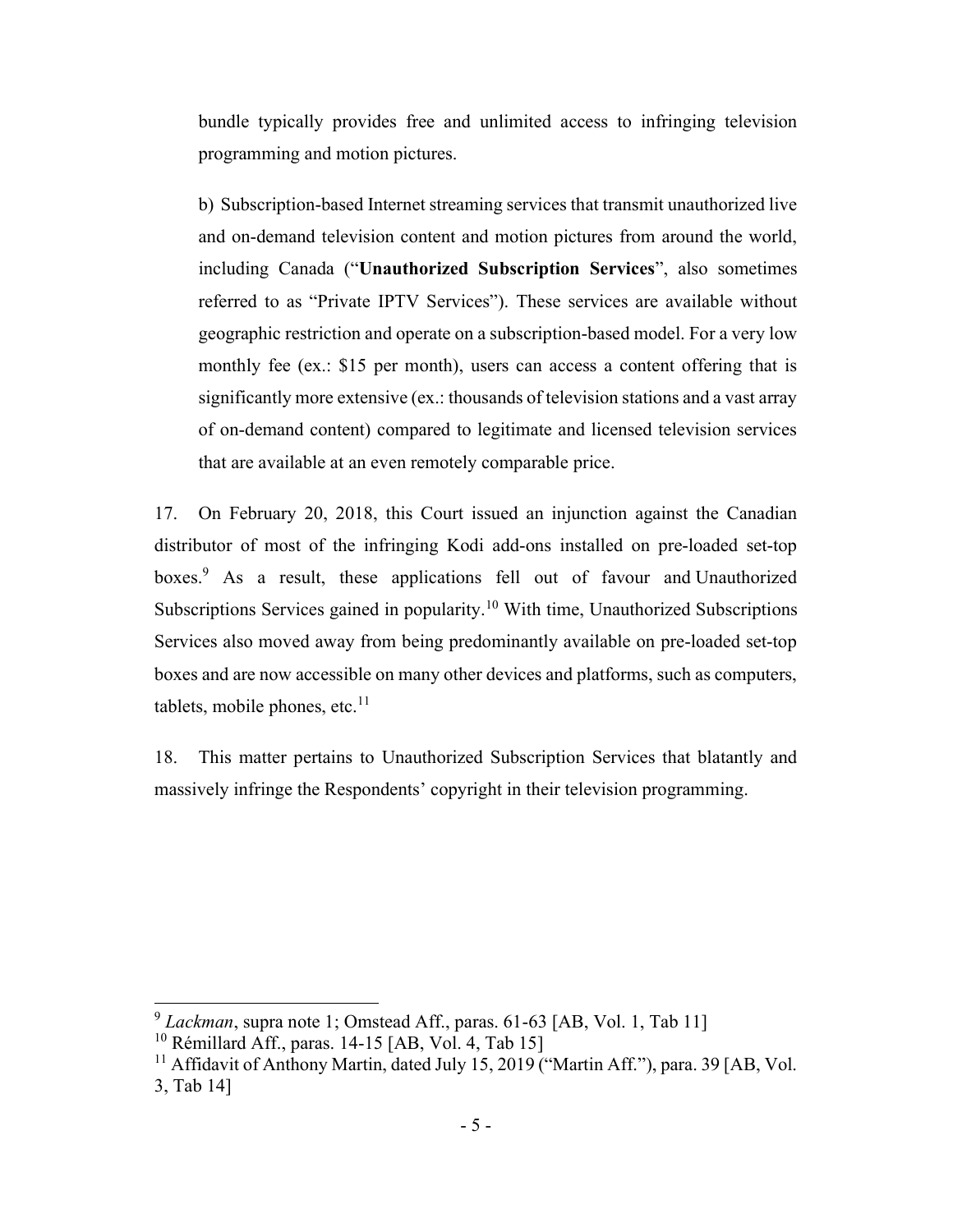# B. The underlying action for copyright infringement against the GoldTV Services and the John Doe Defendants

### i. The GoldTV Services

19. On July 18, 2019, the Respondents launched an action for copyright infringement in the underlying Federal Court file against the operators of two of the most popular Unauthorized Subscription Services in Canada, both known as "GoldTV" (the "GoldTV.biz Service" and the "GoldTV.ca Service", collectively the "GoldTV Services"), which together attracted nearly 250,000 monthly visits.<sup>12</sup>

20. From a user's perspective, the experience of subscribing to and using one of the GoldTV Services is highly intuitive and almost akin to the experience with a legitimate television service, $13$  except for the lower subscription cost, the larger amount of content, and the important distinction that the GoldTV Services operate without the authorisation of copyright owners, including the Respondents.<sup>14</sup>

21. Users can easily purchase a monthly subscription on the GoldTV Services' websites or that of a reseller.<sup>15</sup> Once subscribed, they are presented with an electronic program guide that emulates a legitimate television service and that provides unauthorized access to hundreds or thousands of stations.<sup>16</sup>

22. Needless to say, users who subscribe to one of the GoldTV Services have no incentive to maintain their subscriptions to legitimate television services.<sup>17</sup>

 $12$  Martin Aff., paras. 45 and 66 [AB, Vol. 3, Tab 14]

<sup>13</sup> Martin Aff., paras. 38-39, 59-60 and 72-75 [AB, Vol. 3, Tab 14]

<sup>&</sup>lt;sup>14</sup> Martin Aff., paras. 46 and 67 [AB, Vol. 3, Tab 14]; Rémillard Aff., paras. 22 and 24 [AB, Vol. 4, Tab 15]; Omstead Aff., para. 5 [AB, Vol. 1, Tab 11]; Watson Aff., para. 4 [AB, Vol. 6, Tab 16]; Tabet Aff., para. 5 [AB, Vol. 3, Tab 13]

<sup>&</sup>lt;sup>15</sup> Martin Aff., paras. 56-57 and 69 [AB, Vol. 3, Tab 14]; Rémillard Aff., paras. 25 and 33-40 [AB, Vol. 4, Tab 15]

<sup>16</sup> Martin Aff., paras. 59 and 72-74 [AB, Vol. 3, Tab 14]

 $17$  *iTVBox*, supra note 3, para. 31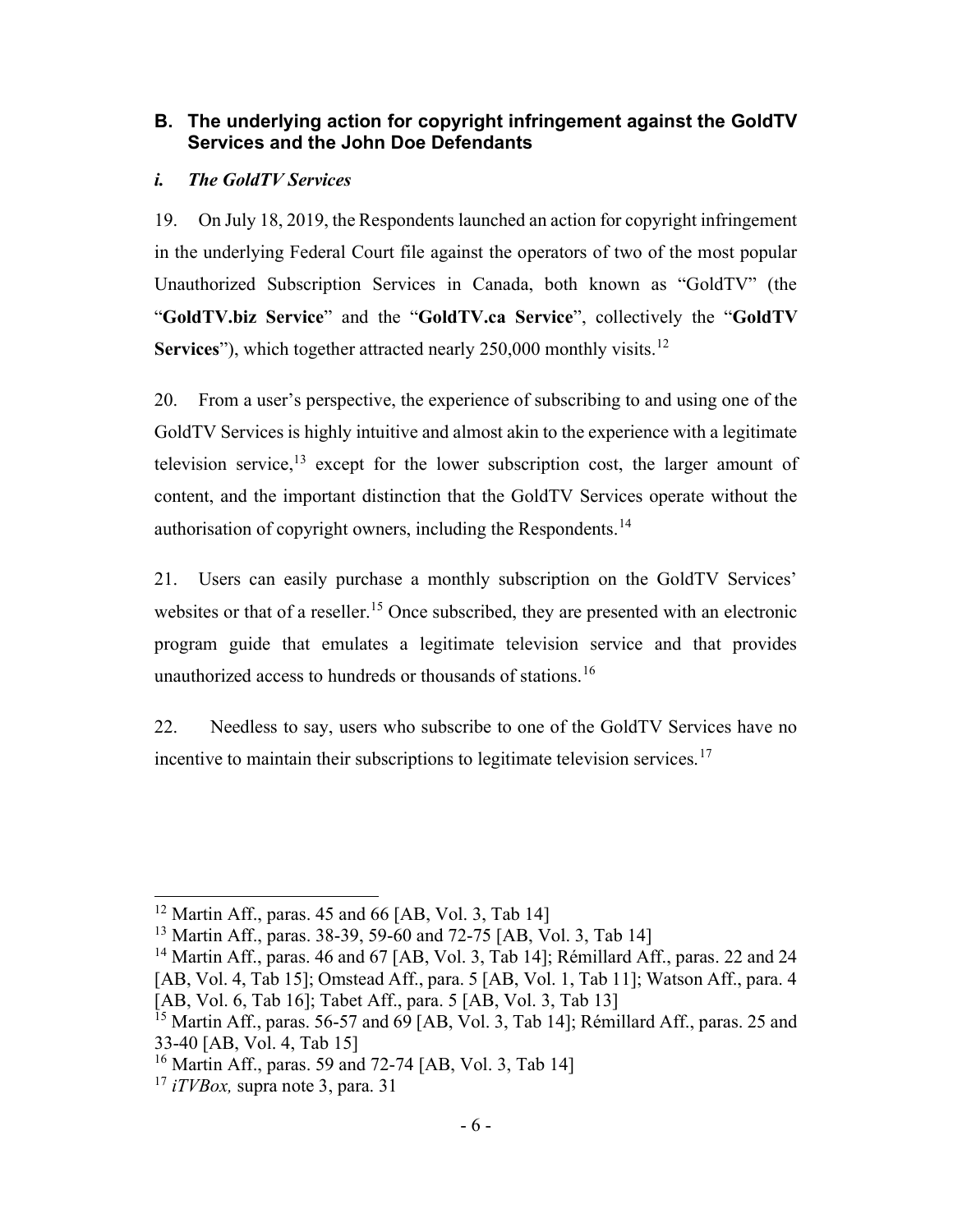#### ii. The John Doe Defendants and the interim and interlocutory injunctions

23. Given the highly lucrative nature of their illicit activities and their advanced technical knowledge, the operators of online infringing services generally – and of Unauthorized Subscription Services specifically – often use a number of methods to avoid prosecution, such as never using their real identity in online activities, registering websites with false information, controlling their websites through offshore corporations, having offshore bank accounts, using false business names and identities to receive payments, etc.<sup>18</sup> As a result, their identification and prosecution almost always require considerable time and resources, and are often simply impossible.<sup>19</sup>

24. The present case is no different. Despite their best investigative efforts, the Respondents were unable to identify the operators of the GoldTV Services.<sup>20</sup> The Respondents therefore launched the underlying action against two "John Doe" Defendants: John Doe 1 dba GoldTV.biz and John Doe 2 dba GoldTV.ca.

25. On July 25, 2019, the Honourable Mr. Justice LeBlanc issued an interim injunction against the John Doe Defendants, enjoining them from operating the GoldTV Services.<sup>21</sup> Given the Defendants' anonymity, the injunction was accompanied by an Order for substituted service, pursuant to which the Plaintiffs served them by e-mail and online forms with the Statement of Claim, the interim injunction and their motion materials for an interlocutory injunction.<sup>22</sup>

26. On August 8, 2019, following a hearing at which the Defendants failed to appear, the Honourable Madam Justice Kane issued an interlocutory injunction against them in essentially the same terms as the interim injunction, accompanied by a similar Order

<sup>&</sup>lt;sup>18</sup> Martin Aff., para. 33 [AB, Vol. 3, Tab 14]; Rémillard Aff., paras. 16d) and 56-57 [AB, Vol. 4, Tab 15]

<sup>&</sup>lt;sup>19</sup> Rémillard Aff., paras. 16d) and 58 [AB, Vol. 4, Tab 15]

<sup>&</sup>lt;sup>20</sup> Rémillard Aff., paras. 61 and 68 [AB, Vol. 4, Tab 15]

<sup>&</sup>lt;sup>21</sup> Order issued by Mr. Justice LeBlanc on July 25, 2019 [AB, Vol. 1, Tab 6]

<sup>&</sup>lt;sup>22</sup> Order issued by Mr. Justice LeBlanc on July 25, 2019 [AB, Vol. 1, Tab 7]; Affidavit of Florence-Élyse Ouellette, dated July 29, 2019, ("Ouellette Aff.") paras. 4-12 [AB, Vol. 7, Tab 22]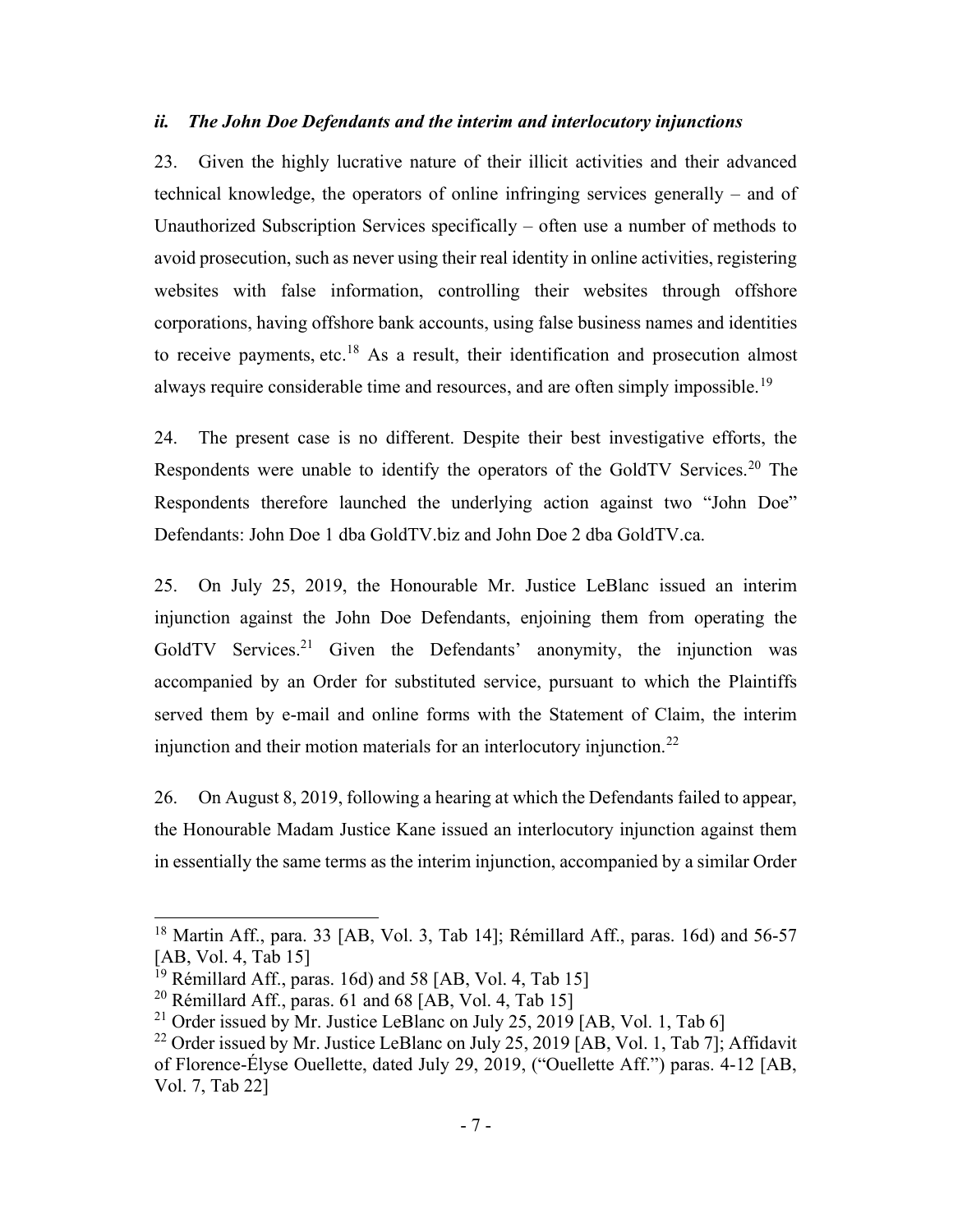for substituted service.<sup>23</sup> The Plaintiffs served these Orders upon the Defendants on the same day.<sup>24</sup>

27. Following the issuance of these injunctions, it appears that the operator(s) of the GoldTV.ca Service deactivated the service, at least temporarily.<sup>25</sup> They have however not filed a Statement of Defence in the underlying action, nor have they otherwise appeared on the record. As for the GoldTV.biz Service, it remained entirely operational.<sup>26</sup> Its operator(s) are also in default and have not otherwise appeared on the record, and there is no indication that they will do so in the future.

### C. The site-blocking injunction under appeal

28. Given the ongoing activities of the GoldTV.biz Service, the Respondents brought a further motion before the Honourable Mr. Justice Gleeson (the "Motion Judge") on September 11 and 12, 2019, for an interlocutory injunction directed at eleven (11) third party Internet service providers ("ISPs", the "Third Party Respondents" in the Court below) who provide residential Internet services to the vast majority of Canadian users. The Respondents sought an Order enjoining the ISPs to impede access to the GoldTV.biz Service (and to the GoldTV.ca Service if it were to be reactivated) by their Internet subscribers.

29. The Third Party Respondent / Appellant Teksavvy Solutions Inc. opposed the motion on the merits, while another Third Party Respondent (Distributel Communications Limited) opposed only the form of the injunction sought. The other Third Party Respondents consented to or did not oppose the motion.

<sup>&</sup>lt;sup>23</sup> Order issued by Madam Justice Kane on August 8, 2019 [AB, Vol. 1, Tab 9]; Order issued by Madam Justice Kane on August 8, 2019 [AB, Vol. 1, Tab 10]

<sup>&</sup>lt;sup>24</sup> Third Affidavit of Florence-Elyse Ouellette, dated September 3, 2019 (" $3<sup>rd</sup>$  Ouellette Aff."), paras. 5-14 [AB, Vol. 10, Tab 33]

<sup>&</sup>lt;sup>25</sup> Third Affidavit of Anthony Martin, dated September 3, 2019 ("3<sup>rd</sup> Martin Aff."), paras. 32-39 [AB, Vol. 9, Tab 32]

 $^{26}$  3<sup>rd</sup> Martin Aff., para. 27 [AB, Vol. 9, Tab 32]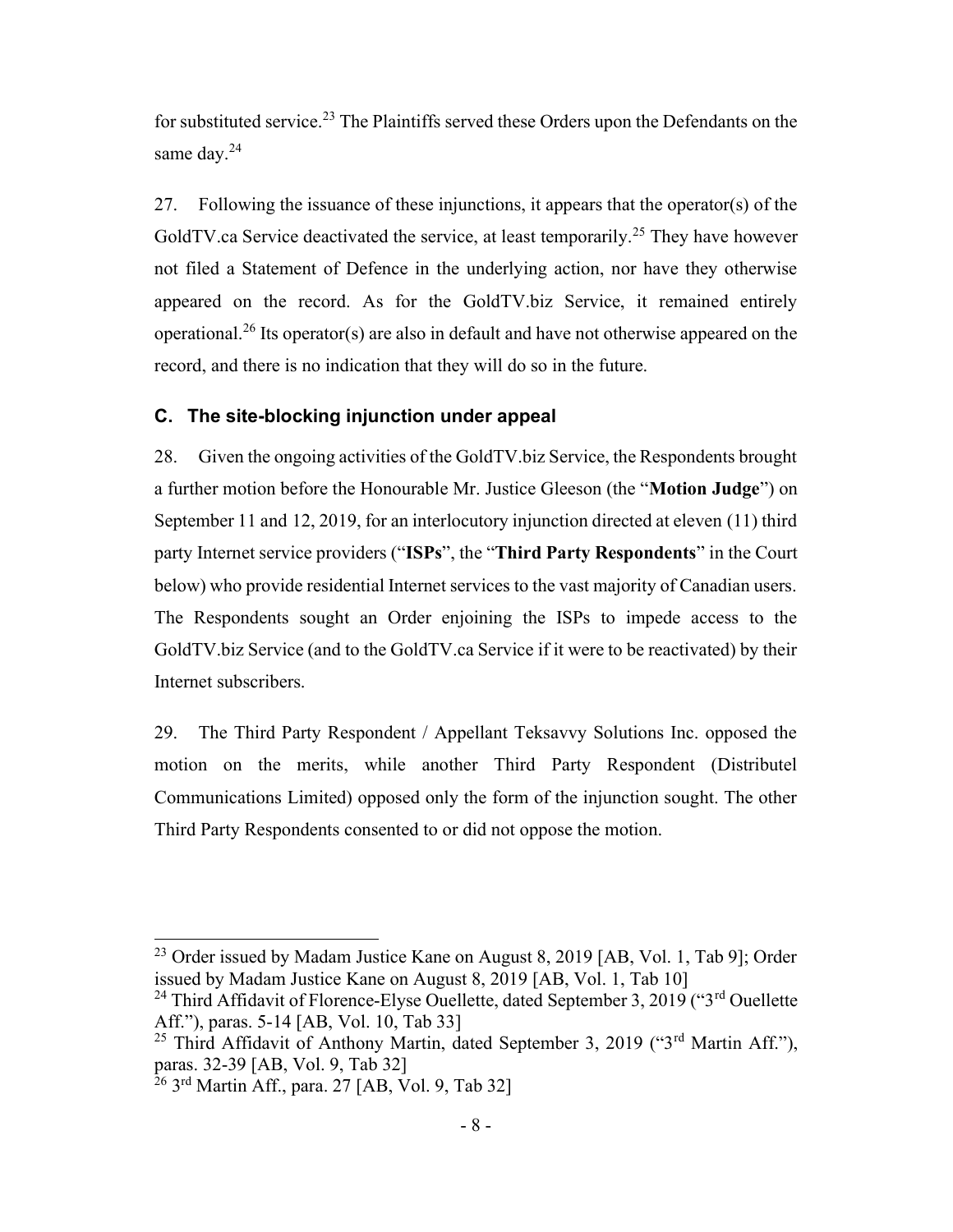30. On November 15, 2019, the Motion Judge issued an interlocutory injunction in essentially the terms sought by the Respondents (the "site-blocking injunction"), accompanied by detailed reasons. The Motion Judge notably held that he had jurisdiction to issue the site-blocking injunction and that the Respondents had met the applicable test for its issuance. The site-blocking injunction also contains a mechanism to update the list of blocked websites associated with the GoldTV Services if and when its operators attempt to circumvent the effects of the injunction. This is the decision under appeal.

31. Since the issuance of the initial John Doe injunctions and subsequently since the issuance of the site-blocking injunction, the operator(s) of the GoldTV.biz Service have periodically modified its infrastructure in an attempt to evade the injunctions' effect.<sup>27</sup> By their nature, the site-blocking injunction and these circumvention attempts collectively heavily disrupt (or flatly preclude) the ability of Canadian users to reliably access the GoldTV.biz Service, and of its operator(s) to successfully continue infringing the Respondents' copyright.<sup>28</sup>

### PART II – POINTS IN ISSUE

32. The issues raised in the present appeal are as follows:

a) What is the standard of review applicable to the discretionary decision of a motion judge granting an interlocutory injunction?

b) Did the Motion Judge err in finding that a site-blocking injunction is available at law and that the Federal Court has jurisdiction to issue this remedy?

c) Does the Charter apply to the Order under appeal and, if so, did the Motion Judge err in its application?

<sup>&</sup>lt;sup>27</sup> Second Affidavit of Yves Rémillard, dated September 3, 2019 ("2<sup>nd</sup> Rémillard Aff."), paras. 8-15 [AB, Vol. 9, Tab 31]; 3rd Martin Aff., paras. 15-27 [AB, Vol. 9, Tab 32]; Fourth Affidavit of Anthony Martin, dated December 3, 2019, paras. 15-32 [AB, Vol. 10, Tab 38], Third Affidavit of Yves Rémillard, paras. 8-11 [AB, Vol. 10, Tab 39]  $28$  Affidavit of Erone Quek, dated July 22, 2019 ("Quek Aff."), paras. 74-98 [AB, Vol. 6, Tab 21]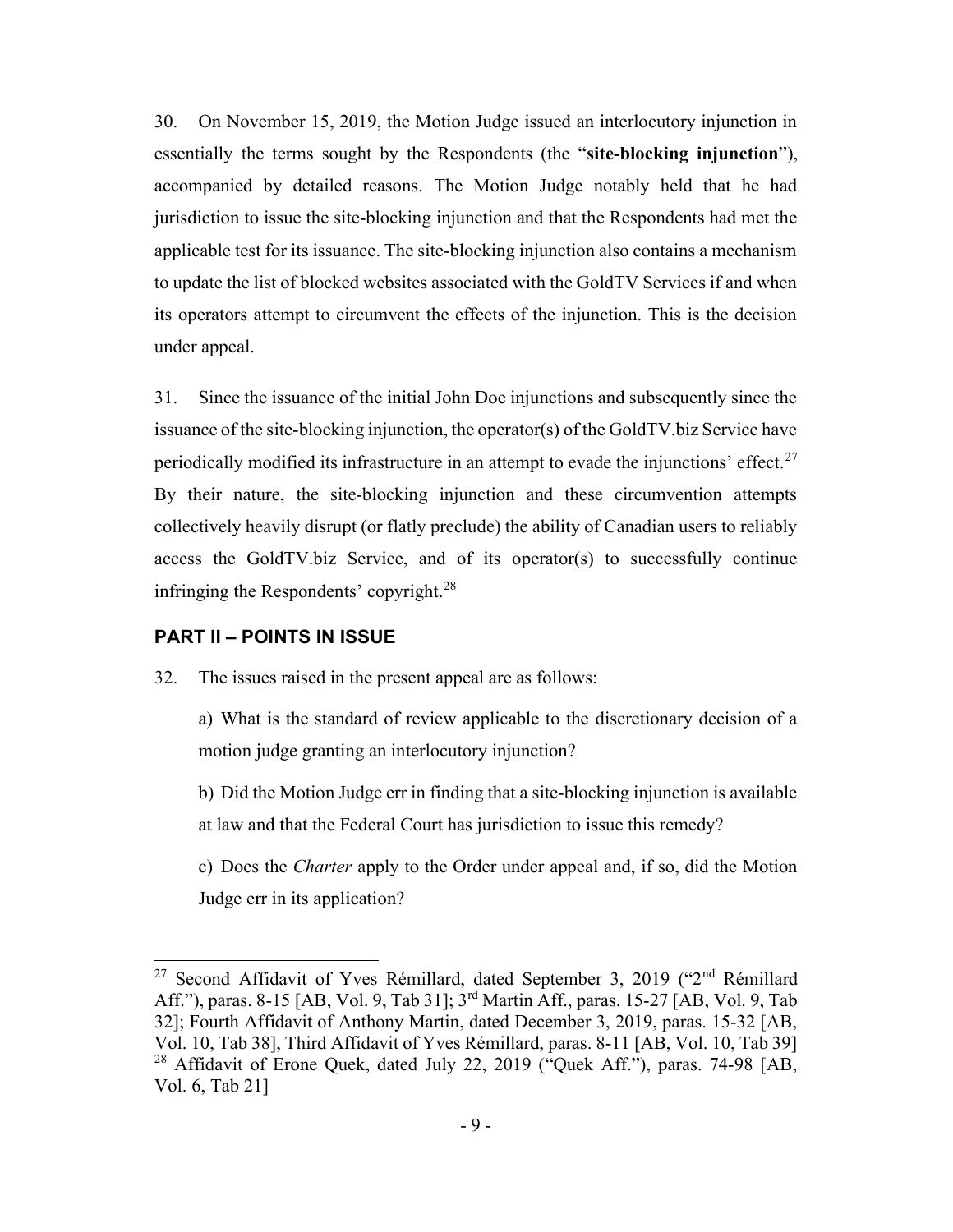d) Did the Motion Judge err in concluding that a site-blocking injunction is just and equitable in the circumstances and that the Respondents met the applicable test for its issuance?

# PART III – SUBMISSIONS

# A. Standard of Review

33. In its memorandum of fact and law, the Appellant never addresses the applicable standard of review and often fails to explicitly qualify the nature of the Motion Judge's alleged errors. In some cases, the Appellant clearly presents policy arguments unsuited for this forum rather than identifying reviewable errors of fact or law.

34. Many of the Appellant's arguments also turn on the Motion Judge's exercise of his discretion and assessment of the evidence. While the Appellant may disagree with these findings, they ought not to be overturned absent a palpable and overriding error, which is a highly deferential standard.<sup>29</sup>

# B. The Federal Court has jurisdiction to issue a site-blocking injunction to protect a plaintiff's rights under the Copyright Act

35. The essence of the Appellant's argument on this ground is that because the Copyright Act is a "complete code" of rights and remedies for the protection and enforcement of copyright, which does not *specifically* and *explicitly* mention siteblocking injunctions, this remedy is necessarily unavailable at law.

36. To support this proposition, the Appellant attempts to draw a contrast between the situation in Europe, where the availability of site-blocking injunctions was codified in a European Parliament Directive<sup>30</sup> and locally implemented in various European

<sup>&</sup>lt;sup>29</sup> Housen v Nikolaisen, 2002 SCC 33, paras. 8, 10 and 27 (Iacobucci and Major JJ.); see also: Imperial Manufacturing Group Inc. v Decor Grates Inc., 2015 FCA 100, paras. 19, 29 and 40 (Stratas J.A.); Canada v South Yukon Forest Corporation, 2012 FCA 165, para. 46 (Stratas J.A.)

 $30$  Directive 2001/29/EC of the European Parliament and of the Council of 22 May 2001, art. 8(3)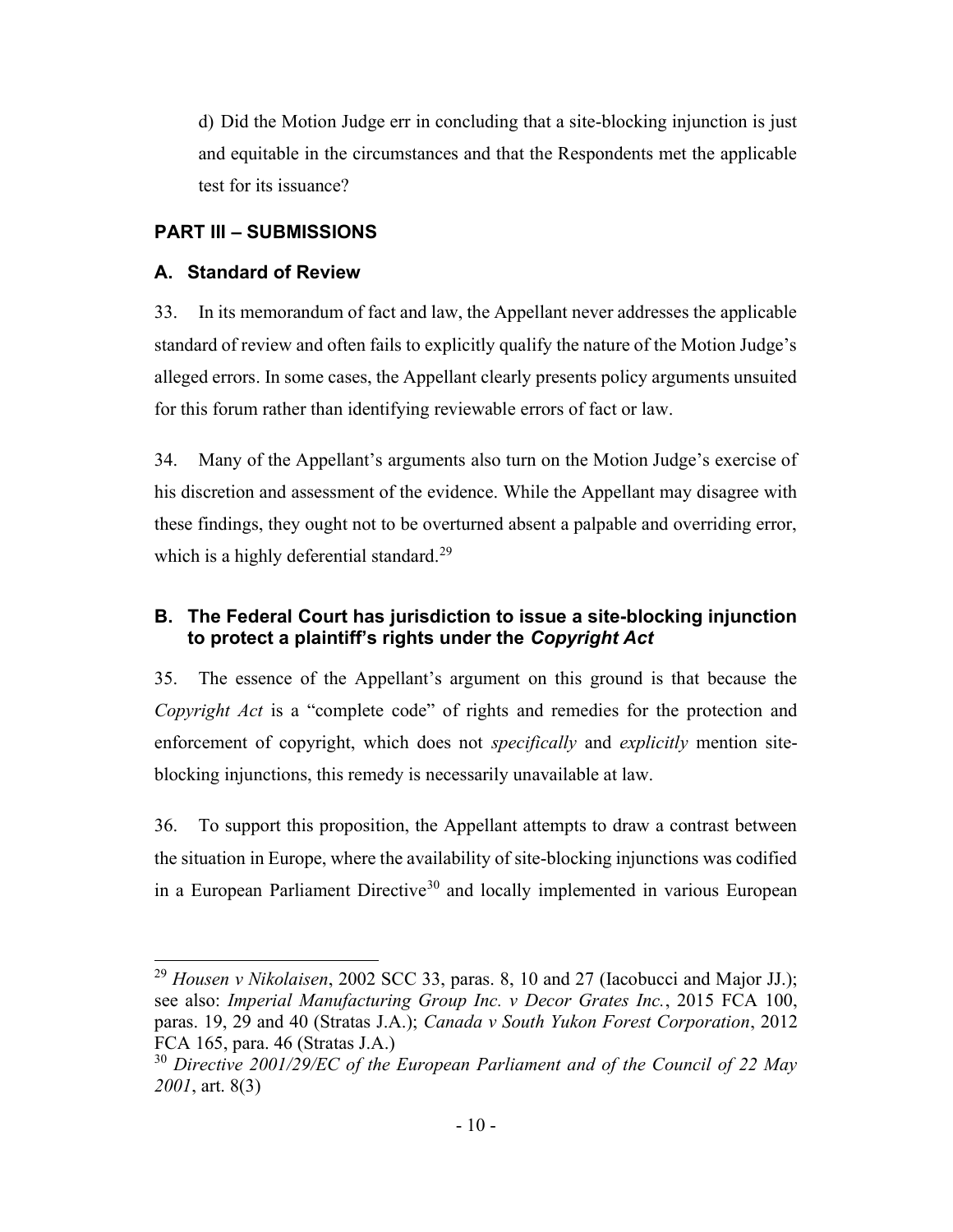jurisdictions, and our Parliament's alleged decision not to explicitly spell out this remedy in the Copyright Act.

37. The Appellant's argument on this point raises a number of issues that can be simplified as follows: are site-blocking injunctions available under the *Copyright Act*; does the Federal Court have jurisdiction to issue a site-blocking injunction; is that jurisdiction limited by statute; should the Federal Court decline to exercise its jurisdiction due to policy or procedural considerations; and does the jurisdiction of the Canadian Radio-television and Telecommunications Commission ("CRTC") under the Telecommunications Act trump that of the Federal Court.

# i. The Copyright Act and the Federal Courts Act grant clear jurisdiction and discretionary powers for the issuance of site-blocking injunctions

38. It should not be contentious that when a party's property rights are unlawfully encroached upon, Courts of equity have essentially unfettered discretion to issue injunctions to remedy the encroachment.<sup>31</sup>

39. As such, even if a "complete code" statute such as the Copyright Act does not explicitly mention injunctions, that remedy is still available to protect property rights under the statute. For matters within its jurisdiction, the Federal Court's remedial powers are coextensive with those of provincial Courts of inherent jurisdiction, and Courts of inherent jurisdiction possess the power to issue injunctions to protect a party's rights even without explicit statutory grant:

The Minister's jurisdiction argument is based on the *Income Tax Act* (the "Act") being a complete code. The Minister argues that the fact that there are statutory stays in respect of collection of certain types of debts under the Act, and that there is no statutory stay in respect of collection of unremitted payroll deductions, imply that Parliament's intent is that the Federal Court have [sic] no jurisdiction to grant a discretionary stay.

 $31$  Hamilton (City) v Loucks, 2003 CarswellOnt 3663, paras. 25-27 (Henderson J.) (Ont. SCJ); see also: Anne of Green Gables Licensing Authority Inc. v Avonlea Traditions Inc., [2000] OJ No 740, para. 279 (Wilson J.) (Ont. SCJ); Hudson's Bay Co. v White, 1997 CarswellOnt 313, para. 37 (Lederman J.) (Ont. SCJ)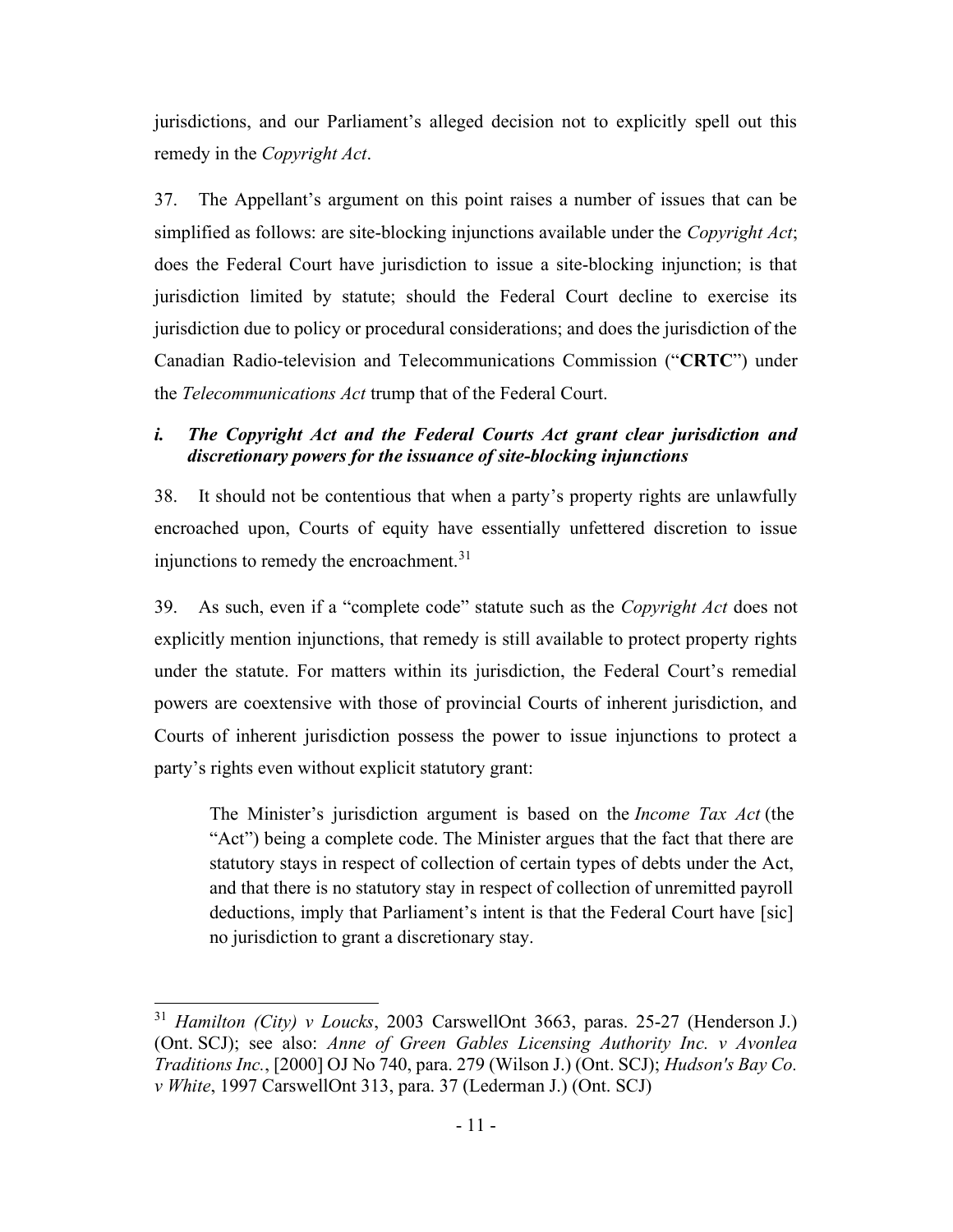An analogous argument was made with respect to the *Canada Labour Code*, in B.M.W.E. v. Canadian Pacific Ltd, McLachlin J. (as she then was) pointed out at page 499 that:

The governing principle on this issue is that notwithstanding the existence of a comprehensive code for settling labour disputes, where "no adequate alternative remedy exists" the courts retain a residual discretionary power to grant interlocutory relief such as injunctions, a power which flows from the inherent jurisdiction of the courts over interlocutory matters ...

At pages 501 - 502 she noted that:

If the rule of law is not to be reduced to a patchwork, sometime thing, there must be a body to which disputants may turn where statutes and statutory schemes offer no relief.

The remedial powers of the Federal Court are coextensive with the inherent jurisdiction of a provincial superior court in matters within the Federal Courts' statutory jurisdiction: see Canada (Human Rights Commission) v. Canadian Liberty Net, at paragraph 38.

Having regard to these authorities, I do not accept the Minister's complete code argument. In an appropriate case, the Federal Court has jurisdiction to grant a discretionary stay or injunction with respect to matters arising under the Act.<sup>32</sup>

40. In any event, the *Copyright Act* does explicitly provide that "where copyright has been infringed, the owner of the copyright is, subject to this Act, entitled to all remedies by way of injunction […] and otherwise that are or may be conferred by law for the infringement of a right."<sup>33</sup> The Federal Court has jurisdiction to enforce the civil remedies provided by the *Copyright Act*<sup>34</sup> and, consequently, has jurisdiction to issue an injunction to put an end to the infringement.

 $32$ Swiftsure Taxi Co., Re, 2005 FCA 136, paras. 3-6 (Rothstein J.A.), references omitted; see also: B.M.W.E. v Canadian Pacific Ltd., [1996] 2 SCR 495, paras. 5 and 8 (McLachlin J.); Teledyne Industries Inc. v Lido Industrial Products Ltd. (1982), 68 CPR (2d) 204, at 227 (Addy J.) (FC); see also Cimon Ltd v Bench Made Furniture, (1964), 48 CPR 31, at 66 (Jackett P.) (Ex Ct)

 $33$  Copyright Act, R.S.C., 1985, c. C-42, s. 34(1) [Copyright Act]

 $34$  Copyright Act, s. 41.24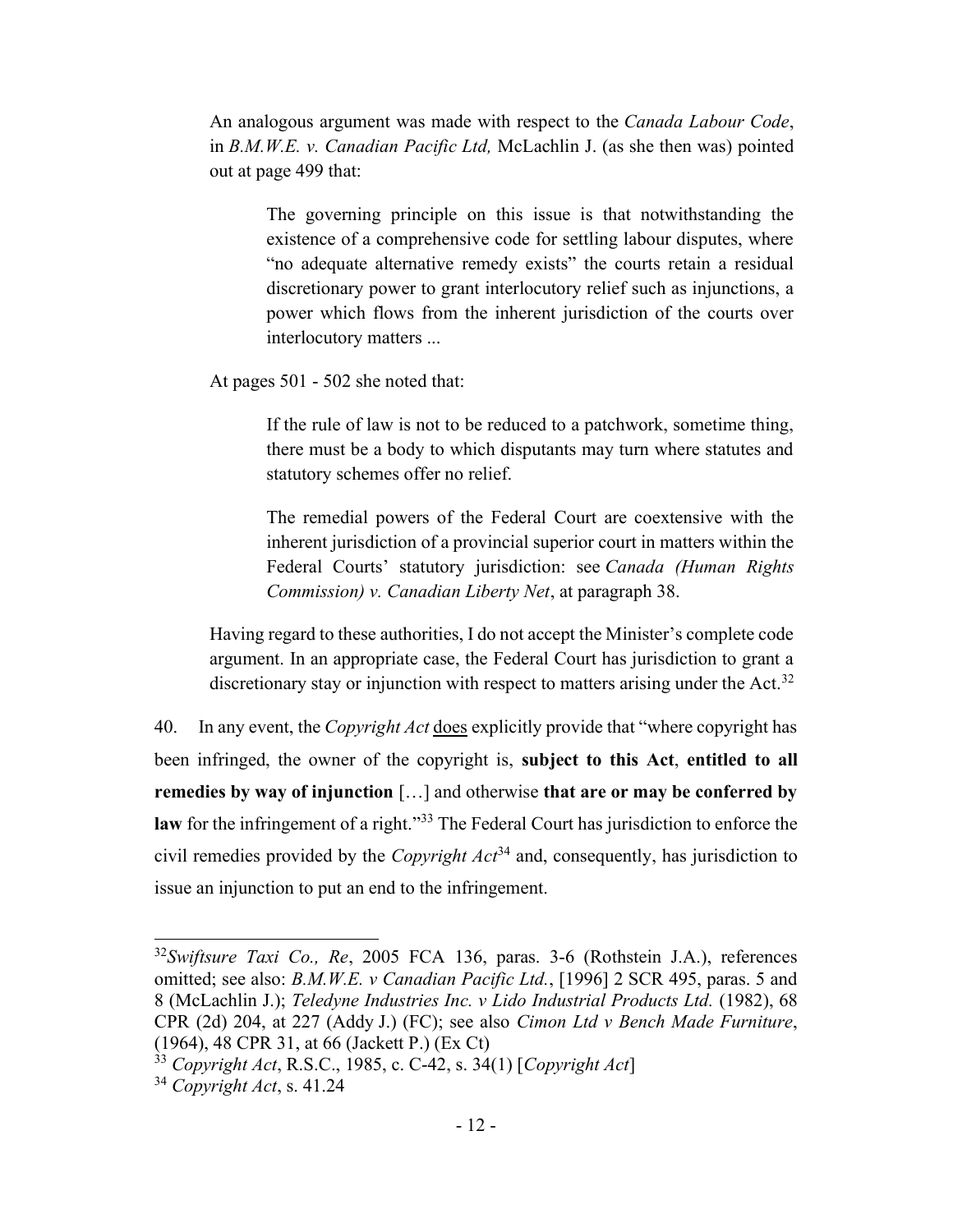41. In the present case, the Motion Judge had to consider whether the scope of the Federal Court's clear injunctive powers under the Copyright Act include the ability to issue the site-blocking injunction under appeal, which is directed at third party ISPs rather than at the Defendants.

42. At the outset of his analysis, he correctly held that sections 4 and 44 of the Federal Courts Act establish the Federal Court as a Court of equity and grant it the broad power to issue injunctions whenever it appears just or convenient to do so.<sup>35</sup>

43. It is well established that the power of Courts of equity to issue injunctions is not limited to enjoining defendants; they may bind third parties in various contexts.<sup>36</sup>

44. This principle notably gave rise to two well-recognized types of injunction directed at third parties, which do not derive from specific statutes but rather from the broad injunctive powers of Courts of equity: Norwich-type injunctions that enjoin third parties to disclose information in their possession to a plaintiff, and Mareva-type injunctions that enjoin financial institutions to freeze a defendant's assets. In both cases, the third party is innocent but its assistance is necessary to allow the plaintiff to enforce its rights against the defendant.<sup>37</sup>

45. The Supreme Court recently recognized that this principle can apply to different and novel types of injunction. In *Equustek*, the injunction ordered Google to de-index a defendant's website from its search engine results. As is the case for third parties bound by Norwich and Mareva-type injunctions, Google was not a wrongdoer, but its assistance was necessary to preserve the plaintiff's rights.<sup>38</sup>

46. In finding that the injunctive power of Courts of equity includes the ability to issue "de-indexing" injunctions, the Supreme Court found support not only in the long-

<sup>&</sup>lt;sup>35</sup> Federal Courts Act, R.S.C., 1985, c. F-7, ss. 4 and 44 [ $F.C.A$ ]

<sup>&</sup>lt;sup>36</sup> Google Inc. *v* Equustek Solutions Inc., 2017 SCC 34, para. 28 (Abella J.) [Equustek]; see also: Glaxo Wellcome PLC v Minister of National Revenue, (1998), 81 CPR (3d) 372, paras. 20 and 33 (Stone J.A.) (FCA)

 $37$  *Equustek*, supra note 36, paras. 31 and 33

 $38$  *Equustek*, supra note 36, paras. 34-35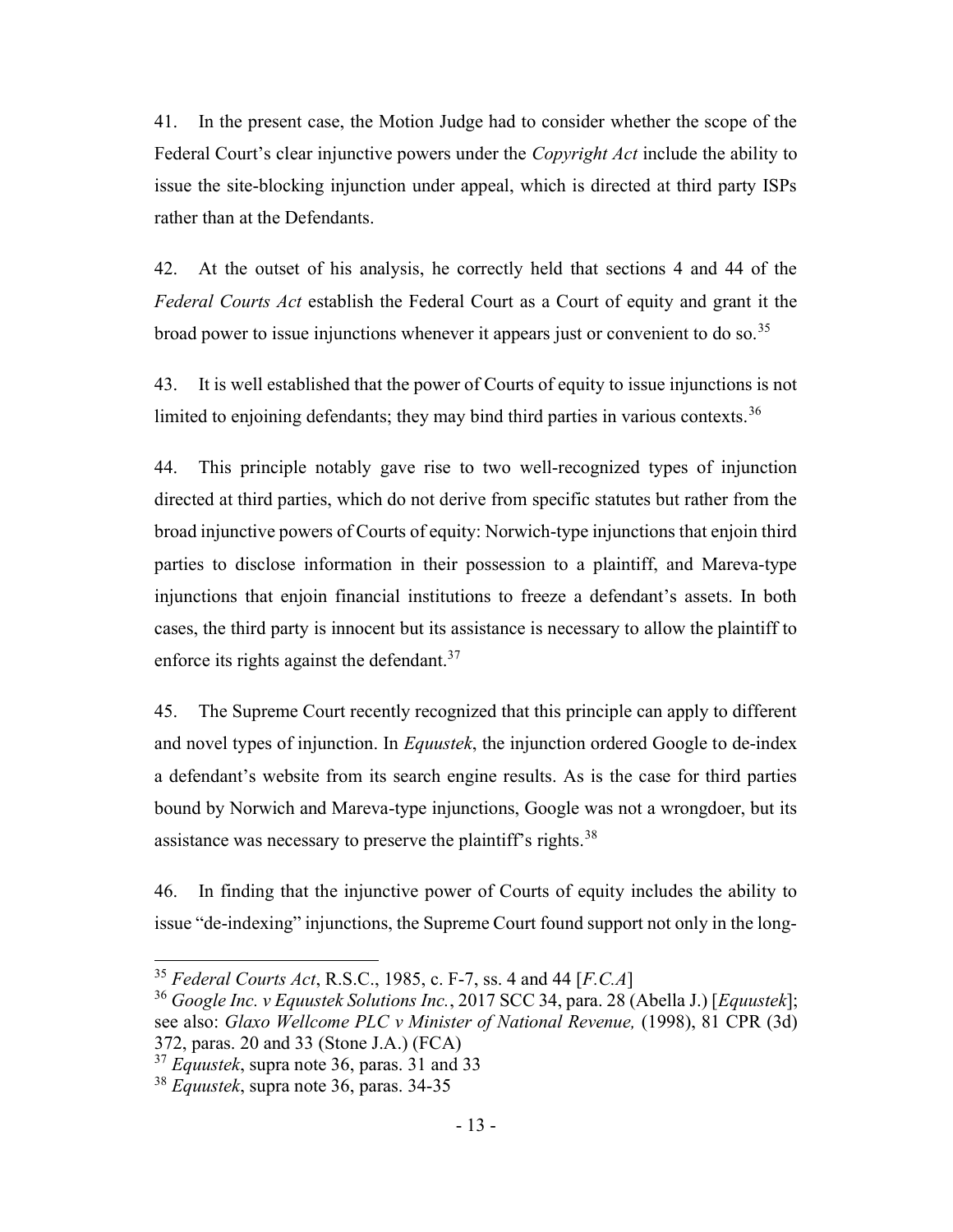standing availability of Norwich and Mareva-type injunctions in Canada, but also in the recent decision of the Court of Appeal of England and Wales in Cartier.<sup>39</sup> That decision is particularly relevant to the present case as it relates to a similar remedy issued in a similar factual and statutory context.

47. In Cartier, the plaintiffs had identified websites that advertised and sold counterfeit copies of products bearings their trademarks.<sup>40</sup> The plaintiffs sent cease and desist letters directly to the websites' anonymous operators, which they simply ignored.<sup>41</sup> To put an end to the infringement, the plaintiffs sought an injunction enjoining third party ISPs to block access to the impugned websites.<sup>42</sup>

48. While the UK copyright act explicitly provides that this remedy is available in copyright infringement matters, the plaintiffs' cause of action was grounded in trademarks law and, much like in the present case, the applicable statute did not explicitly confirm the availability of site-blocking injunctions.<sup>43</sup> As a result, the ISPs in Cartier raised the same argument as the Appellant here: the remedy is unavailable because the applicable statute does not mention it.<sup>44</sup>

49. The Court of Appeal of England and Wales dismissed the ISPs' arguments and upheld the High Court's reasoning that its ability to issue a site-blocking injunction was grounded in its inherent injunctive powers, independent of any statutory grant.<sup>45</sup>

50. The High Court's power to issue discretionary site-blocking injunctions regardless of explicit statutory grant stems from its general injunctive powers, provided

 $39$ Equustek, supra note 36, para. 32; Cartier International AG v British Sky Broadcasting Ltd., [2016] EWCA Civ 658 (England and Wales Court of Appeal) [Cartier CA]

<sup>&</sup>lt;sup>40</sup> Cartier CA, supra note 39, paras. 1, 3, 10 and 21

<sup>&</sup>lt;sup>41</sup> Cartier International AG v British Sky Broadcasting Ltd., [2014] EWHC 3354, para. 198 (Arnold J.) (England and Wales High Court)

 $42$  Cartier CA, supra note 39, paras. 3 and 22

 $43$  Cartier CA, supra note 39, para. 5

 $44$  Cartier CA, supra note 39, para. 75

<sup>&</sup>lt;sup>45</sup> Cartier CA, supra note 39, paras. 51-56, see also paras. 46-53 and 57-58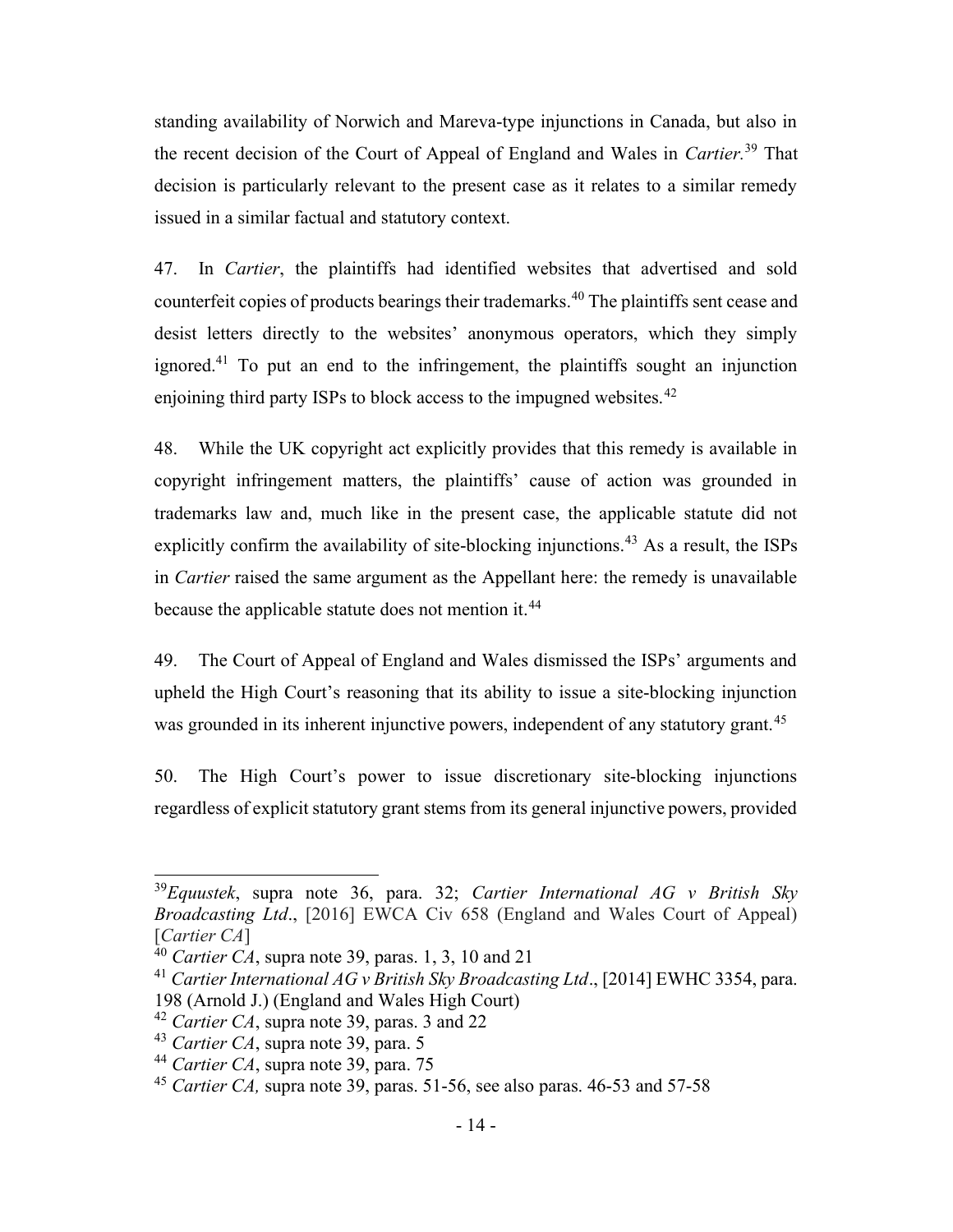at s. 37(1) of the Senior Courts Act 1981. As the Motion Judge correctly observed, these powers mirror those granted by s. 44 of the Federal Courts Act.<sup>46</sup>

51. Consequently, the Motion Judge correctly held that the Federal Court possesses sufficient jurisdiction to issue a site-blocking injunction against the Appellant and the other Third Party Respondents. His decision on this point must stand.

### ii. The Federal Court's jurisdiction is not restricted by statute

52. The Appellant's argument that the Federal Court's injunctive powers are restricted by the silence of the Copyright Act is based on an incorrect and inverted understanding of the Court's jurisdiction. The Federal Court's ability to issue specific types of injunctions does not flow from statutes such as the *Copyright Act*, but from its powers in equity.

53. As recently confirmed by the Supreme Court, the power of Courts of equity to issue injunctions is virtually unlimited and can only be restricted by statutory provisions to that effect:

Injunctions are equitable remedies. "The powers of courts with equitable jurisdiction to grant injunctions are, subject to any relevant statutory restrictions, unlimited."<sup>47</sup>

54. In order to argue that a type of injunction is unavailable, it is therefore not sufficient to demonstrate that the *Copyright Act* does not explicitly grant that power. Rather, a clear statutory restriction of the Court's inherent injunctive powers must be identified. The Appellant identifies various provisions of the *Copyright Act* that deal with injunctions, including a single section that restricts the Court's ability to issue this remedy in a very specific context (against buildings and other structures), <sup>48</sup> but none that restrict the Court's ability to issue the site-blocking injunction under appeal.

<sup>&</sup>lt;sup>46</sup> Bell Media Inc. v GoldTV.biz, 2019 FC 1432, paras. 48-49 (Gleeson J.) [AB, Vol. 1, Tab 3] [FC Decision]

 $47$  Equustek, supra note 40, para. 23

<sup>&</sup>lt;sup>48</sup> Copyright Act, s.  $40(1)$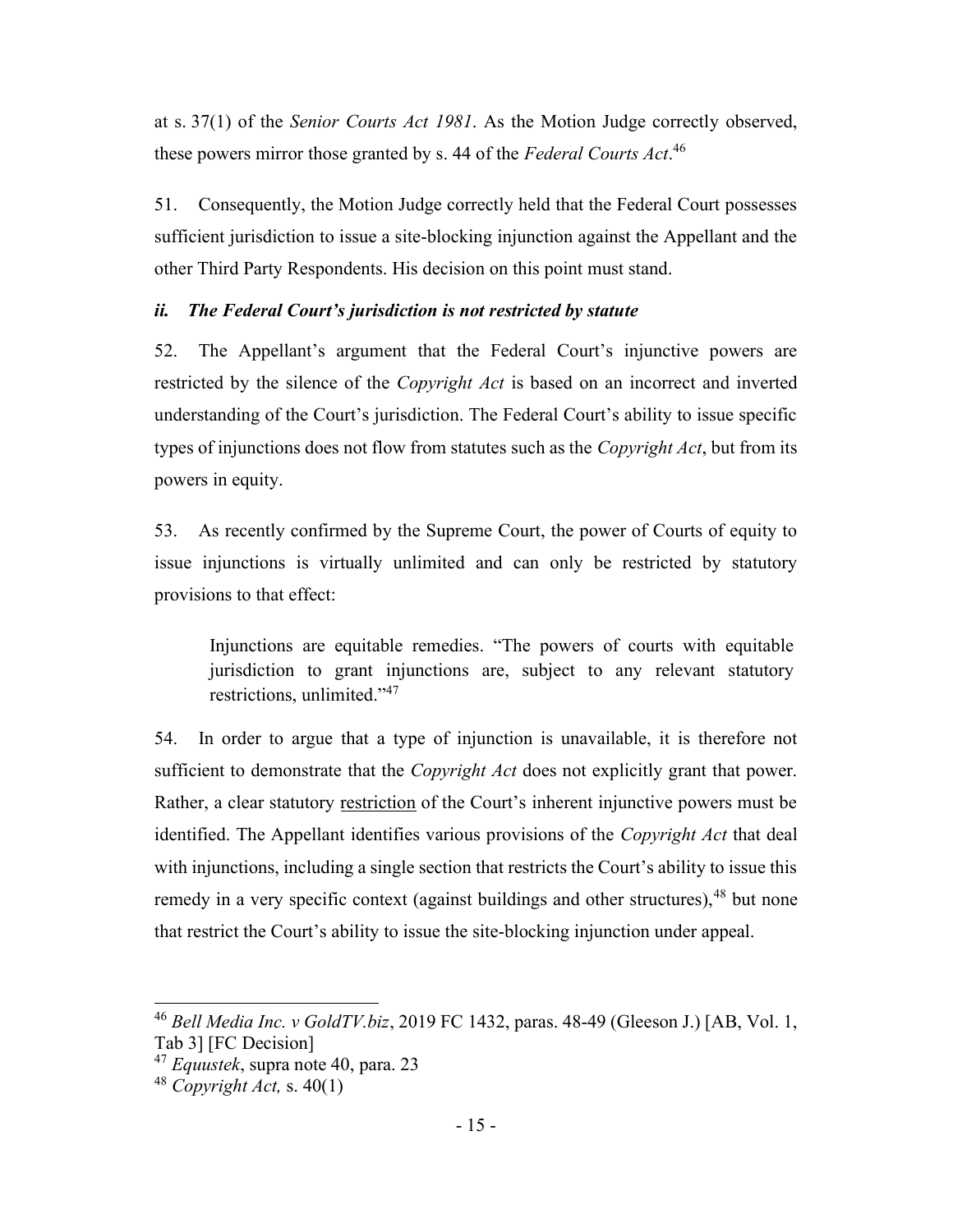55. The Appellant suggests that because Parliament did not address site-blocking when it amended the *Copyright Act* in 2012 to add certain liability exemptions for intermediaries and provide for certain specific remedies against them, this remedy is necessarily unavailable. This argument misconstrues the law on equitable injunctions. None of the amendments directly or indirectly restrict the Court's ability to issue the remedy under appeal, which is not grounded in the alleged liability of any intermediary.

56. The Motion Judge's jurisdiction to issue the injunction under appeal was therefore unrestricted by statute and he committed no reviewable error in that regard.

### iii. No legal principle or compelling factual element would justify overturning the Motion Judge's exercise of his discretion in issuing the injunction under appeal

57. The Appellant also attempts to support its position by raising ancillary arguments to the effect that 1) the injunction under appeal is not an appropriate interlocutory remedy; and 2) Courts are ill-equipped to issue and supervise its implementation.

### A site-blocking injunction is an appropriate interlocutory remedy

58. In the specific circumstances of this case, the injunction under appeal properly fulfills the role of a typical interlocutory injunction that preserves a plaintiff's rights until a final determination on the merits.

59. In normal circumstances, a plaintiff can obtain an interim injunction valid for up to fourteen  $(14)$  days,<sup>49</sup> convert it into an interlocutory injunction valid until final judgment,<sup>50</sup> and seek a permanent injunction at trial. Assuming that the defendant respects the injunctions and that the plaintiff succeeds at trial, the plaintiff's rights will be preserved indefinitely from the issuance of the interim injunction.

60. That said, it is important to consider the nature of the Defendants and of their activities in the present case: they operate blatantly infringing websites,  $51$ unsurprisingly go to great lengths to hide their identity,<sup>52</sup> and show no respect for the

<sup>49</sup> Federal Courts Rules, SOR/98-106, r. 374 [F.C.R.]

 $50 F.C.R., r. 373$ 

 $51$  Martin Aff., paras. 61-62 and 76-77 [AB, Vol. 3, Tab 14]

<sup>52</sup> Rémillard Aff., paras. 54-61 and 65-68 [AB, Vol. 4, Tab 15]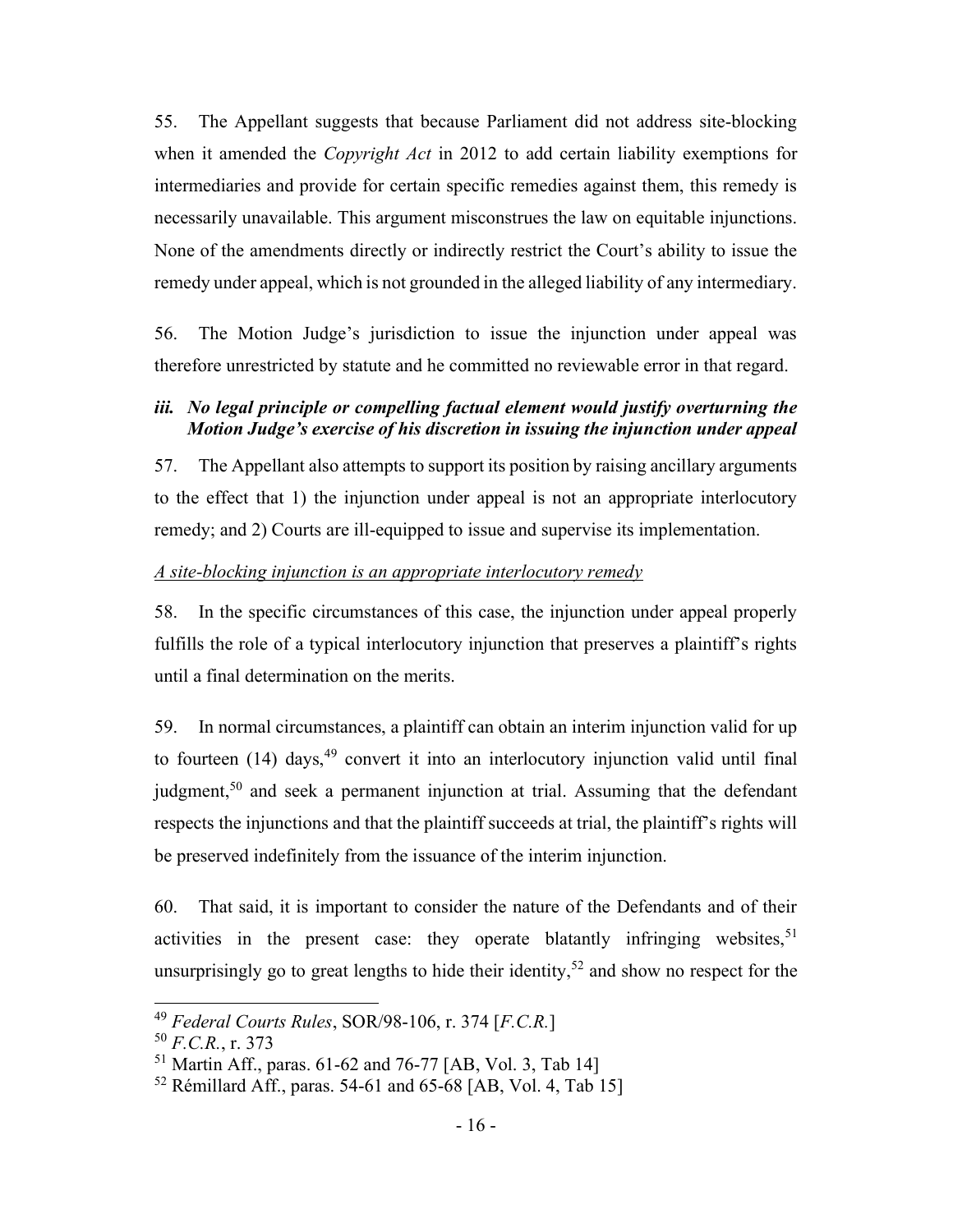authority or process of the Federal Court. Despite having been served with the Statement of Claim, motion materials, and the interim and interlocutory injunctions issued against them, neither of the Defendants has served a Statement of Defence, the GoldTV Services remain at least partially active,<sup>53</sup> and its operators take measures to attempt to circumvent Orders of the Court.<sup>54</sup>

61. In contrast with a standard case, the interim and interlocutory injunctions issued against the Defendants simply cannot effectively protect the Respondents' rights. There is no indication that the Defendants will appear on the record, file a Statement of Defence, or participate at trial. The Respondents remain unable to identify the Defendants despite their best efforts,  $55$  such that a final judgment cannot be effective. It also goes without saying that the likelihood of the Defendants satisfying an award of damages or profits is nil.

62. The situation faced by the Respondents was dire: their rights were blatantly infringed and they continuously suffered extensive damages as a result of the infringement. Yet, the Respondents had no efficient recourse against the Defendants, who could continue profiting from their infringing activities without fear of having to respect a permanent injunction or satisfy a final judgment at trial.

63. Because the Respondents and the Court could not effectively ensure that the Defendants would cease distributing infringing content, the Respondents sought an alternative form of relief that has the same practical effect: impeding access to these services so that Canadian Internet subscribers cannot receive the infringing content distributed by the Defendants.

<sup>53</sup> Ouellette Aff., paras. 4-12 [AB, Vol. 7, Tab 22]; Second Affidavit of Florence-Élyse Ouellette, dated August 6, 2019 ("2nd Ouellette Aff."), paras. 6-8 [AB, Vol. 7, Tab 26]; 3<sup>rd</sup> Ouellette aff., paras. 5-14 [AB, Vol. 10, Tab 33]; 3<sup>rd</sup> Martin Aff., paras. 27 and 39 [AB, Vol. 9, Tab 32]

 $_{54}^{54}$  2<sup>nd</sup> Rémillard Aff., para. 15 [AB, Vol. 9, Tab 31]; 3<sup>rd</sup> Martin Aff., para. 39 [AB, Vol.9, Tab 32]

<sup>&</sup>lt;sup>55</sup> Remillard Aff., paras. 59-61 and 65-68 [AB, Vol. 4, Tab 15]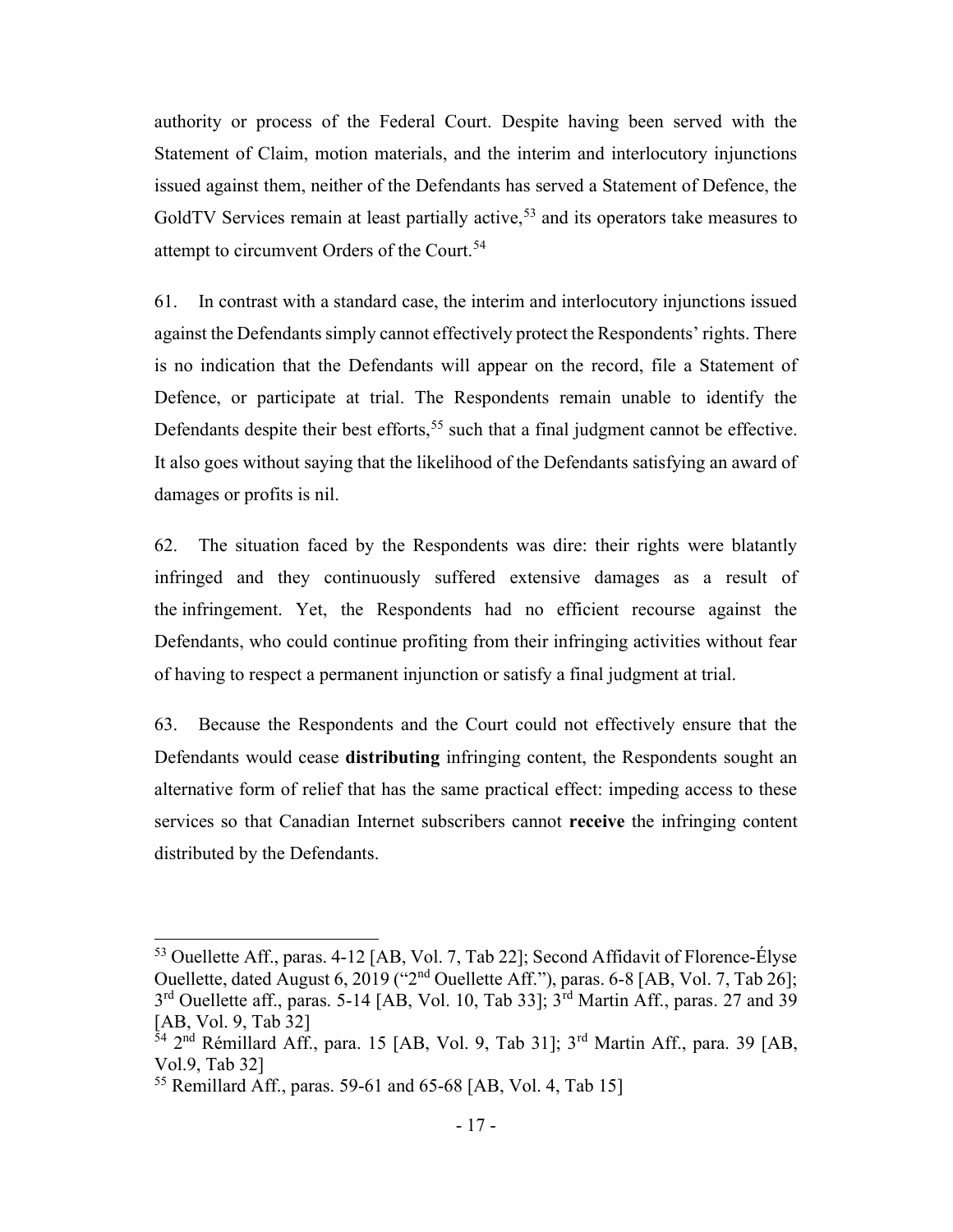64. The site-blocking injunction under appeal is also only valid for a two-year term,  $56$ a reasonable period for an interlocutory injunction that is valid until final judgment. As the Supreme Court noted in Equustek, "the length of an interlocutory injunction does not, by itself, convert its character from a temporary to a permanent one."<sup>57</sup>

65. As such, the site-blocking injunction under appeal properly fulfills the purpose of an interlocutory injunction: it preserves the Respondents' rights on an expedited basis by precluding the distribution of and access to infringing content in Canada, and it is temporary in nature.

66. In any event, injunctions aimed at innocent third parties to preserve a plaintiff's rights can be issued on an interlocutory basis, as is routinely the case of Mareva- and Norwich-type injunctions, and as the Supreme Court recently confirmed in Equustek.

### The Federal Court is equipped to issue and oversee site-blocking injunctions

67. The Appellant's arguments to the effect that Courts should decline to issue siteblocking injunctions because they are ill-equipped to do so is strictly a policy position and the Appellant does not attempt to identify any reversible error of fact or law in the Motion Judge's decision. For that reason alone, these arguments should be given no weight in this appeal.

68. In any event, the Appellant's arguments are unsupported by law or evidence:

a) The legal framework for the issuance of interlocutory injunctions by Canadian Courts is well established and, as the Motion Judge correctly did and as more fully set out in section D below, various relevant factors can be assessed and applied on a case-by-case basis at each step of the test.<sup>58</sup>

b) There is no support for the argument that site-blocking injunctions are better suited for the administrative branch of government. In fact, as more fully set out

<sup>56</sup> FC Decision, supra note 46, para. 115

<sup>57</sup> Equustek, supra note 36, para. 51

<sup>58</sup> FC Decision, supra note 46, paras. 51 and 70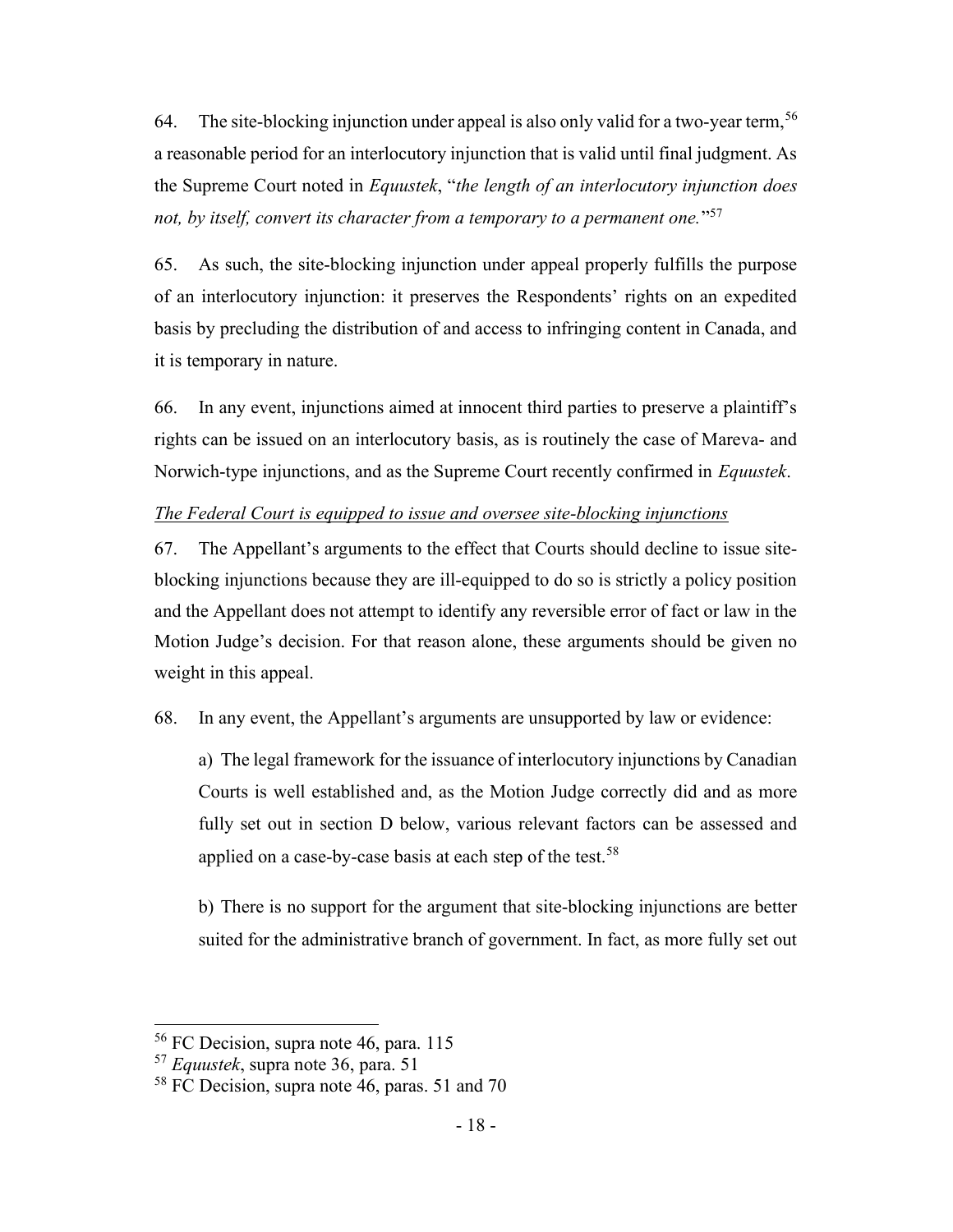in subsection B.iv. below, the CRTC has already explicitly declined jurisdiction over copyright disputes and site-blocking injunctions.

c) The Motion Judge carefully crafted the injunction under appeal to strike a balance between the Respondents' need to update the injunction on an ongoing basis as the Defendants' infringing infrastructure evolves, the Court's intention to oversee that process, and the need to put in place a streamlined mechanism to do so.<sup>59</sup> It is not unusual for this type of injunction to require updating on a relatively regular basis, as was the case of the de-indexing injunction in Equustek<sup>60</sup> and of site-blocking injunctions in the UK.<sup>61</sup>

d) The Motion Judge correctly considered the risk of over-blocking and the effectiveness of site-blocking in issuing the injunction under appeal.<sup>62</sup> The Appellants identify no reviewable error of fact or law in that reasoning.

# iv. Section 36 of the Telecommunications Act does not affect the Federal Court's ability to issue the site-blocking injunction under appeal

69. The Appellant's argument based on s. 36 of the Telecommunications Act raises two sub-questions, both explicitly and correctly answered in the negative by the Motion Judge in his decision:

a) Notwithstanding the Federal Court's clear jurisdiction to issue the siteblocking injunction under appeal, should the Motion Judge have declined jurisdiction in favour of the CRTC; and

<sup>59</sup> FC Decision, supra note 46, paras. 106-110

 $^{60}$  Equustek, supra note 36, para. 42; Equustek Solutions Inc. v Jack, 2015 BCCA 265, paras. 26-27 (Groberman J.A.)

 $\frac{61}{61}$  Twentieth Century Fox Film Corporation & Ors v Sky UK Ltd & Ors, [2015] EWHC 1082, para. 64 (Birss J.) (England and Wales High Court); Football Association Premier League Ltd. v British Telecommunications PLC, [2017] EWHC 480, para. 25. (Arnold J.) (England and Wales High Court); Cartier CA, supra note 39, paras. 19 and 133.

 $62$  FC Decision, supra note 46, paras. 71-81 and 93-94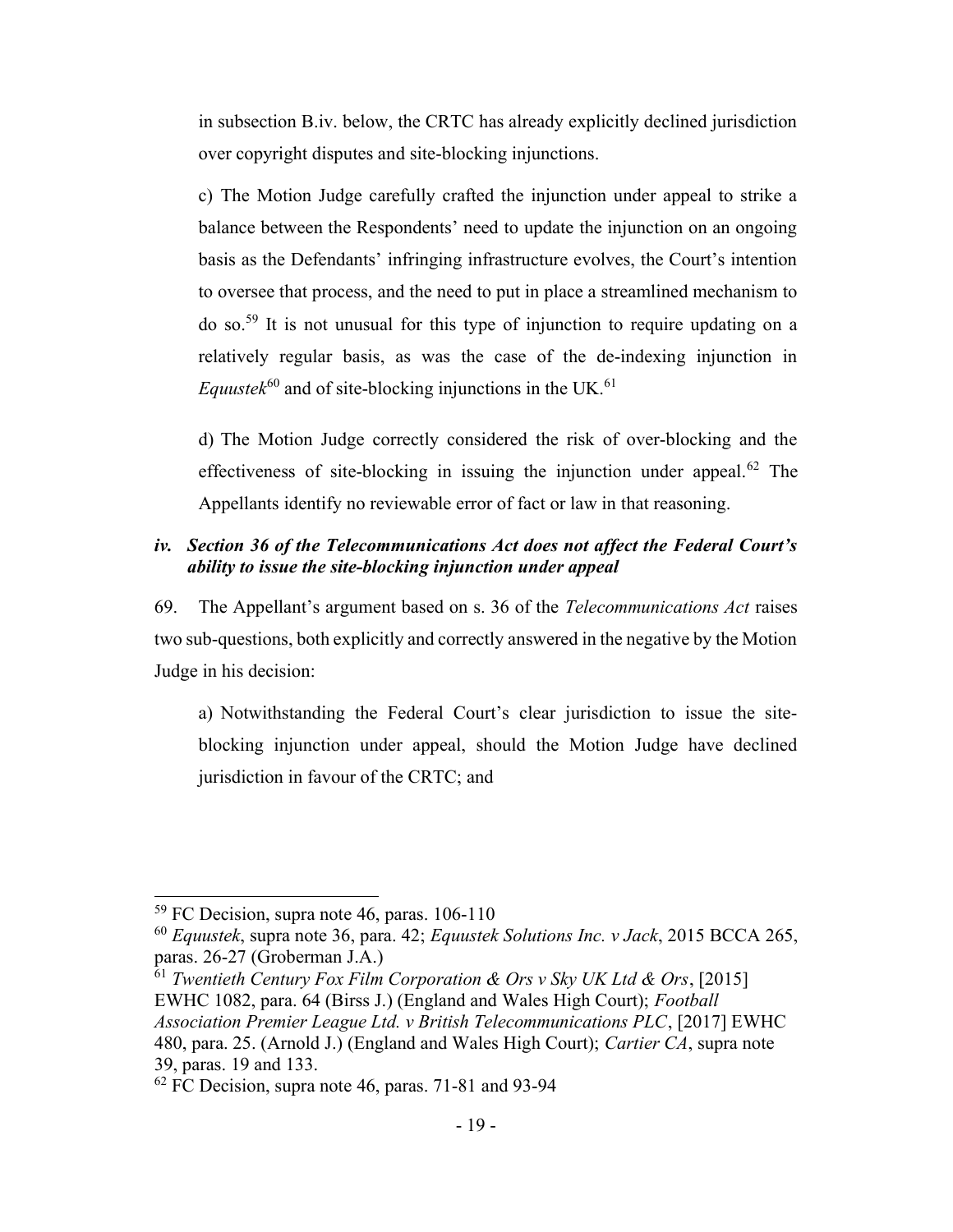b) Once the Federal Court has issued a site-blocking injunction, is its implementation subject to CRTC approval?

# Section 36 of the Telecommunications Act does not grant the CRTC jurisdiction over the subject-matter of this dispute or the remedy ordered by the Motion Judge

70. The Appellant essentially argues that the CRTC has exclusive jurisdiction to order site-blocking by virtue of s. 36 of the Telecommunications Act, which reads:

Except where the Commission [the CRTC] approves otherwise, a Canadian carrier shall not control the content or influence the meaning or purpose of telecommunications carried by it for the public. $63$ 

71. This provision is a particular codification of the long-standing "common carrier doctrine", which provides that the function of a content "carrier" should be carried out separately from that of a content "supplier" and that the carrier should be "content neutral" in that role. The common carrier is bound to carry goods or services and cannot unjustly discriminate or charge differently based on factors such as the type of content it carries.

ISPs provide Internet access to end-users. When providing access to the Internet, which is the only function of ISPs placed in issue by the reference question, they take no part in the selection, origination, or packaging of content.<sup>64</sup>

[...] the oldest principles of the law of carriers, for "a common carrier is as much bound to carry goods as an innkeeper is to lodge a guest<sup>"65</sup>

72. The common carrier doctrine applies not only to ISPs, but also to other types of carriers (ex.: railways, telephone companies, etc.). In fact, s. 36 of the Telecommunications Act tracks the earlier codification of the common carrier doctrine found in s. 8 of the Bell Canada Act, a provision that was repealed when the Telecommunications Act was enacted:

 $63$  Telecommunications Act, S.C. 1993, c. 38, s. 36

<sup>64</sup> Reference re Federal Courts Act (Canada), 2012 SCC 4, para. 5 (Per curiam)

 $65$  Graham & Strang v Dominion Express Co, 1920 CarswellOnt 56, para. 37 (Masten J.) (Ont. SCJ) [Graham & Strang]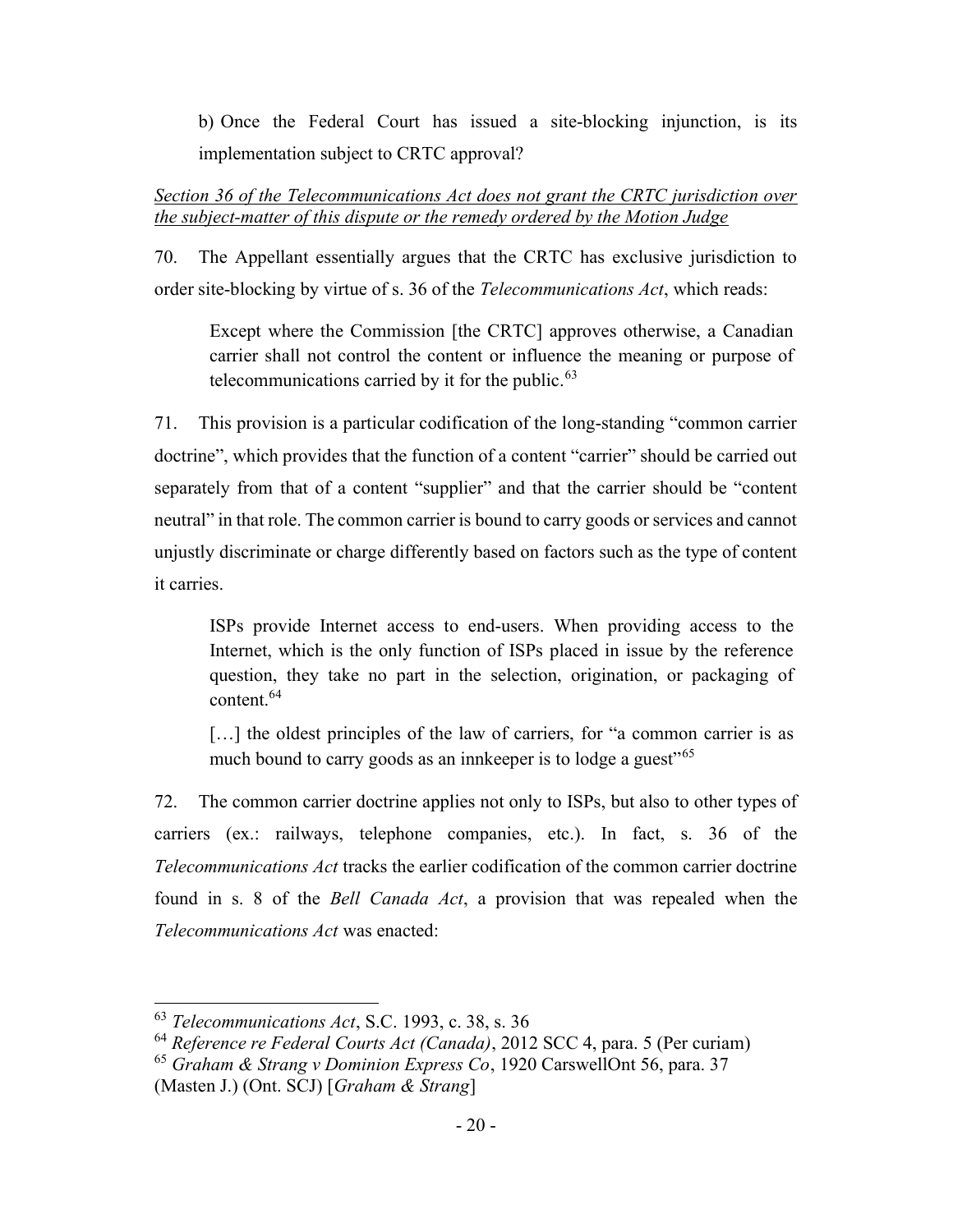Where the Company provides services or facilities for the transmission, emission or reception of signs, signals, writing, images or sounds or intelligence of any nature by wire, radio, visual or other electromagnetic systems, it shall act solely as a telecommunications common carrier and shall not control the contents or influence the meaning or purpose of messages transmitted, emitted or received.<sup>66</sup>

73. Put simply, the objective of s. 36 of the Telecommunications Act is to ensure that common carriers – including Third Party Respondents in the Court below – remain neutral in their carriage of telecommunication signals by prohibiting them from unilaterally controlling the content they carry, for example for commercial, anti-competitive or policy purposes.

74. The present case does not involve a common carrier unilaterally controlling or influencing the content it carries at its own discretion, for example in order to provide itself with an undue advantage over competitors or to disadvantage legitimate communicators. Rather, it involves the Court concluding that a communication is illegal on a strong and uncontested prima facie basis and, as a result, enjoining common carriers to block access to that content.

75. The CRTC itself has already held that it lacks jurisdiction in this context: it cannot interpret or apply the Copyright Act to conclude that a communication is infringing, and it cannot enjoin ISPs to block access to *any* content under s.  $36.67$ 

76. As correctly noted by the Motion Judge, the Appellant did not challenge the CRTC's conclusions on its jurisdiction,<sup>68</sup> neither does it do so on appeal. As a result, this conclusion is not an issue in the present appeal and the jurisdictional framework within which the Motion Judge issued his decision is clear: the Federal Court has jurisdiction over the subject-matter and remedy sought by the Respondents, and the CRTC has jurisdiction over neither.

<sup>66</sup> Bell Canada Act, S.C. 1987, c.19., s. 8

 $67$  Telecom Decision CRTC 2018-384, paras. 61, 64, 65 and 67

<sup>68</sup> FC Decision, supra note 46, para. 38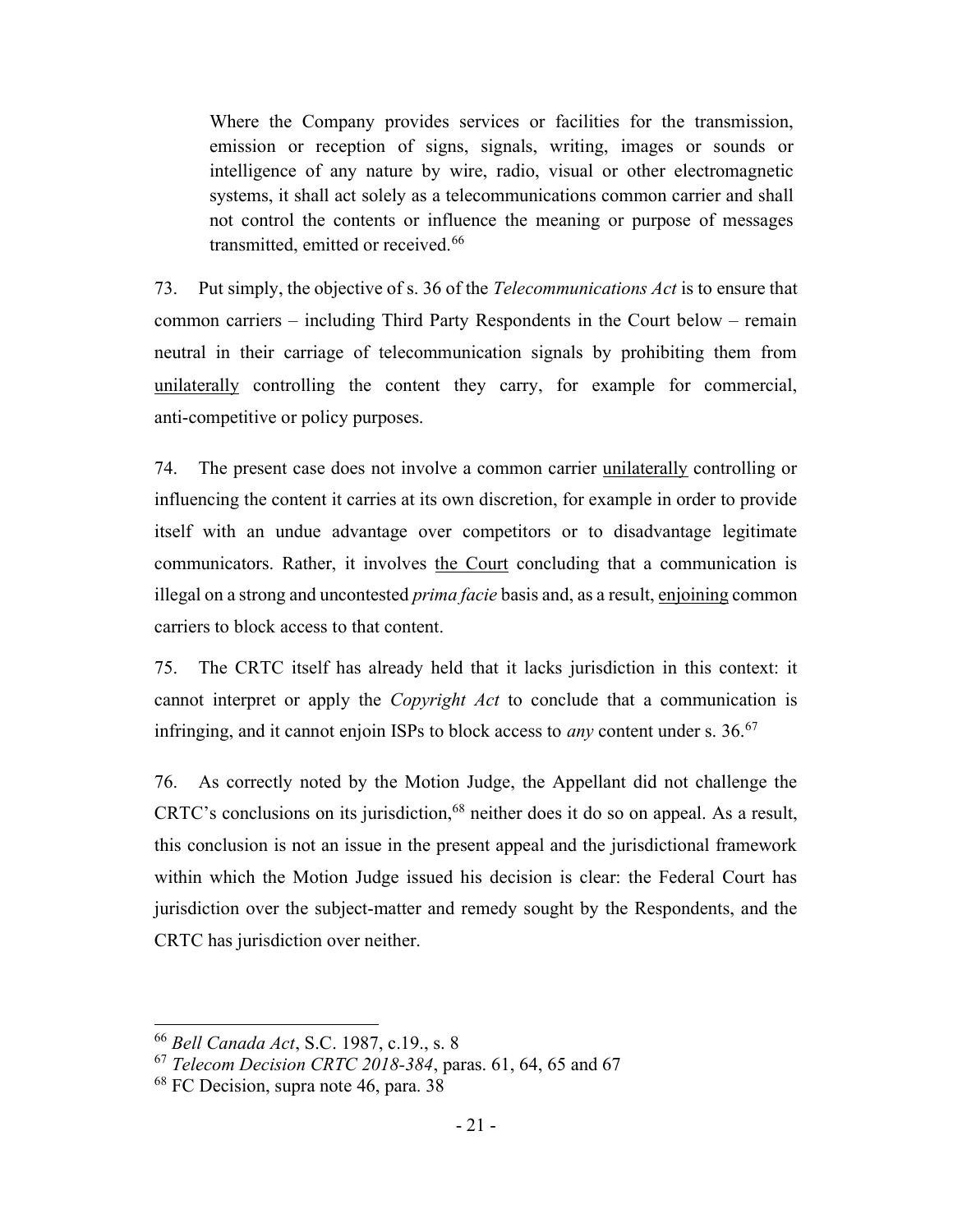77. The Appellant incorrectly suggests that ISPs may require CRTC authorization in order to implement the site-blocking injunction after its issuance.

78. The Appellant first attempted to raise this argument during the hearing before the Motion Judge, who allowed the filing of supplemental representations on this point.<sup>69</sup> The Appellant elected not to pursue this argument and submitted no authority in support of that position.<sup>70</sup>

79. The Appellant's position is untenable considering applicable legal precedent. Indeed, the Supreme Court recently confirmed that hindering access to a website that provides infringing content does not interfere with the principle of content neutrality, $\gamma$ <sup>1</sup> and that the CRTC cannot interfere or conflict with the provisions and enforcement of the *Copyright Act*.<sup>72</sup>

80. A harmonious interpretation of the Copyright Act and Telecommunications Act could not support the Appellant's position that the CRTC has a veto power over Orders of the Federal Court in copyright matters. Where an ISP is not attempting to unilaterally influence the meaning or purpose of the content it carries but is instead simply implementing an injunction issued by the Federal Court, CRTC approval cannot be required.

81. It is therefore clear that the Federal Court possesses the jurisdiction to issue the injunction under appeal, that this jurisdiction is not restricted by any applicable statutory provision, and that the CRTC's jurisdiction under the Telecommunications Act neither ousts nor supplements the Federal Court's jurisdiction in this context. The Motion Judge committed no reviewable error in that regard and his decision must stand.

<sup>69</sup> FC Decision, supra note 46, para. 32

<sup>70</sup> FC Decision, supra note 46, para. 40

 $171$  *Equustek*, supra note 36, para. 49

<sup>&</sup>lt;sup>72</sup> Reference re Broadcasting Act, S.C. 1991 (Canada), 2012 SCC 68, paras. 39 and 45 (Rothstein J.); FC Decision, supra note 46, para. 41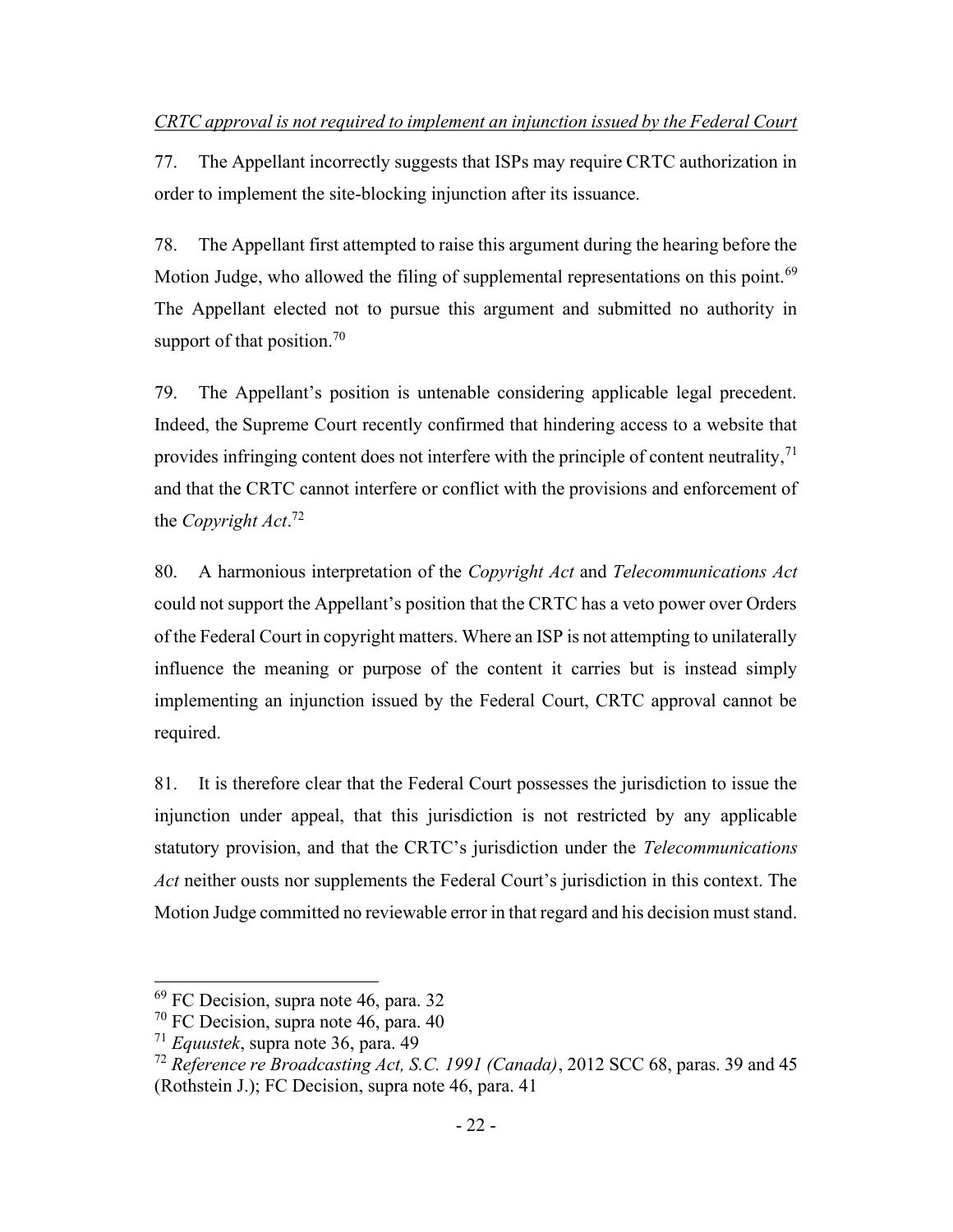# C. The Charter does not apply to the Order under appeal and the Motion Judge properly considered freedom of expression in the exercise of his discretion

# i. The Order under appeal is not an act of government that attracts Charter scrutiny

82. The Appellant correctly states that the *Charter* does not normally apply to Court Orders in private disputes.<sup>73</sup>

83. This principle is subject to few limited exceptions that were recognized in very particular cases where Orders were analogous to acts of government that can attract Charter scrutiny. In  $BCGEU<sub>1</sub><sup>74</sup>$  the Charter applied to an injunction issued by the Chief Justice of British Columbia, on his own motion, prohibiting picketing outside the Courts. The injunction was therefore public in nature and akin to an act of government. In Rahey,<sup>75</sup> s. 11(b) of the *Charter* applied to the unusually late Order of a criminal Court denying an application for a directed verdict of acquittal. Neither of these cases comes remotely close to the situation of the present matter.

84. The Appellant's position falls apart when it argues that Orders issued in private disputes that rely on statutory law automatically and invariably attract *Charter* scrutiny. The only authority cited on this point is a prominent constitutional text by the late Prof. Peter W. Hogg, stating that where "a court order is issued on the court's own motion for a public purpose (as in BCGEU), or in a proceeding to which government is a party (as in any criminal case, such as Rahey), or in a purely private proceeding that is governed by statute law, then the Charter will apply to the court order."

85. Prof. Hogg does not cite any authority in support of the last part of this statement, because none appears to exist. When taken in context, the statement shows an attempt to reconcile the Supreme Court's findings in Dolphin Delivery (Courts are not "government" for the purpose of the *Charter*), with those in *BCGEU* and *Rahey*. Yet,

<sup>&</sup>lt;sup>73</sup> Dolphin Delivery Ltd. v R.W.D.S.U., Local 580, [1986] 2 SCR 573, at 598-599 (McIntyre J.) [Dolphin Delivery]

 $74 B.C.G.E.U., Re, [1988] 2 SCR 214 (Dickson C.J.C.)$ 

<sup>75</sup> Rahey v R., [1987] 1 SCR 588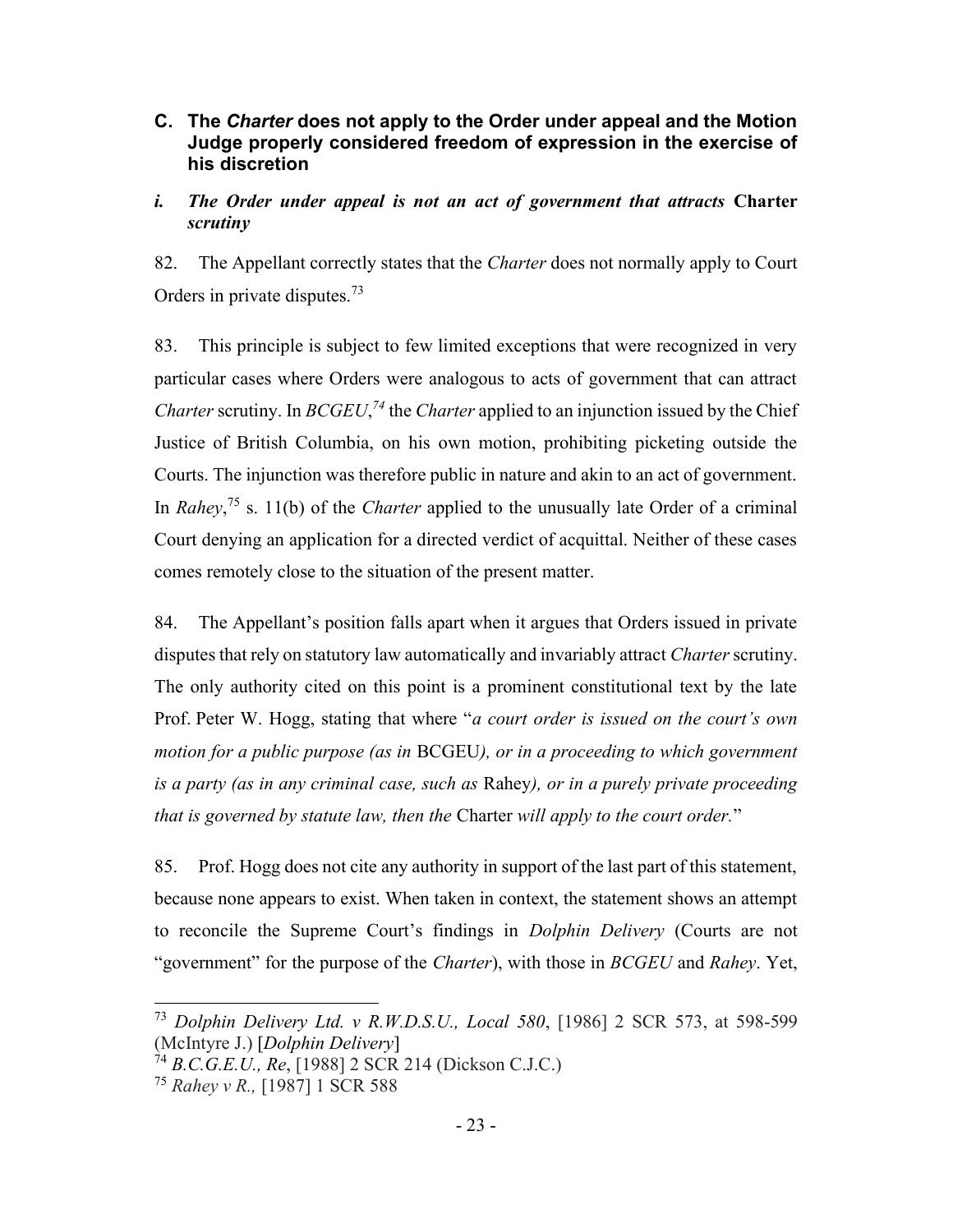with all due respect to Prof. Hogg, there is simply no constitutional, statutory or jurisprudential support to argue that the *Charter* automatically applies to Orders issued in purely private disputes governed by statute law.

86. The Appellant also submits *Nortel Networks*<sup>76</sup> as supporting this conclusion. However, in that case, the Ontario Superior Court of Justice refers to that same statement by Prof. Hogg and explicitly declines to make a finding as to whether the Charter applies to its Order. In obiter, the Court stated:

In this case, the proceedings are being taken under the CCAA and the discretionary power of a court to sanction a plan is contained in section 6 of that statute. While it is not strictly necessary for me to decide whether the Charter applies to such an order in light of the view that I take of the section 7 and 15 rights asserted by the LTD Objectors, I accept that any order I make to sanction the Plan **may be** subject to the *Charter*.<sup>77</sup>

87. Again with all due respect to Prof. Hogg, a correct statement of the law is not that the Charter applies to Orders issued under statutory law, but rather that it applies to statutory provisions, which may be struck if they unjustifiably offend the Charter:

Can it be said in the case at bar that the required element of government intervention or intrusion may be found? In Blainey, s. 19(2) of the Ontario Human Rights Code, an Act of a legislature, was the factor which removed the case from the private sphere. If in our case one could point to a statutory provision specifically outlawing secondary picketing of the nature contemplated by the appellants, the case — assuming for the moment an infringement of the Charter — would be on all fours with *Blainey* and, subject to s. 1 of the Charter, the statutory provision could be struck down. In neither case would it be, as Professor Hogg would have it, the order of a court which would remove the case from the private sphere. It would be the result of one party's reliance on a statutory provision violative of the Charter.

In the case at bar, however, we have no offending statute.  $[\dots]^{78}$ 

<sup>76</sup> Nortel Networks Corp, Re, 2017 ONSC 700, paras. 24-25 (Newbould J.) [Nortel Networks], Factum TekSavvy, para. 86

 $^{77}$  Nortel Networks, supra note 76, para. 25

 $78$  Dolphin Delivery, supra note 73, at 603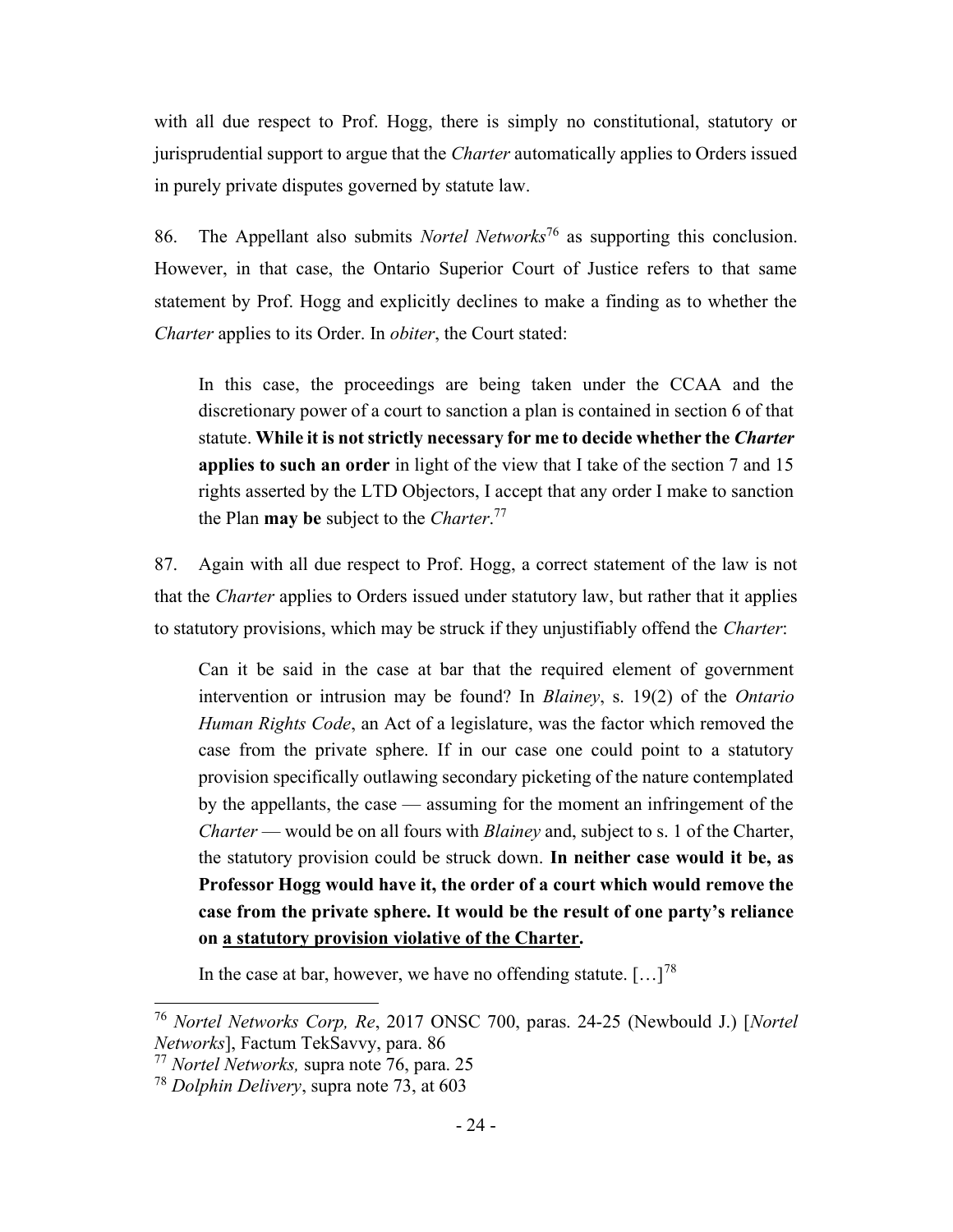88. In that context, to invoke Charter application, the Appellant would have had to challenge one or more of the statutory provisions on which the Respondents rely, ex.: s. 27 or s. 34(1) of the *Copyright Act* (respectively defining copyright infringement and listing available remedies, including injunctions) or s. 44 of the Federal Courts Act (granting the Federal Courts injunctive powers over matters within its jurisdiction, including copyright). It did not do so and cannot now attempt to challenge the remedy obtained by the Respondents by seeking to apply the Charter to the Order under appeal.

89. The Motion Judge's decision not to perform a strict Charter analysis (which was not requested by the Appellant before him) was therefore correct, and there is no basis for this Court to review this aspect of his decision.

### ii. The Motion Judge considered freedom of expression in his analysis

90. The Appellant argues that if strict Charter scrutiny does not apply to the injunction under appeal, it should have nevertheless been considered by the Motion Judge because the law must be developed consistently with Charter values.

91. First, the Supreme Court has heavily qualified this principle: when the law is unambiguous, and absent a challenge on constitutional grounds, Courts should avoid turning to the *Charter* for interpretation or application purposes.<sup>79</sup>

92. In the present case, the law on copyright infringement is unambiguous and remains unchallenged. Canadian Courts (including the Federal Courts) routinely issue injunctions to enjoin the distribution of clearly infringing content, without resorting to Charter values such as freedom of expression. Blatant copyright infringement is not protected expression under the *Charter* and, in such cases, s.  $2(b)$  does not apply.<sup>80</sup>

 $^{79}$  Bell Express Vu v Rex, 2002 SCC 42, paras. 61-66 (Iacobucci J.)

<sup>&</sup>lt;sup>80</sup> Cie générale des établissements Michelin - Michelin & Cie v CAW – Canada, (1996), 71 CPR (3d) 348 at 391-392 (Teitelbaum J.) (FC); Drolet v Stiftung Galsbotchaft, 2009 FC 17, at para. 187 (de Montigny J.); R. v James Lorimer & Co., (1983), 77 CPR (2d) 262, at 273 (Mahoney J.); Equustek, supra note 36, para. 48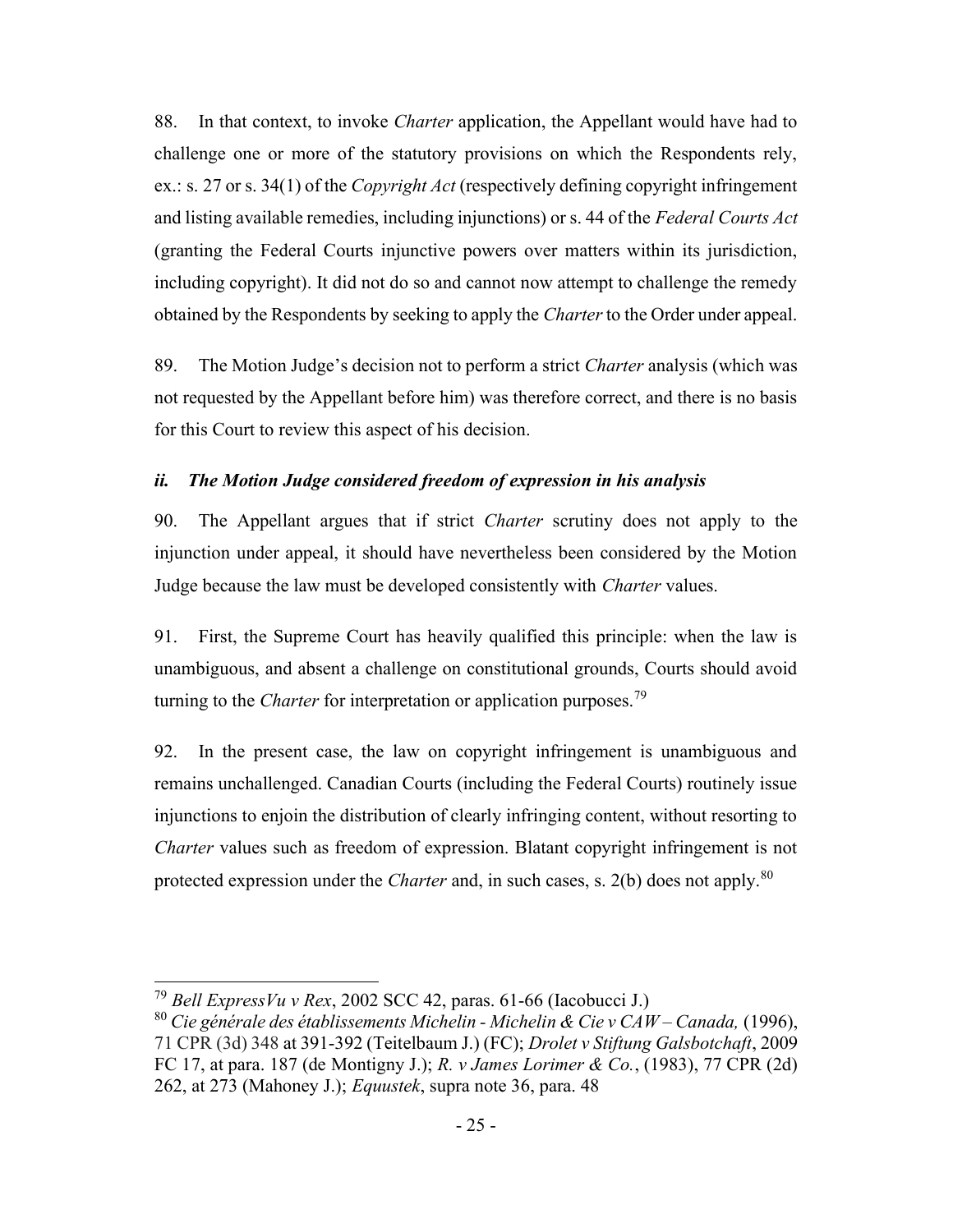93. The "bookstore analogy" used by the Appellant has no application in this case. While the injunction under appeal "removes books from the virtual shelves" of ISPs serving the majority of Canadian Internet users, these "books" do not contain expression that could attract *Charter* protection, and they are clearly illegal. Because these books' authors, printers and publishers (the John Doe Defendants) cannot be located or practically enjoined, the Motion Judge ordered their removal from the ISPs' shelves. This is a proper application of the discretion granted to Federal Court judges in the face of blatantly infringing activity.

94. Finally, if the availability of the remedy under appeal is considered sufficiently ambiguous to warrant consideration of Charter values, the Appellant suggests that freedom of expression should have been considered under the balance of convenience prong of the test. This is precisely what the Motion Judge did. $81$ 

# D. The Motion Judge appropriately held that the site-blocking injunction was just and equitable and that the Respondents met the applicable test for its issuance

95. At the outset, the Appellant's argument to the effect that the Motion Judge essentially "imported wholesale" the finding of Justice LeBlanc and Justice Kane on the Respondents' entitlement to an injunction is simply contrary to a plain reading of the decision under appeal. The Motion Judge did not "presume" that the Respondents met the test for the issuance of an injunction; he explicitly reached an independent conclusion on every prong of the test on the basis of the applicable legal principles and of the evidence before him.<sup>82</sup>

96. With respect, the role of this Court is not to identify and decipher "undertones" in the Motion Judge's decision, but rather to address errors of law or blatant and decisive errors of fact, of which there are none.

<sup>&</sup>lt;sup>81</sup> FC Decision, supra note 46, paras. 95 and 97

 $82$  FC Decision, supra note 46, paras. 57, 59-68 and 70-104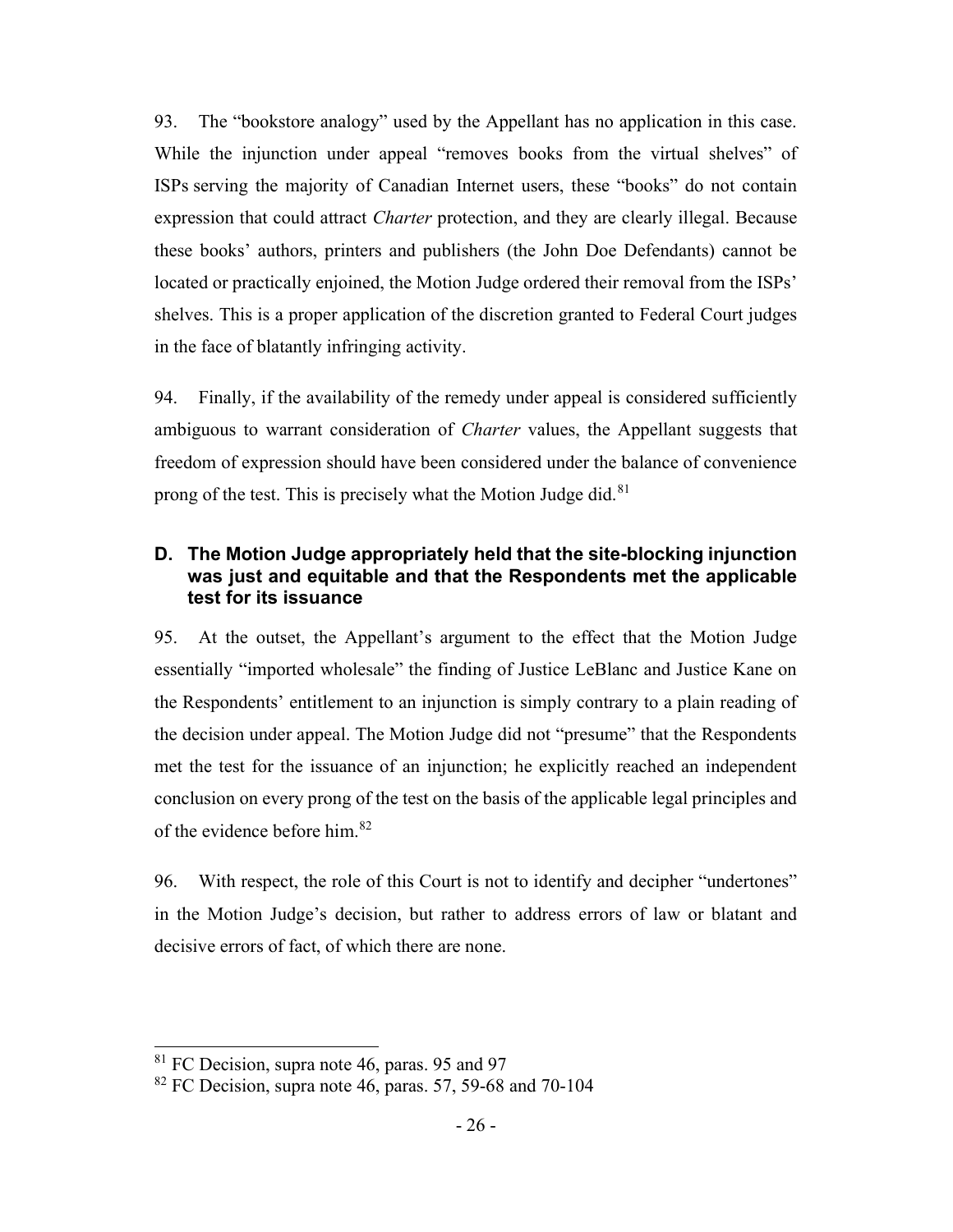# i. The Respondents established a strong and uncontested prima facie case of copyright infringement

97. As the Appellant correctly points out, the Motion Judge applied the interlocutory injunction test without explicitly mentioning that for mandatory injunctions, the threshold for the first step of the test is arguably that of a strong prima facie case, as opposed to the "serious issue" factor set out in RJR-MacDonald. In fairness to the Motion Judge, none of the parties (including the Appellant) insisted on that distinction in their written representations or at the motion hearing.

98. In any event, the Motion Judge did conclude that the Respondents made out a strong prima facie case of copyright infringement, which was never contested by the Appellant.<sup>83</sup> For the purposes of this case, this finding renders moot the distinction between the tests for general and mandatory interlocutory injunctions.

# ii. The Motion Judge's finding of irreparable harm is supported by the jurisprudence and by the Respondents' clear evidence to that effect

99. Regardless of the applicable threshold at the first step of the test, it is trite law that a strong prima facie case will have an impact on the assessment of irreparable harm, especially in cases of blatant infringement:

That being said, I agree with the statement by Justice Annis in Geophysical Service Inc that a strong finding on one prong of the tripartite injunction test  $$ as is the case here – may lower the threshold on the other two prongs:

[35] Moreover, the three prongs of the interlocutory injunction test are to some degree to be treated together and not as separate silo: Robert J. Sharpe, Injunctions and Specific Performance, loose-leaf (Aurora: Canada Law Book, 2010 at para 2.600) as quoted in *Morguard Corporation* v InnVest Properties Ottawa GP Ltd, 2012 ONSC 80 at para 12:

The terms 'irreparable harm', 'status quo' and 'balance of convenience' do not have a precise meaning. They are more properly seen as guides which take colour and definition in the circumstances of each case. More importantly, they ought not to be seen as separate, water-tight

<sup>&</sup>lt;sup>83</sup> FC Decision, supra note 46, para. 57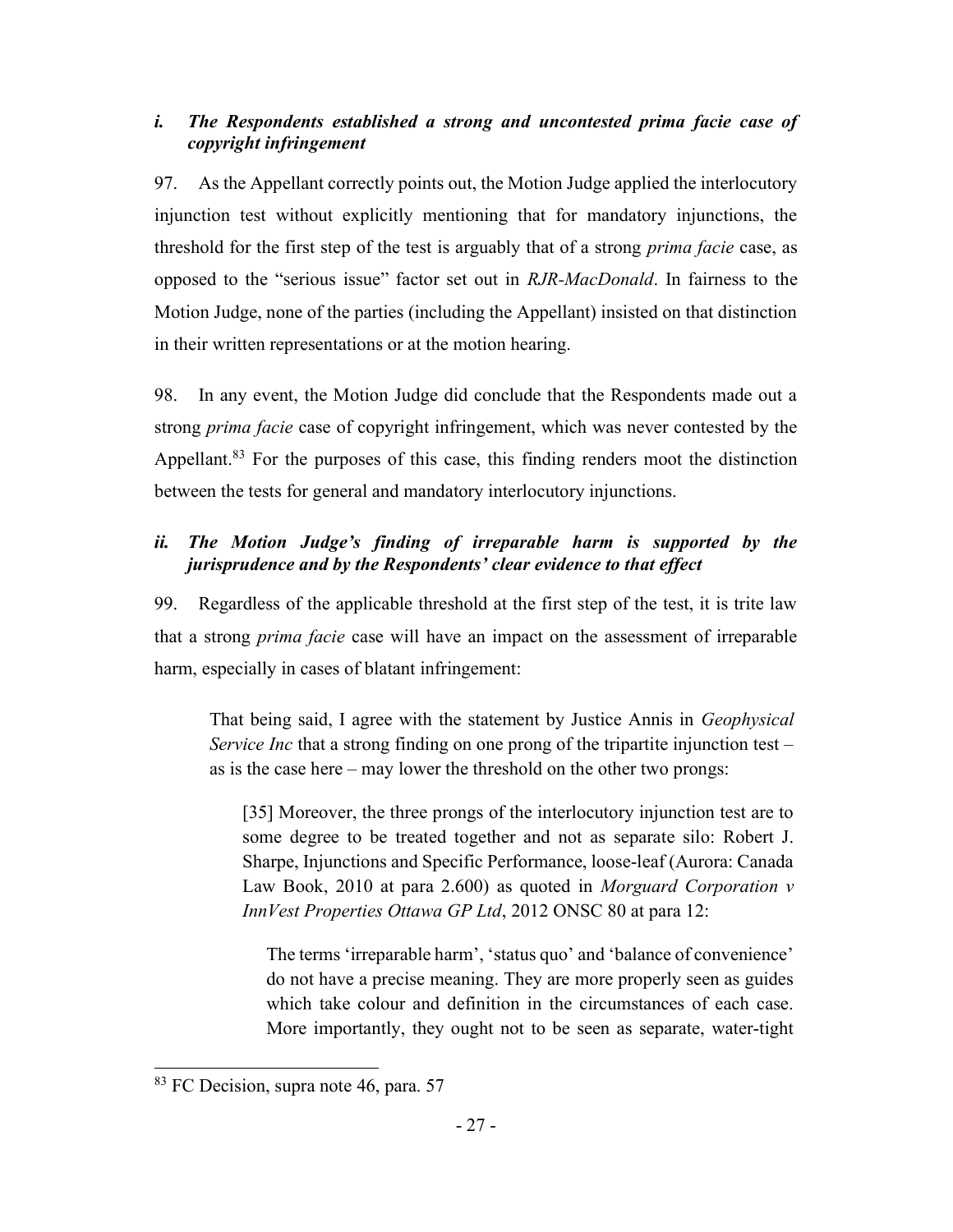categories. These factors relate to each other, and strength on one part of the test ought to be permitted to compensate for weakness on another.

[36] There exist situations where the applicant's case is sufficiently strong that the threshold for meeting the other two factors can be set so low as to be irrelevant. I believe that this may have been the approach underlying the statement in Diamant Toys, above, that it was not necessary to establish irreparable harm where copying is blatant.  $84$ 

100. Independently of this established principle, the Respondents brought forward clear, non-speculative and compelling evidence of irreparable harm. The record before the Motion Judge notably shows that the Defendants engage in copyright infringement on a massive scale, $85$  that they cannot be identified, $86$  that their services were part of the growing underground industry of Unauthorized IPTV Services,  $87$  and that these infringing services have an important yet virtually unquantifiable impact on the Canadian media industry, including on the Respondents.<sup>88</sup>

101. Furthermore, the Defendants' infringement is not limited to a finite set of works that were already published, that are identifiable by the Respondents and that could be listed in a limited-scope injunction. By their nature, the GoldTV Services illegally distribute the Respondents' programming (and that of third parties)<sup>89</sup> live and in parallel with authorized broadcasts, and thus in direct and immediate competition with rightsholders. Unless a broad injunction were issued to preclude access to that content, the amount of infringed works would be constantly growing and essentially unlimited.

 $84$  *iTVBox*, supra note 3, para. 30

 $85$  Martin Aff., paras. 61-62, 76-77 and Exhibit AM-9 [AB, Vol. 3, Tabs 14 and 14I] and Exhibits AM-10, AM-16 and AM-17 [AB, Vol. 4, Tabs 14J, 14P and 14Q]; Rémillard Aff, paras. 20-24 and Exhibits YR-1 and YR-2 [AB, Vol. 4, Tabs 15, 15A and 15B]

<sup>&</sup>lt;sup>86</sup> Rémillard Aff., paras. 54-61 and 65-68 [AB, Vol. 4, Tab 15]; 2<sup>nd</sup> Rémillard Aff., paras. 16-21 [AB, Vol. 9, Tab 31]

 $87$  Omstead Aff., paras. 35-41 [AB, Vol. 1., Tab 11]

<sup>88</sup> Omstead Aff., paras. 42-49 [AB, Vol. 1., Tab 11]

 $89$  Rémillard Aff, paras. 18-24 [AB, Vol. 4, Tab 15]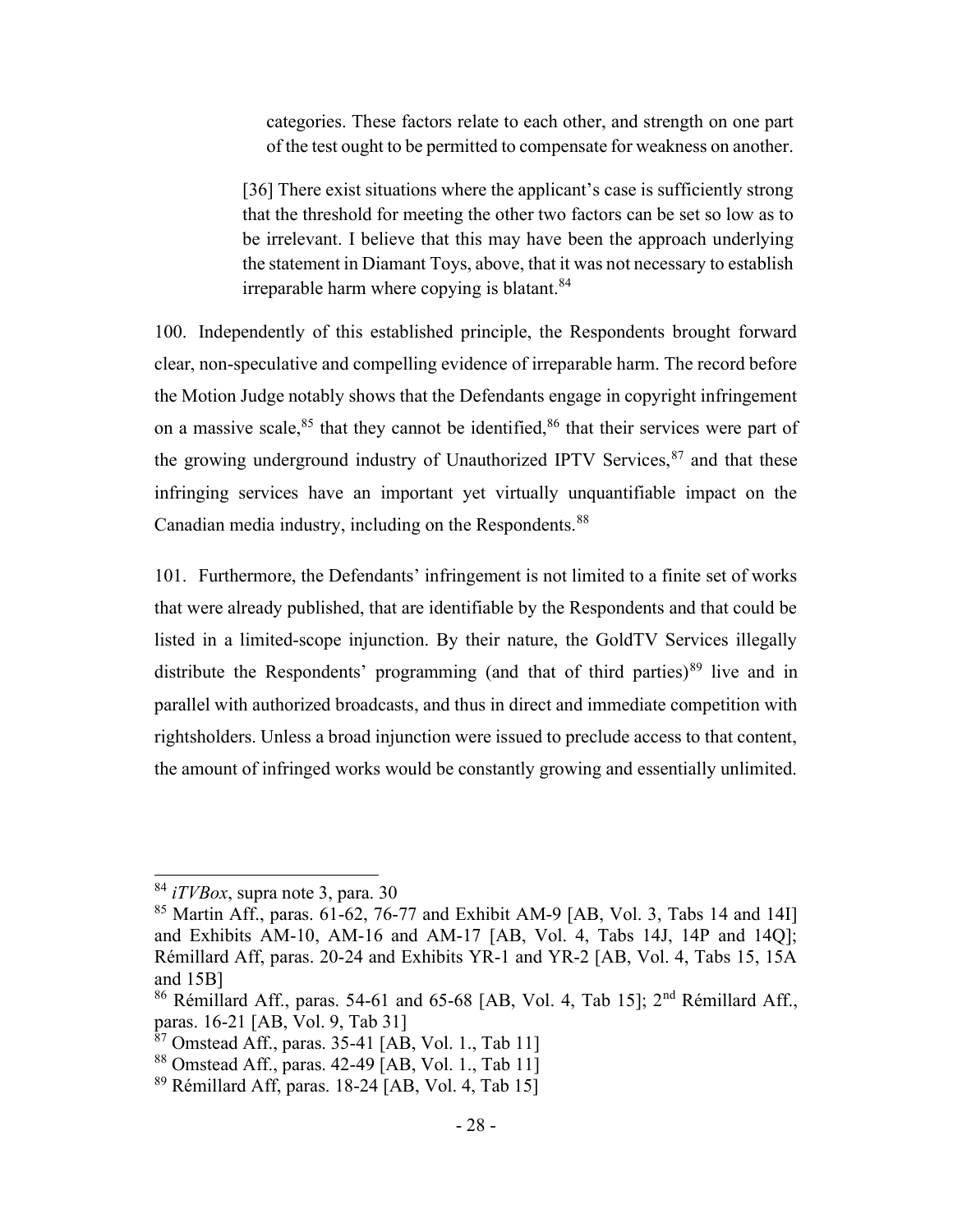102. Needless to say, the likelihood that the Defendants could or would satisfy a final judgment on the merits – whether it reflects a disgorgement of profits, actual damages or statutory damages – is nil, which also weighs towards a finding of irreparable harm.<sup>90</sup>

103. The Respondents have extensive recent experience enforcing their rights in Canada.<sup>91</sup> Every case must naturally turn on its own merits, but it should nevertheless be noted that the Federal Courts have rightly and consistently held that the unauthorized distribution of the Respondents' television content in Canada would cause them and other similar rightsholders irreparable harm if an interlocutory injunction is not issued to enjoin these illegal activities. $92$ 

104. It cannot be seriously argued that the Respondents' evidence of irreparable harm was anything but clear and non-speculative, or that the Motion Judge committed a palpable and overriding error in his assessment of that evidence.

# iii. The Motion Judge properly exercised his discretion in considering various factors relevant to the balance of convenience analysis

105. The Appellant's argument to the effect that the Motion Judge improperly exercised his discretion in assessing the balance of convenience in light of factors developed in similar cases in the United Kingdom is ill-founded.

106. On a plain reading of the Motion Judge's decision, the starting point of his balance of convenience analysis is clearly grounded in the fundamental principle that injunctions should be "just and equitable in all of the circumstances."<sup>93</sup> He found that

<sup>&</sup>lt;sup>90</sup> Merck & Co. v Nu-Pharm Inc., (2000), 4 CPR (4th) 464, para. 27 (Muldoon J.) (FC); see also: R.J. Sharpe, Injunctions and Specific Performance, looseleaf ed. (Thomson Reuters: Proview, 2019) at 2.1.5

 $91$  Omstead Aff., paras. 50-63 [AB, Vol. 1., Tab 11]

 $92$  iTVBox, supra note 3, para. 31; Wesley (Mtlfreetv.com) v Bell Canada, 2017 FCA 55 (Gauthier J.A.); Lackman, supra note 1, para. 47 (de Montigny J.A.); see also Telewizja Polstat S.A. v Radiopol Inc., 2005 FC 1179, paras. 21-22 (Kelen J.); Titan Linkabit Corp. v S.E.E. See Electronic Engineering Inc. (1993), 48 CPR (3d) 62, at 78-79 (MacKay J.) (FC); CHUM Ltd. v Stempowicz, (2003), 27 CPR (4th) 448, at 460-461 (Snider J.) (FC)

 $\frac{6}{93}$  FC Decision, supra note 50, para. 51, citing *Equustek*, supra note 40, para. 25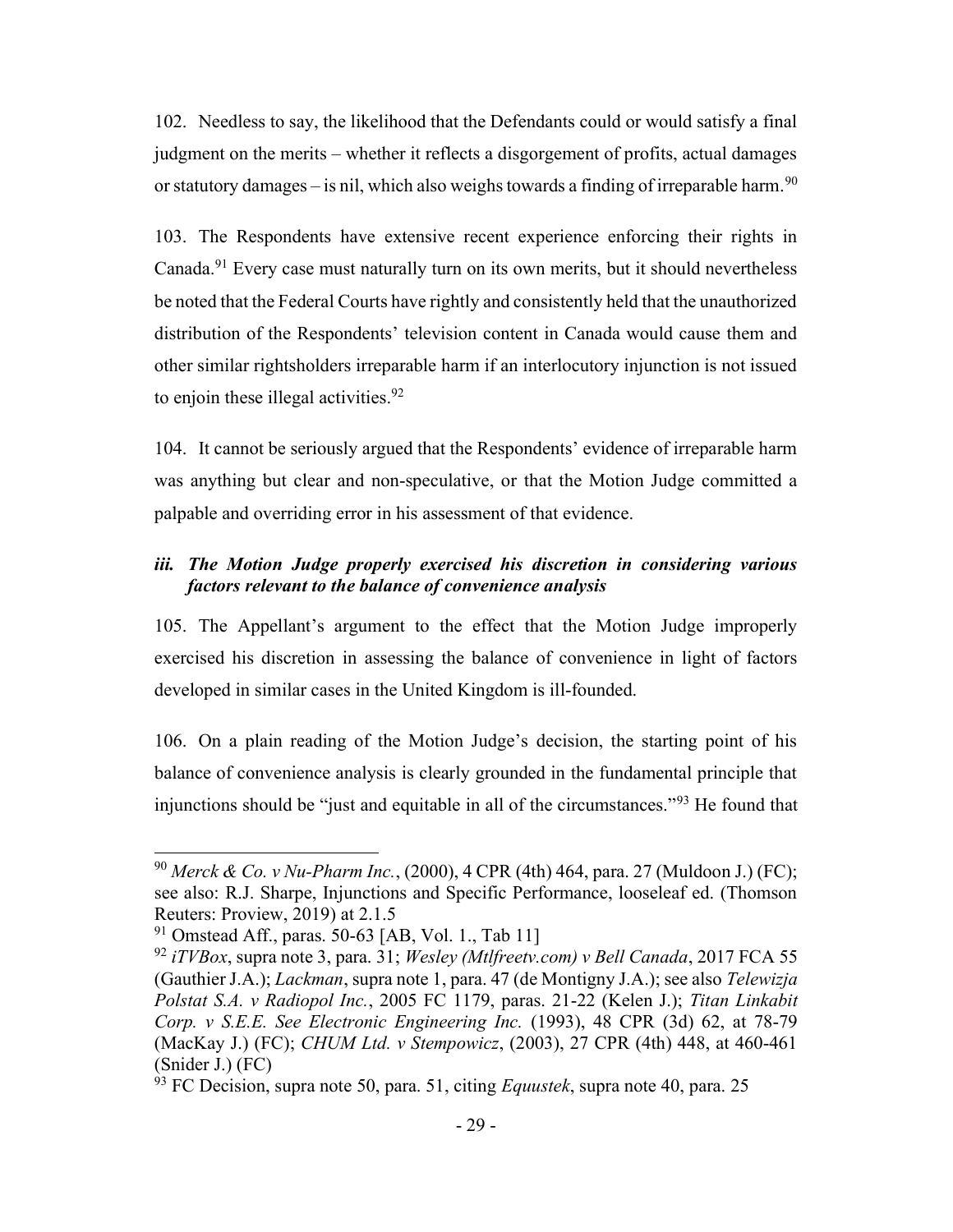the factors developed in the United Kingdom in the context of similar site-blocking injunctions would be "of assistance in assessing balance of convenience", but that none of them would be determinative of that prong of the test.<sup>94</sup> The Motion Judge simply considered these factors holistically as part of the recognized framework for the issuance of interlocutory injunctions in Canada, noting that these factors were not exhaustive<sup>95</sup> and that they could vary from case to case.<sup>96</sup>

107. That said, it would have been difficult for the parties or the Motion Judge to identify and frame a set of factors that would be more appropriate to site-blocking injunctions than those developed by the Honourable Mr. Justice Arnold of the England and Wales High Court of Justice. The factors he developed in Cartier, which were upheld by the Court of Appeal of England and Wales, reflect a level of understanding and experience with site-blocking injunctions that can only benefit Canadian Courts in assessing when this remedy should be issued.

108. Also, while the Appellant now challenges the appropriateness of these factors on appeal, it tellingly did not dispute them (or suggest alternative factors) before the Motion Judge.<sup>97</sup>

109. The Motion Judge therefore properly exercised his discretion by considering numerous factors that are relevant to the balance of convenience analysis and, on the basis of the voluminous evidence before him, concluded that the Respondents were entitled to the injunction now under appeal. The Motion Judge committed no reviewable error of fact or law in that regard.

# PART IV – ORDER SOUGHT

110. For the reasons set out above, the Respondents respectfully request that this appeal be dismissed with costs in favour of the Respondents.

<sup>&</sup>lt;sup>94</sup> FC Decision, supra note 46, paras. 53-54

<sup>&</sup>lt;sup>95</sup> FC Decision, supra note 46, para. 54

 $96$  FC Decision, supra note 46, para. 70

 $97$  FC Decision, supra note 46, para. 47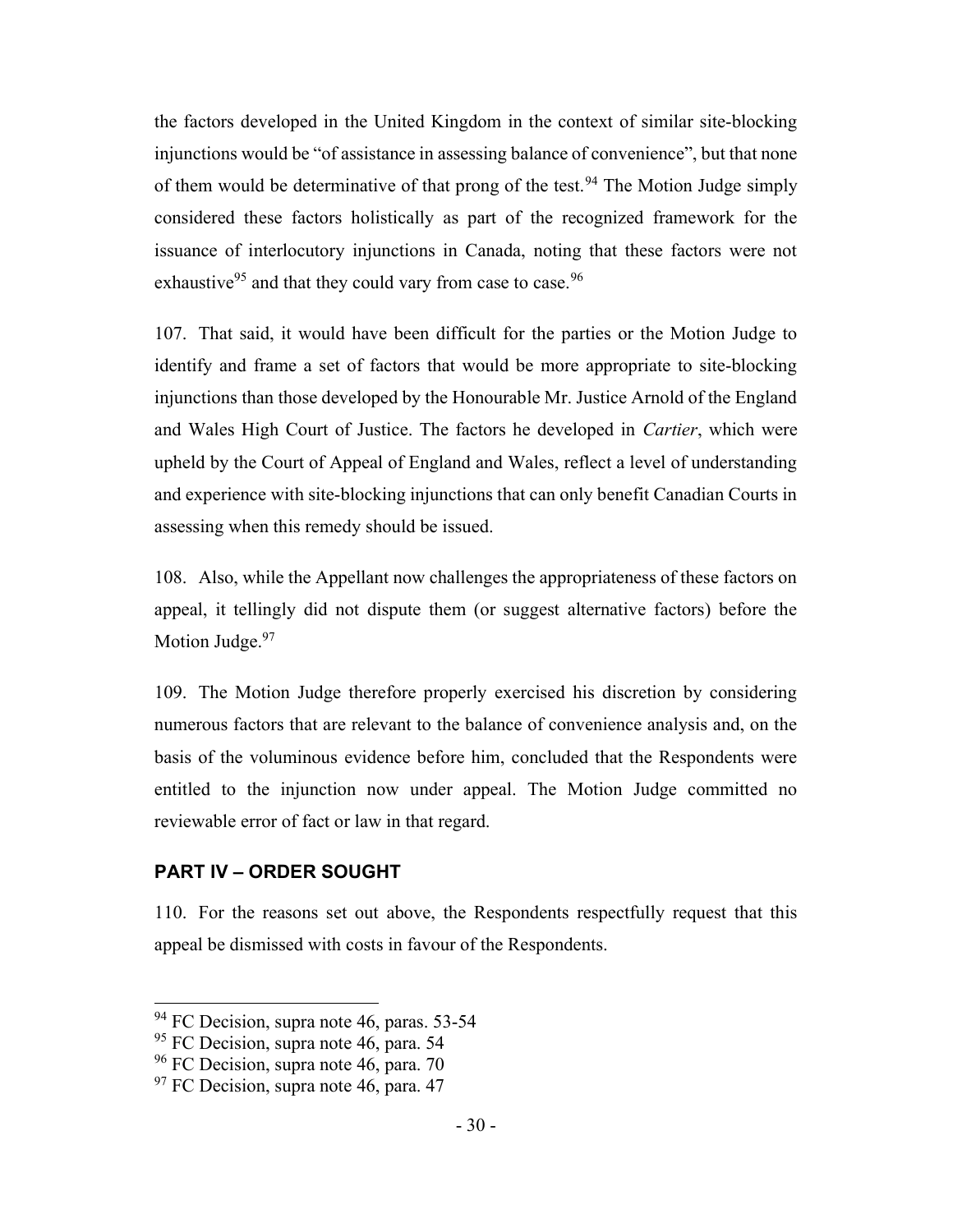# ALL OF WHICH IS RESPECTFULLY SUBMITTED, this 2<sup>nd</sup> day of September 2020

#### $\sum_{i=1}^{n}$ (**S) SMART & BIGGAR LLP**

# SMART & BIGGAR LLP

1000 de la Gauchetière Street West Suite 3300 Montréal, Québec H3B 4W5 Tél.: 514-954-1500 Fax: 514-954-1396 François Guay Guillaume Lavoie Ste-Marie Olivier Jean-Levesque (File 87698-22) Solicitors for the Respondents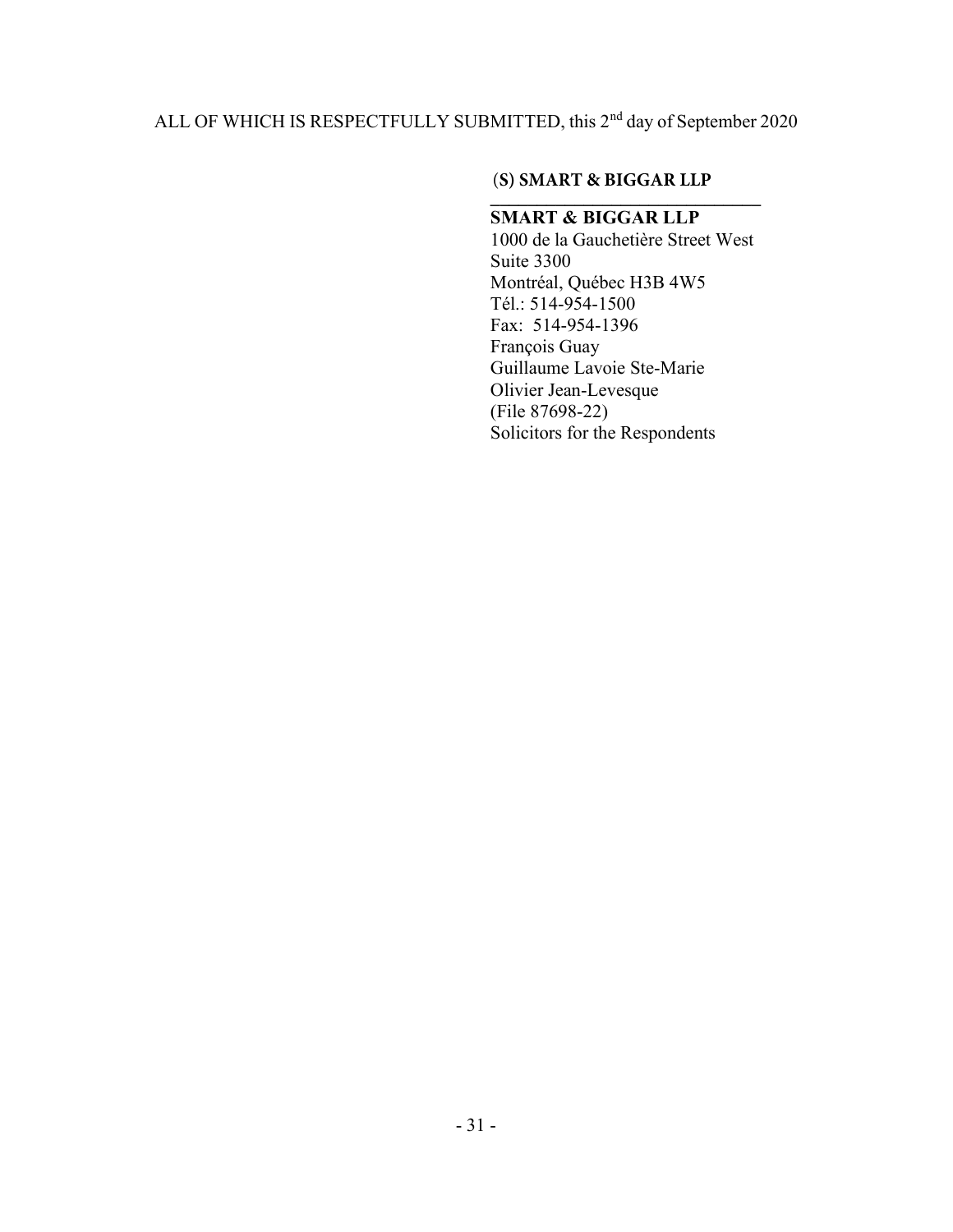# PART V – LIST OF AUTHORITIES

### LEGISLATION AND REGULATION

### **Canada**

- 1. Bell Canada Act, S.C. 1987, c.19.
- 2. Copyright Act, R.S.C., 1985, c. C-42
- 3. Federal Courts Act, R.S.C., 1985, c. F-7
- 4. Federal Courts Rules, SOR/98-106
- 5. Telecommunications Act, S.C. 1993, c. 38

### **Europe**

- 6. Directive 2001/29/EC of the European Parliament and of the Council of 22 May 2001
- 7. Senior Courts Act, 1981 c. 54

# CASE LAW

### **Canada**

- 8. Anne of Green Gables Licensing Authority Inc. v Avonlea Traditions Inc., [2000] OJ No 740 (Ont. SCJ)
- 9. B.C.G.E.U., Re, [1988] 2 SCR 214
- 10. B.M.W.E. v Canadian Pacific Ltd., [1996] 2 SCR 495
- 11. Bell Canada v 1326030 Ontario Inc., 2016 FC 612
- 12. Bell Canada v Lackman, 2018 FCA 42
- 13. Bell Canada v Red Rhino Entertainment Inc, Order Validating Service dated May 6, 2019, Federal Court file T-759-16 (unreported)
- 14. Bell Canada v Red Rhino Entertainment Inc., 2019 FC 1460
- 15. Bell Canada v Vincent Wesley dba MTLFreeTV.com, 2016 FC 1379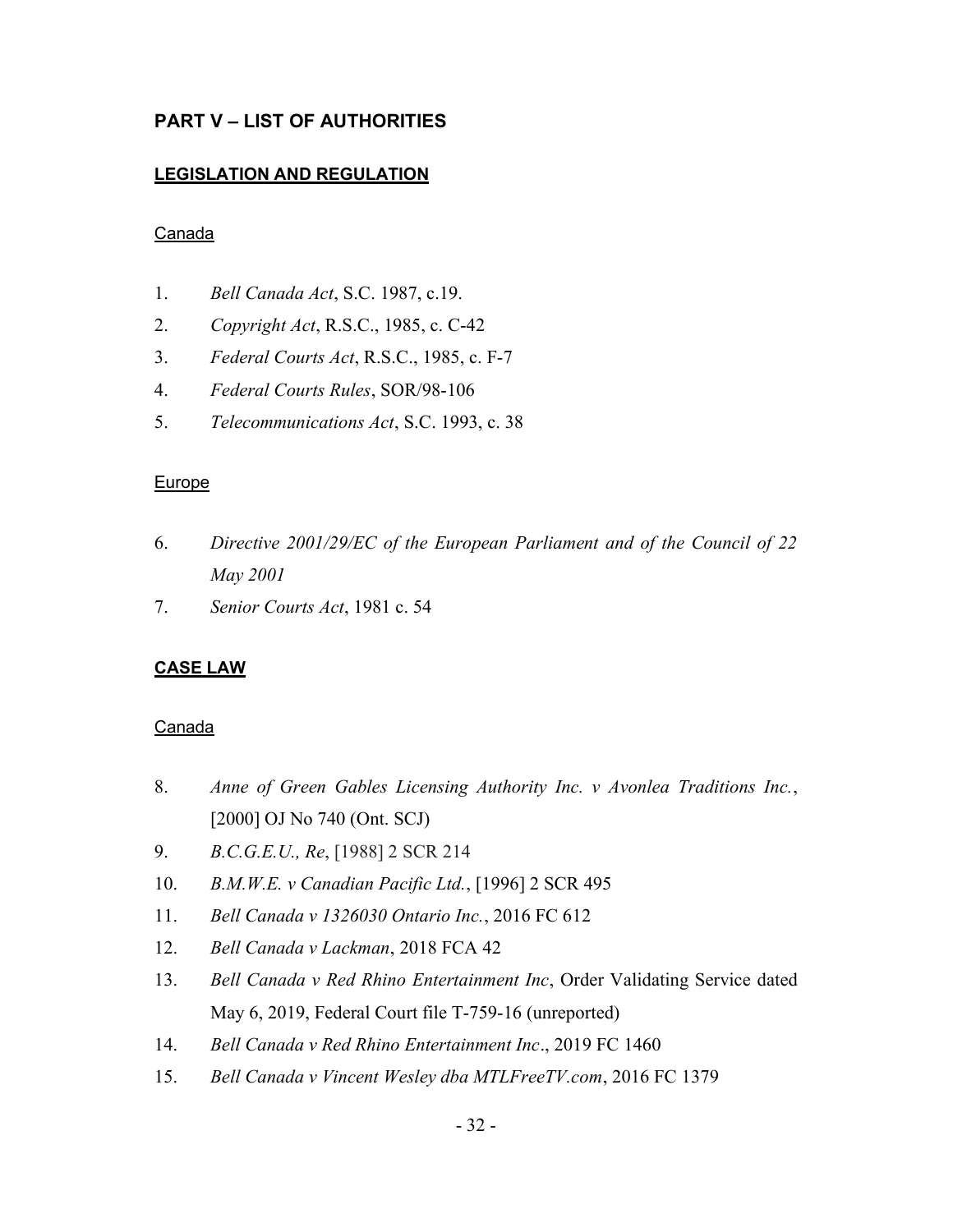- 16. Bell Canada v Vincent Wesley dba MTLFreeTV.com, 2018 FC 66
- 17. Bell Canada v Watchnsavenow Inc., Order dated September 6, 2018, Federal Court No. T-759-16 (unreported)
- 18. Bell Express  $Vu$  v Rex, 2002 SCC 42
- 19. Bell Media Inc. v GoldTV.biz, 2019 FC 1432
- 20. BMG Canada Inc. v John Doe, 2004 FC 488
- 21. Canada v South Yukon Forest Corporation, 2012 FCA 165
- 22. CHUM Ltd. v Stempowicz, (2003), 27 CPR (4th) 448 (FC)
- 23. Cie générale des établissements Michelin Michelin & Cie v CAW Canada, (1996), 71 CPR (3d) 348 (FC)
- 24. Cimon Ltd v Bench Made Furniture Corp., (1964), 48 CPR 31 (Ex Ct)
- 25. Dolphin Delivery Ltd. v R.W.D.S.U., Local 580, [1986] 2 SCR 573
- 26. Drolet v Stiftung Galsbotchaft, 2009 FC 17
- 27. Equustek Solutions Inc. v Jack, 2015 BCCA 265
- 28. Glaxo Wellcome PLC v Minister of National Revenue, (1998), 81 CPR (3d) 372 (FCA)
- 29. Google Inc. v Equustek Solutions Inc., 2017 SCC 34
- 30. Graham & Strang v Dominion Express Co, 1920 CarswellOnt 56 (Ont. SCJ)
- 31. Hamilton (City) v Loucks, 2003 CarswellOnt 3663 (Ont. SCJ)
- 32. Housen v Nikolaisen, 2002 SCC 33
- 33. Hudson's Bay Co. v White, 1997 CarswellOnt 313 (Ont. SCJ)
- 34. Imperial Manufacturing Group Inc. v Decor Grates Inc., 2015 FCA 100
- 35. Long Shong Pictures (H.K.) Ltd. v NTC Entertainment Ltd. (2000), 6 CPR (4th) 509 (FC)
- 36. Louis Vuitton Malletier S.A. v Singga Enterprises (Canada) Inc., 2011 FC 776
- 37. Merck & Co. v Nu-Pharm Inc., (2000), 4 CPR (4th) 464 (FC)
- 38. Nortel Networks Corp, Re, 2017 ONSC 700
- 39. R. v James Lorimer & Co., (1983) 77 CPR (2d) 262 (FCA)
- 40. Rahey v R., [1987] 1 SCR 588
- 41. Reference re Broadcasting Act, S.C. 1991 (Canada), 2012 SCC 68